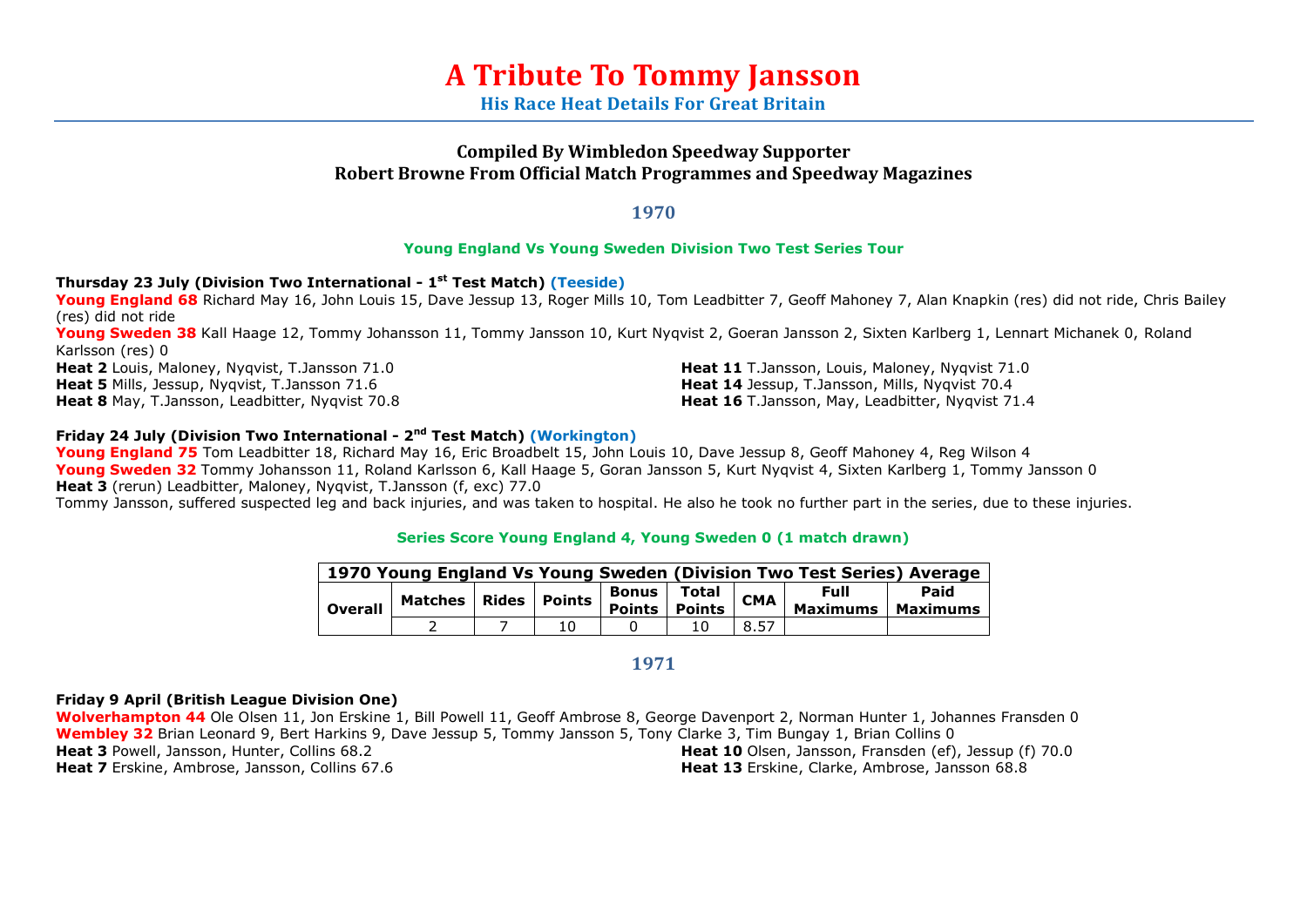#### **Saturday 10 April (British League Division One) (Result Amended)**

*On the night, the league match score was Belle Vue 58, Wembley 20. Wembley wrongly used Rider Replacement for Brian Collins, who was not officially a heat leader. Riders taking Rider Replacement rides were later deducted and those that followed behind promoted a position. After the amendment, the results were.* **Belle Vue 59** Ivan Mauger 12, Soren Sjosten 12, Tommy Roper 11, Eric Broadbelt 8, Dave Hemus 8, Alan Wilkinson 6, Ken Eyre 2 **Wembley 19** Bert Harkins 6, Tommy Jansson 5, Dave Jessup 3, Tony Clarke 3, Brian Leonard 1, Tim Bungay 1, Norman Strachan 0 **Heat 3** Sjosten, Hemus, Jansson, Clarke (r/r deleted) 74.4 **Heat 7** Roper, Jansson, Eyre, Harkins (r/r deleted) 73.8 **Heat 10** Mauger, Broadbelt, Jansson, Leonard (r/r deleted) 73.4 **Heat 13** Sjosten, Roper, Jansson, Clarke (ef) 74.0

#### **Friday 16 April (British League Division One) (Raced at Newport) (Result Amended)**

*On the night league match score was Wembley 31, Belle Vue 47. Result amended from after Wembley reserve Tim Bungay failed to take his two compulsory rides; the change to score line was after Dave Jessup last (third place) ride was deleted and Belle Vue Eric Broadbelt moved up a position.* **Wembley 31** Dave Jessup 8, Tony Clarke 8, John Louis 6, Bert Harkins 4, Brian Leonard 3, Tommy Jansson 1, Tim Bungay 0 **Belle Vue 47** Ivan Mauger 12, Soren Sjosten 12, Tommy Roper 8, Dave Hemus 5, Ken Eyre 4, Eric Broadbelt 4, Mike Hiftle 3 **Heat 4** (rerun) Roper, Jessup, Eyre, Bungay, Jansson (exc), Hiftle (exc) 72.0 **Heat 7** Sjosten, Hemus, Jessup, Jansson 72.5 **Heat 13** Mauger, Hemus, Jansson, Harkins (ef) 71.4

**Many thanks to Moxey63 from the British Speedway Forum for informing me about these two league match amendments**

#### **Young England Vs Young Sweden Test Series**

#### **Thursday 17 June (Division Two International - 1 st Test Match) (Ipswich)**

**Young England 66½** John Louis 18, Malcolm Shakespeare 17, Tony Davey 10, Geoff Bouchard 8½, Kevin Holden 8, Peter Bailey 4, Malcolm Ballard 1 Young Sweden 401/<sub>2</sub> Tommy Bergqvist 111/<sub>2</sub>, Tommy Jansson 10, Karl-Erik Claesson 9, Christer Siosten 5, Hakan Karlsson 3, Lars-Ake Andersson 1, Therie Hendriksson 1, Stefan Salomonsson 0

**Heat 1** (rerun) Louis, Karlsson, Holden, Jansson (f, exc) 67.2 **New Track Record Heat 4** Shakespeare, Bouchard, Jansson, Karlsson 69.2 **Heat 7** Jansson, Davey, Karlsson, Bailey 69.0

**Heat 10** Louis, Holden, Jansson, Karlsson 67.4 **Heat 13** Shakespeare, Jansson, Bouchard, Karlsson 68.8 **Heat 16** Jansson, Davey, Bailey, Karlsson 70.0

#### **Saturday 19 June (Division Two International - 2 nd Test Match) (Rayleigh)**

Young England 49 John Louis 13, Hugh Saunders 12, Mike Vernam 11, Dingle Brown (res) 5, Arthur Price 4, Tony Davey 3, Dave Kennett (res) 1, Geoff Maloney 0 **Young Sweden 59** Tommy Jansson 13, Christer Sjosten 12, Tommy Bergqvist 10, Karl-Erik Claesson 9, Hakan Karlsson 9, Lars-Ake Andersson 6, Stefan Salomonsson (res) did not ride **Heat 1** Jansson, Andersson, Saunders, Maloney 68.6 **New Track Record Heat 4** Jansson, Vernam, Price, Andersson 69.8 **Heat 7** Louis, Jansson, Brown, Andersson 70.2 **Heat 10** Saunders, Jansson, Andersson, Maloney 71.6 **Heat 13** Andersson, Vernam, Jansson, Price 72.4 **Heat 16** Davey, Jansson, Louis, Andersson (ef) 71.6

#### **Sunday 20 June (Division Two International - 3 rd Test Match) (Eastbourne)**

**Young England 64** Malcolm Ballard 14, John Louis 14, Gordon Kennett 11, Kevin Holden 9, Malcolm Shakespeare 9, Dave Kennett 5, Hugh Saunders 2, Graham Banks  $\Omega$ 

**Young Sweden 43** Tommy Jansson 12, Christer Sjosten 10, Tommy Bergqvist 8, Lars-Ake Andersson 5, Karl-Erik Claesson 4, Hakan Karlsson 4 **Heat 1** Andersson, Shakespeare, Jansson, Louis 64.6 **Heat 4** (rerun) Jansson, Holden, Ballard, Andersson (exc) 65.0 **Heat 7** D.Kennett, G.Kennett, Jansson, Andersson 65.2 **Heat 10** Jansson, Louis, Andersson, Shakespeare 64.2 **Heat 13** Holden, Ballard, Jansson, Andersson 65.2 **Heat 16** Jansson, Saunders, Andersson, G.Kennett (ef) 66.4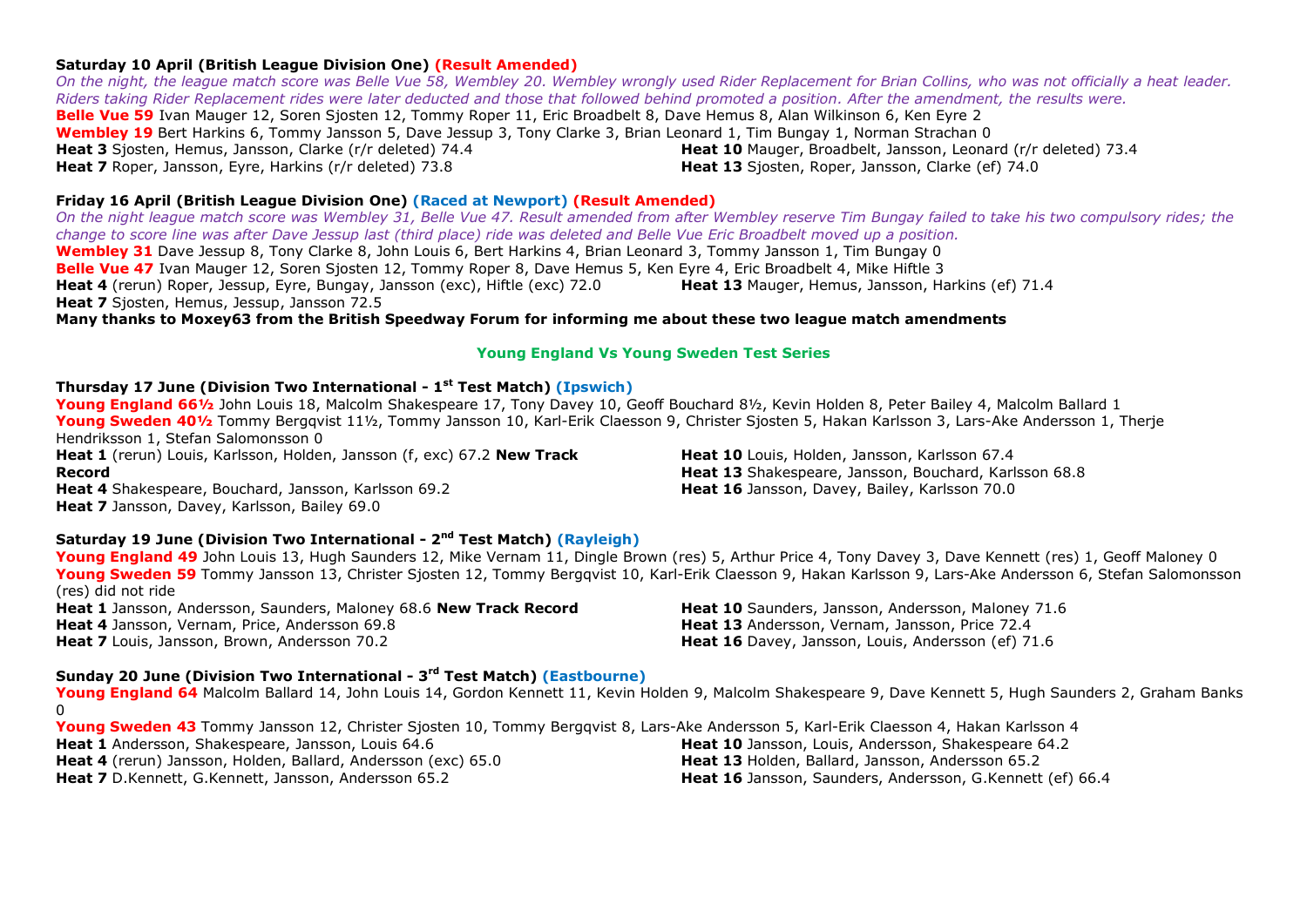## **Monday 21 June (Division Two International - 4 th Test Match) (Crewe)**

**Young England 60** Alan Wilkinson 17, John Louis 15, Barry Meeks 10, Alan Knapkin 7, John Jackson 6, Paul Tyrer 5, Geoff Bouchard 0, Arthur Price 0 **Young Sweden 48** Tommy Jansson 12, Tommy Bergqvist 10, Christer Sjosten 10, Hakan Karlsson 6, Lars-Ake Andersson 5, Stefan Salomonsson 5, Karl-Erik Claesson  $\Omega$ 

**Heat 2** Jansson, Wilkinson, Knapkin, Karlsson **Heat 5** Karlsson, Jansson, Meeks, Bouchard 80.4 **Heat 8** Louis, Jansson, Karlsson, Jackson (ef) 79.2

#### **Wednesday 23 June (Hull)**

**Anglo-Swedish Open Championship** Doug Wyer 14, Reg Wilson 14, John Louis 12, Tommy Bergqvist 11, Lars-Ake Andersson 11, Tommy Jansson 9, Tony Childs 9, Kevin Holden 8, Carl Glover 7, Christer Sjosten 5, Phil Crump 5, Robin Amundson 5, Stefan Salomonsson 4, Malcolm Mackay 3, Dennis Wasden 2, Hakan Karlsson 1, Colin Tucker 1, Ian Bottomley 0 **Heat 1** Wyer, Jansson, Glover, Sjosten 76.6 **Heat 5** Bergqvist, Jansson, Childs, Salomonsson 76.8 **Heat 9** Jansson, Amundson, Wasden, Mackay 76.4 **Heat 13** Wilson, Jansson, Holden, Tucker 76.8 **Heat 17** Andersson, Louis, Crump, Jansson 77.0

#### **Thursday 24 June (Division Two International - 5 th Test Match) (Teeside)**

**Young England 42** Alan Knapkin 11, Arthur Price 8, Dave Durham 7, Doug Wyer 6, Tim Swales 6, John Louis 3, Alan Wilkinson 0 **Young Sweden 66** Tommy Jansson 17, Tommy Bergqvist 16, Lars-Ake Andersson 15, Bo Wirebrand 14, Hakan Karlsson 3, Stefan Salomonsson 1 **Heat 1** Jansson, Louis, Price, Karlsson 70.6 **Heat 4** Jansson, Karlsson, Swales, Jackson 71.0 **Heat 7** Knapkin, Jansson, Durham, Karlsson 70.8 **Heat 10** Jansson, Price, Durham, Karlsson 71.8 **Heat 13** Jansson, Durham, Karlsson, Wyer 71.0 **Heat 16** Jansson, Knapkin, Durham, Salomonsson 70.2

#### **Series Score Young England 3, Young Sweden 2**

| 1971 Young England Vs Young Sweden (Division Two Test Series) Average |                                                 |    |    |  |    |            |                             |      |  |  |
|-----------------------------------------------------------------------|-------------------------------------------------|----|----|--|----|------------|-----------------------------|------|--|--|
| <b>Overall</b>                                                        | Matches   Rides   Points   Points   Points   CM |    |    |  |    | <b>CMA</b> | Full<br>Maximums   Maximums | Paid |  |  |
|                                                                       |                                                 | 30 | 64 |  | 65 | 13.00      |                             |      |  |  |

|                | 1971 British League Division One Average |              |               |                               |                        |            |                         |                         |  |  |  |
|----------------|------------------------------------------|--------------|---------------|-------------------------------|------------------------|------------|-------------------------|-------------------------|--|--|--|
|                | <b>Matches</b>                           | <b>Rides</b> | <b>Points</b> | <b>Bonus</b><br><b>Points</b> | Total<br><b>Points</b> | <b>CMA</b> | Full<br><b>Maximums</b> | Paid<br><b>Maximums</b> |  |  |  |
| Home           |                                          |              |               |                               |                        | 1.33       |                         |                         |  |  |  |
| Awav           |                                          |              | 10            |                               | 10                     | 5.00       |                         |                         |  |  |  |
| <b>Overall</b> |                                          |              |               |                               |                        | 4.00       |                         |                         |  |  |  |

|                | <b>1971 Overall Average</b> |              |               |                               |                               |            |                                |                         |  |  |  |
|----------------|-----------------------------|--------------|---------------|-------------------------------|-------------------------------|------------|--------------------------------|-------------------------|--|--|--|
|                | <b>Matches</b>              | <b>Rides</b> | <b>Points</b> | <b>Bonus</b><br><b>Points</b> | <b>Total</b><br><b>Points</b> | <b>CMA</b> | <b>Full</b><br><b>Maximums</b> | Paid<br><b>Maximums</b> |  |  |  |
| Home           |                             |              |               |                               |                               | 1.33       |                                |                         |  |  |  |
| Awav           |                             | 38           |               |                               |                               | 7.68       |                                |                         |  |  |  |
| <b>Overall</b> |                             | 41           | 75            |                               | 76                            | 7.41       |                                |                         |  |  |  |

**Heat 11** Wilkinson, Jansson, Karlsson, Knapkin 78.0 **Heat 14** Meeks, Tyrer, Jansson, Karlsson 79.2 **Heat 17** Louis, Jansson, Karlsson, Jackson 80.8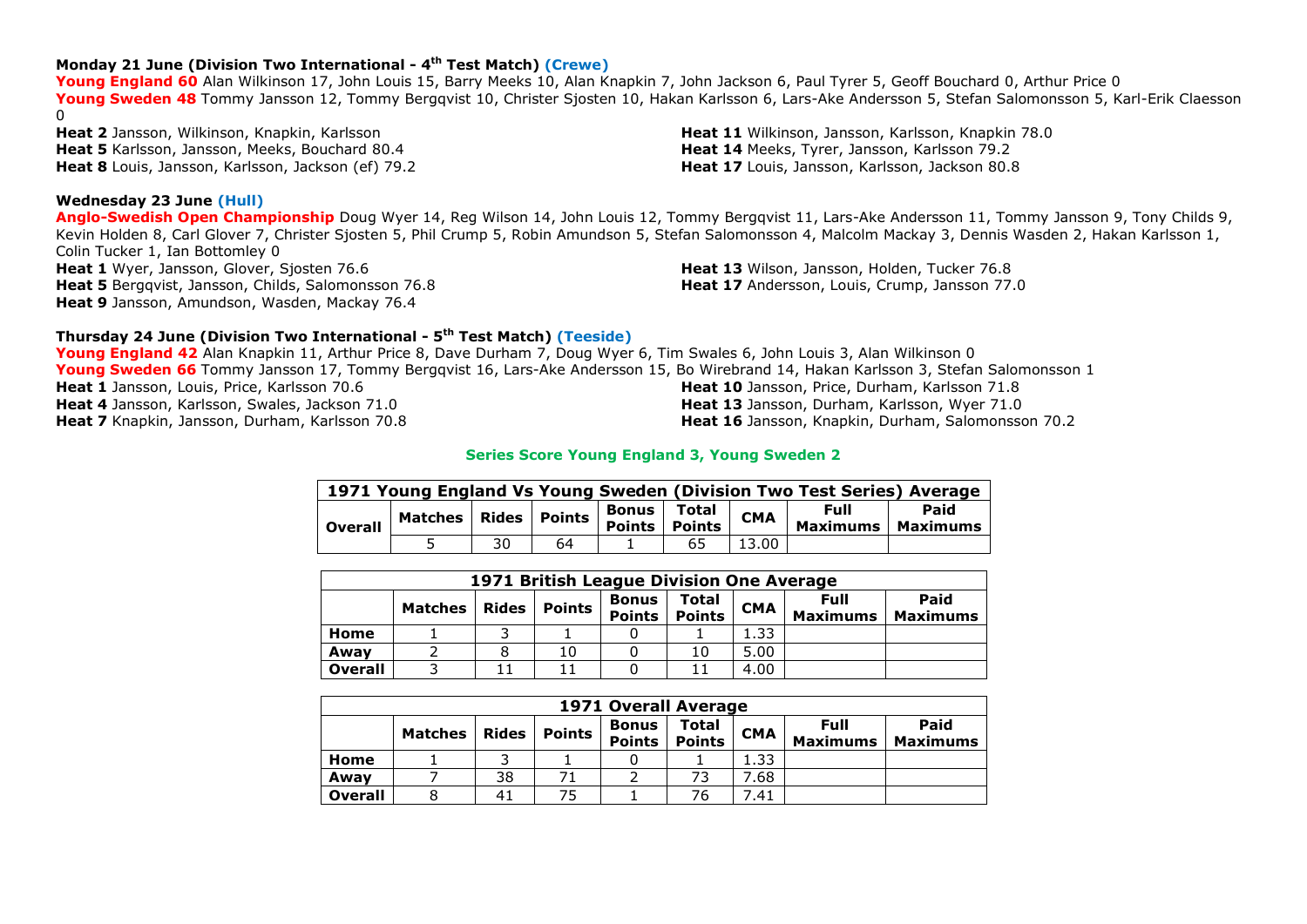#### **Thursday 15 June (British League Division One)**

**Wimbledon 45** Ronnie Moore 10, Tommy Jansson 10, Trevor Hedge 8, Neil Cameron 6, Peter Murray 4, Jim Tebby 4, Graeme Stapleton 3 **Wolverhampton 33** Ole Olsen 18, Dave Gifford 11, Dave Kennett 2, Tom Leadbitter 1, Dave Baugh 1, Jon Erskine 0 **Heat 3** Jansson, Gifford, Murray, Kennett 64.3 **Heat 5** Olsen, Jansson, Murray, Erskine 60.7 **New Track Record Heat 9** Jansson, Gifford, Murray, Leadbitter 63.6 **Heat 13** Olsen, Jansson, Hedge, Kennett 62.1

#### **Saturday 17 June (British League Division One)**

**Halifax 44** Eric Boocock 11, John Titman 9, Alan Jay 7, Greg Kentwell 6, Dave Younghusband 5, Tommy Roper 3, Mike Hiftle 3 **Wimbledon 34** Ronnie Moore 13, Tommy Jansson 9, Trevor Hedge 6, Neil Cameron 5, Peter Murray 1, Graeme Stapleton 0, Jim Tebby 0 **Heat 3** Boocock, Kentwell, Murray, Jansson (ef) 72.0 **Heat 8** Jansson, Jay, Cameron, Titman (f) 71.0 **Heat 10** Jansson, Younghusband, Jay, Murray (f) 71.2 Heat 12 Jansson, Younghusband, Kentwell, Hedge 71.4

#### **Thursday 22 June (British League Division One)**

**Wimbledon 37** Ronnie Moore 15, Trevor Hedge 11, Jim Tebby 4, Graeme Stapleton 3, Tommy Jansson 3, Neil Cameron 1, Peter Murray 0 **King's Lynn 41** Malcolm Simmons 8, Geoff Curtis 7, Bob Humphreys 7, Barry Crowson 6, Terry Betts 5, Phil Crump 5, Ian Turner 3 **Heat 3** Crump, Simmons, Jansson, Murray (ef) 64.6 **Heat 5** Betts, Crowson, Jansson, Murray 639. **Heat 9** Curtis, Turner, Jansson, Murray 65.1

#### **Friday 23 June (British League Division One)**

**Coventry 48** Tony Lomas 13, Nigel Boocock 9, John Harrhy 8, Rick France 7, Roy Carter 7, Cliff Emms 4 **Wimbledon 30** Ronnie Moore 15, Trevor Hedge 7, Tommy Jansson 4, Graeme Stapleton 3, Neil Cameron 1, Peter Murray 0, Jim Tebby 0 **Heat 3** France, Harrhy, Jansson, Stapleton 68.6 **Heat 5** Moore, Jansson, France, Emms (f) 67.2 **Heat 7** Lomas, Carter, Stapleton, Jansson 67.2 **Heat 10** Boocock, Stapleton, Jansson, Harrhy 67.6 **Heat 12** Boocock, Hedge, Carter**,** Jansson 67.4

#### **England Vs Sweden Test Series**

#### **Sunday 25 June (Division Two International – 1 st Test Match) (Workington)**

**England 55** Paul Tyrer 15, John Jackson 11, Richard Greer 10, John Davis 10, Taffy Owen 4, Arthur Browning 2, Bob Coles 2, Frank Auffret 2 **Sweden 52** Bengt Larsson 12, Lars Jansson 11, Christer Sjosten 10, Lars-Inge Hultberg 8, Tommy Jansson 5, Karl-Erik Claesson 5, Soren Karlsson 1 **Heat 2** Sjosten, Davis, Greer, T.Jansson 75.4 **Heat 5** Tyrer, Sjosten, T.Jansson, Holden, Coles 76.4 **Heat 8** Jackson, Browning, Sjosten, T.Jansson 76.4 **Heat 14** Tyrer, T.Jansson, Sjosten, Auffret 77.6 **Heat 17** Jackson**,** T.Jansson, Auffret, Sjosten 77.4

#### **Monday 26 June (Division Two International – 2 nd Test Match) (Birmingham)**

**England 57** Arthur Price 12, Gordon Kennett 11, Brian Foote 10, Arthur Browning 9, Paul Tyrer 9, Richard Greer 5, Geoff Bouchard (res) 1, Mick Hines (res) 0 **Sweden 51** Bengt Larsson 14, Christer Sjosten 13, Tommy Jansson 8, Lars Jansson 5, Karl-Erik Claesson 5, Soren Karlsson 5, Kall Haage 1, Lars-Inge Hultberg 0 **Heat 2** Sjosten, Kennett, T.Jansson, Greer 64.2 **Heat 5** Foote, Sjosten, Tyrer, T.Jansson 65.8 **Heat 8** Sjosten, Price, T.Jansson, Browning (f) 67.2 **Heat 14** (rerun) T.Jansson, Foote, Bouchard, Sjosten (exc) 66.0 **Heat 17** T.Jansson, Sjosten, Price, Browning 66.6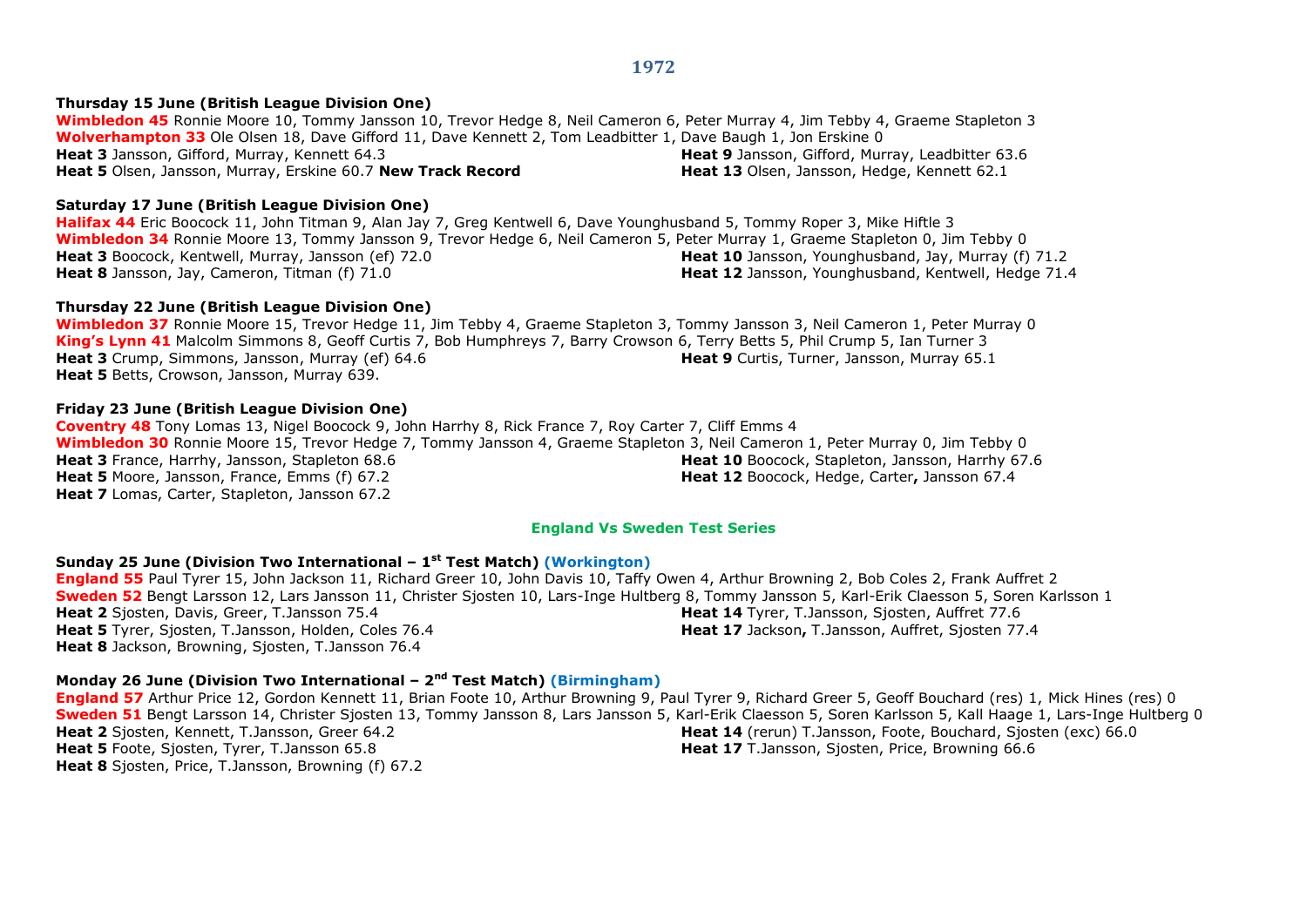## **Thursday 29 June (British League Division One)**

**Wimbledon 46** Trevor Hedge 12, Ronnie Moore 10, Tommy Jansson 8, Neil Cameron 6, Peter Murray 4, Jim Tebby 3, Graeme Stapleton 3 **Cradley Heath 32** Bernt Persson 13, Bill Andrews 9, Roy Trigg 4, Mick Handley 3, John Hart 2, Pete Jarman 1, Jimmy Squibb 0 **Heat 3** Jansson, Handley, Trigg, Stapleton 64.7 **Heat 5** Persson, Jansson, Stapleton, Jarman 65.1 **Heat 9** Persson, Jansson, Stapleton, Andrews 64.2 **Heat 13** Hedge, Persson, Jansson, Jarman 64.0

## **Wednesday 28 June (Division Two International – 3 rd Test Match) (Bradford)**

**England 47** Dave Baugh 15, Bob Coles 8, Arthur Browning 7, Malcolm Ballard 7, Arthur Price 5, Richard Greer 3, Roger Mills 2, Geoff Bouchard 0 **Sweden 61** Bengt Larsson 13, Christer Sjosten 13, Lars Jansson 11, Lars-Inge Hultberg 11, Tommy Jansson 9, Kall Haage 4, Karl-Erik Claesson 0, Soren Karlsson 0 **Heat 3** Jansson, Price, Ballard, Claesson 71.2 **Heat 6** Sjosten, Baugh, Browning, Jansson 71.2 **Heat 9** Jansson, Sjosten, Coles, Greer 70.2 **Heat 12** (rerun) Jansson, Ballard, Coles, Sjosten (f, exc) 69.8 **Heat 15** Baugh, Sjosten, Browning, Jansson 71.0 **Heat 18** Sjosten, Coles, Mills, Jansson (f) 71.8

## **Friday 30 June (Division Two International – 4 th Test Match) (Peterborough)**

**England 48** Richard Greer 17, Brian Foote 8, John Davis 7, Russell Osborne (res) 6, Gordon Kennett 5, Malcolm Ballard 4, Geoff Bouchard (res) 1, Arthur Browning 0 **Sweden 60** Tommy Jansson 16, Bengt Larsson 15, Lars-Inge Hultberg 12, Lars Jansson 11, Karl-Erik Claesson 3, Christer Sjosten (res) 2, Soren Karlsson 1, Kall Haage (res) 0

**Heat 3** T.Jansson, Claesson, Foote, Ballard 73.0 **Heat 6** Greer, T.Jansson, Kennett, Claesson 70.6 **Heat 9** T.Jansson, Osborne, Claesson, Davis 71.8

## **Saturday 1 July (Division Two International – 5 th Test Match) (Canterbury)**

**England 55** Graham Banks 15, Ted Hubbard 13, Dave Piddock 10, Richard Greer 9, Gordon Kennett 6, Barney Kennett 2, Ross Gilbertson 0 **Sweden 53** Tommy Jansson 18, Christer Sjosten 13, Bengt Larsson 9, Soren Karlsson 8, Lars Jansson 4, Karl-Erik Claesson 1, Lars-Inge Hultberg 0, Kall Haage 0 **Heat 3** T.Jansson, Banks, G.Kennett, Claesson 77.0 **Heat 6** T.Jansson, Karlsson, Piddock, Gilbertson 75.8 **Heat 9** T.Jansson, Hubbard, Greer, Claesson 74.8 **Heat 12** T.Jansson, Banks, Karlsson, G.Kennett 74.8 **Heat 15** T.Jansson, Piddock, Claesson, B.Kennett 76.4 **Heat 18** T.Jansson, Hubbard, Greer, Claesson 75.8

## **Series Score England 3, Sweden 2**

## **Monday 3 July (Speedway Star KO Cup 2nd Round)**

**Exeter 50** Bob Kilby 11, Dave Hemus 10, Chris Julian 7, Christer Sjosten 7, Peter Ingram 6, Bob Coles 5, Kevin Holden 4 **Wimbledon 28** Ronnie Moore 14, Tommy Jansson 7, Graeme Stapleton 2, Jim Tebby 2, Neil Cameron 1, Peter Murray 1, Rob Jones 1 **Heat 3** Julian, Stapleton, Jansson, Sjosten (f) 74.0 **Heat 7** Hemus, Jansson, Coles, Stapleton 73.8 **Heat 10** Kilby, Jansson, Holden, Stapleton (ef) 72.8 **Heat 13** Moore, Hemus, Julian, Jansson 72.6

## **Thursday 6 July (British League Division One)**

**Wimbledon 44** Tommy Jansson 12, Ronnie Moore 10, Peter Murray 7, Neil Cameron 6, Graeme Stapleton 5, Jim Tebby 4, Phil Pratt 0 **Coventry 34** Tony Lomas 9, Nigel Boocock 8, Les Owen 6, Rick France 4, Peter Bailey 4, Roy Carter 2, John Harrhy 1 **Heat 3** (rerun) Jansson, Bailey, Stapleton, France (exc) 64.9 **Heat 5** Jansson, Boocock, Stapleton, Harrhy 64.4 **Heat 9** Jansson, Lomas, Stapleton, carter 64.9 **Heat 13** Jansson, France, Tebby, Boocock (f) 65.5

## **Saturday 8 July (Inter Nations Tournament) (Coventry)**

**England 43** Ray Wilson 9, Nigel Boocock 8, Terry Betts 8, Martin Ashby 7, Eric Boocock 6, Tony Lomas 5, Bob Kilby 0 **Sweden 35** Christer Lofqvist 12, Hasse Holmqvist 7, Bernt Persson 5, Tommy Jansson 4, Soren Sjosten 3, Jan Simensen 2, Bengt Jansson 2 **Heat 2** Lofqvist, Lomas, T.Jansson, Kilby (ret) 66.6 **Heat 4** Wilson, Lofqvist, T.Jansson, Kilby (ret) 66.4 **Heat 8** Ashby, T.Jansson, Lomas, B.Jansson 68.4 **Heat 9** Lofqvist, Betts, E,Boocock, T.Jansson 67.6 **Thursday 13 July (British League Division One)**

**Heat 12** Foote, T.Jansson, Ballard, Claesson 72.2 **Heat 15** T.Jansson, Greer, Kennett, Claesson 72.0 **Heat 18** T.Jansson, Osborne, Davis, Haage 72.0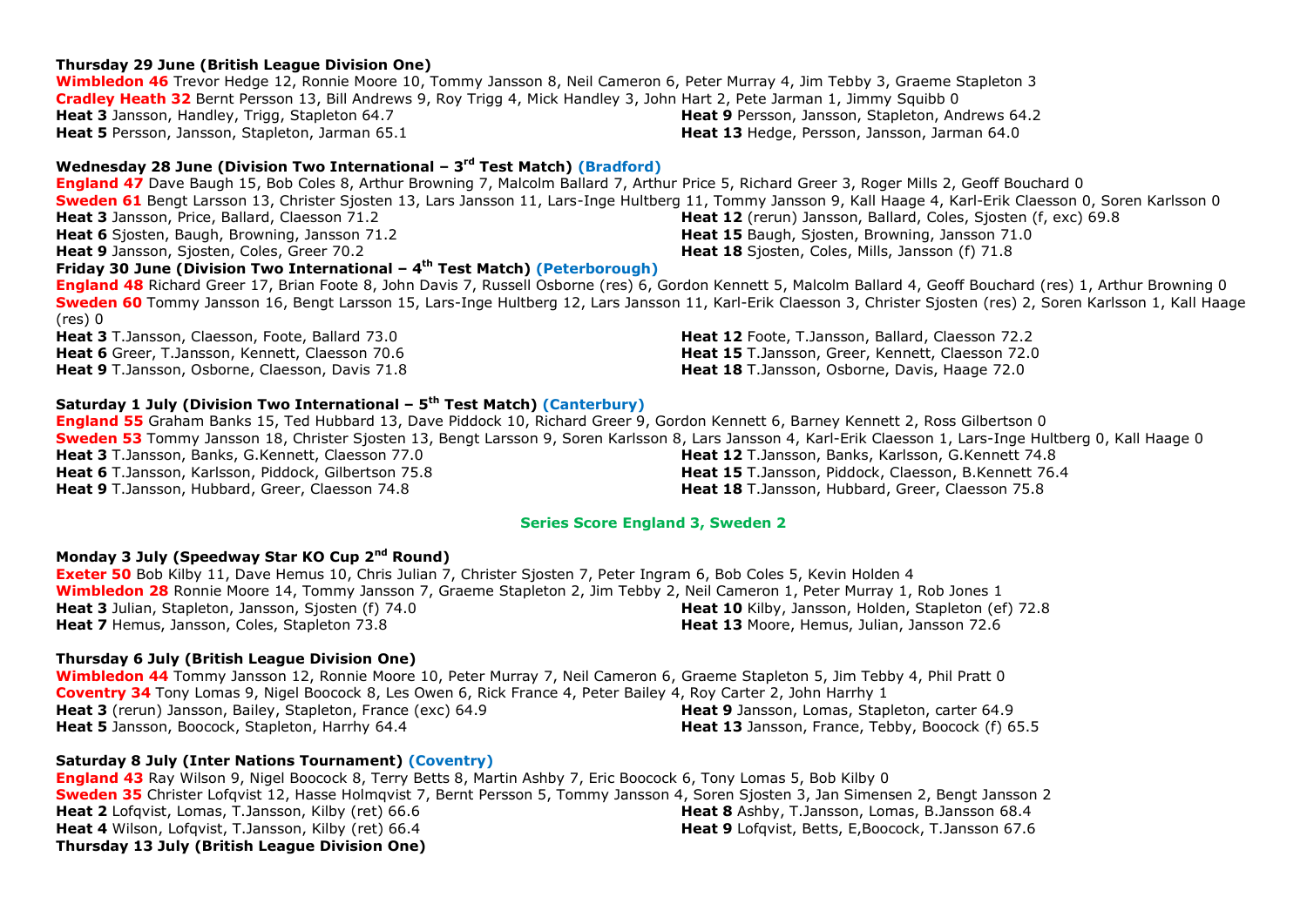**Wimbledon 38** Trevor Hedge 13, Ronnie Moore 11, Tommy Jansson 5, Peter Murray 4, Jim Tebby 3, Neil Cameron 1, Graeme Stapleton 1 **Reading 40** Anders Michanek 9, Mick Bell 9, Geoff Curtis 8, Dag Lovaas 8, Geoff Mudge 5, Richard May 1, Bernie Leigh 0 **Heat 3** Jansson, Lovaas, May, Stapleton 63.2 **Heat 5** Curtis, Michanek, Jansson, Stapleton 62.4 **Heat 9** Moore, Bell, Mudge, Jansson 63.5 **Heat 13** Michanek, Hedge, Jansson, May 63.9

#### **Friday 14 July (Inter Nations Tournament) (Hackney)**

**Australia 39** John Boulger 11, Garry Middleton 10, Bob Humphreys 9, John Langfield 3, Geoff Curtis 3, Geoff Mudge 3, Charlie Monk 0 **Sweden 39** Hasse Holmqvist 10, Bengt Jansson 7, Gote Nordin 7, Christer Lofqvist 7, Tommy Jansson 5, Olle Nygren 3 **Heat 2** Humphreys, Jansson, Holmqvist, Monk 65.6 **Heat 4** Boulger, Jansson, Nordin, Monk 66.8 **Heat 7** Lofqvist, Boulger, Jansson, Humphreys (f) 66.4 **Heat 8** Humphreys, Langfield, Nygren, Jansson 68.0 **Heat 10** Humphreys Middleton, Lofgyist, Jansson 66.6

## **Saturday 15 July (Inter Nations Tournament) (Swindon)**

**New Zealand 28** Ronnie Moore 9, Bob Andrews 8, Dave Gifford 6, Graeme Stapleton 3, Terry Shearer 1, Rick Timmo 1, Frank Shutter 0 **Sweden 50** Christer Lofqvist 12, Anders Michanek 11, Hasse Holmqvist 9, Bengt Jansson 6, Tommy Jansson 5, Jan Simensen 4, Olle Nygren 3 **Heat 2** Jansson, Simensen, Shearer, Stapleton 74.6 **Heat 4** Gifford, Stapleton, Jansson, B.Jansson 74.2 **Heat 8** Holmqvist, Andrews, Jansson, Shearer 73.6

## **Saturday 22 July (British League Division One)**

**King's Lynn 44** Malcolm Simmons 13, Olle Nygren 12, Bob Humphreys 9, Ian Turner 6, Barry Crowson 3, John Jackson 1 **Wimbledon 33** Ronnie Moore 12, Trevor Hedge 10, Tommy Jansson 6, Graeme Stapleton 2, Neil Cameron 2, Jim Tebby 1, Peter Murray 0 **Heat 3** Nygren, Jansson, Turner, Stapleton 72.6 **Heat 7** Simmons, Stapleton, Jansson, Jackson 72.0 **Heat 8** Moore, Jansson, Humphreys, Crowson 73.0 **Heat 10** Nygren, Humphreys, Jansson, Stapleton 72.8 **Heat 12** Hedge, Turner, Jansson (ef), Nygren (ret) 74.2

## **Tuesday 25 July (British League Division One)**

**Leicester 47** Ray Wilson 12, John Boulger 11, Dave Jessup 9, Norman Storer 6, Alan Cowland 5, Malcolm Shakespeare 3, Malcolm Brown 1 **Wimbledon 31** Ronnie Moore 11, Trevor Hedge 9, Tommy Jansson 8, Jim Tebby 3, Graeme Stapleton 1, Neil Cameron 1, Peter Murray 0 **Heat 3** Jessup, Shakespeare, Jansson, Stapleton 67.8 **Heat 5** Jessup, Moore, Jansson, Shakespeare 67.4 **Heat 7** Boulger, Hedge, Brown, Jansson 67.0 **Heat 10** Wilson, Jansson, Storer, Stapleton 66.8 **Heat 12** Wilson, Jansson, Hedge, Shakespeare 67.0

## **Thursday 27 July (Wimbledon)**

**Individual Gold Cup (Qualifying Round)** Terry Betts 15, Bengt Jansson 14, Trevor Hedge 12, Tommy Jansson 10, Pete Smith 10, Ronnie Moore 8, Mick Bell 8, Geoff Curtis 8, Phil Crump 8, Graeme Stapleton 5, Hugh Saunders 5, Peter Murray 5, Jim Tebby 5, Laurie Etheridge 3, John Langfield 3, Richard May 1, Peter Wigley (res) 0 **Heat 2** B.Jansson, Tebby, T.Jansson, Curtis 63.6 **Heat 6** T.Jansson, Langfield, Crump, Smith 64.5 **Heat 9** T.Jansson, Stapleton, Saunders, Murray 64.6 **Heat 16** Hedge, T.Jansson, May, Etheridge 66.0 **Heat 19** Betts, Moore, T.Jansson, Bell 65.3

## **Friday 28 July (Hackney)**

**Individual Gold Cup (Qualifying Round)** Ronnie Moore 15, Bengt Jansson 13, Malcolm Simmons 12, Tommy Jansson 10, Hugh Saunders 10, John Louis 9, Christer Lofqvist 9, Barry Thomas 9, Laurie Etheridge 6, Barry Crowson 6, Tommy Johansson 5, Sandor Levai 5, Dave Kennett 4, Brian Collins 3, Eddie Reeves 2, Graeme Stapleton 2

**Heat 2** B.Jansson, T.Jansson, Johansson, Stapleton 67.2 **Heat 8** Moore, Saunders, T.Jansson, Collins 67.4 **Heat 11** Simmons, Lofqvist, T.Jansson, Levai 67.4

**Heat 14** T.Jansson, Louis, Reeves, Thomas (ret) 69.0 **Heat 17** (rerun) T.Jansson, Kennett, Etheridge, Crowson (f, exc) 68.2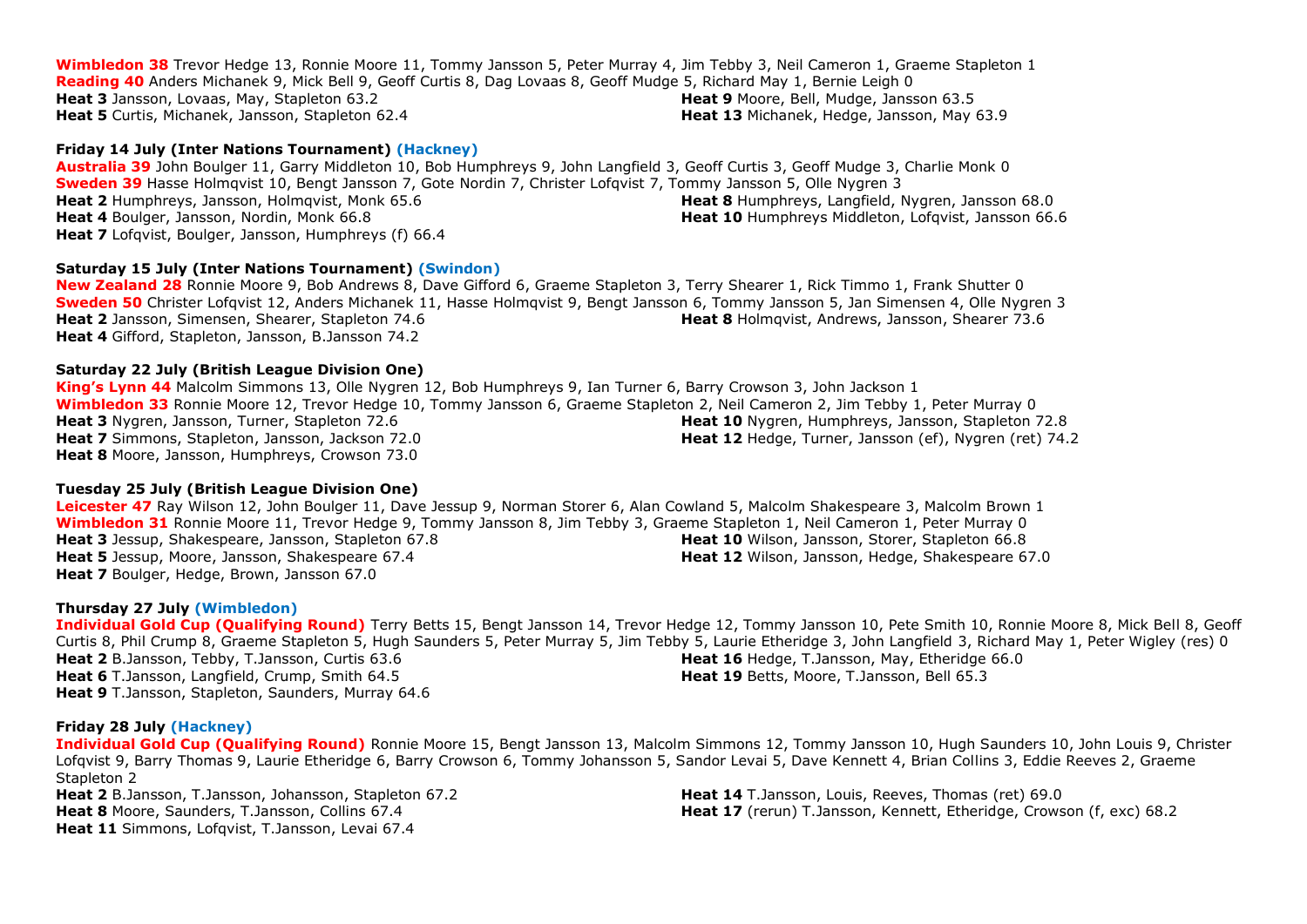## **Saturday 29 July (King's Lynn)**

**Individual Gold Cup (Qualifying Round)** Bengt Jansson 14, Malcolm Simmons 14, Tommy Johansson 11, Geoff Curtis 11, Olle Nygren 9, Bob Humphreys 9, Phil Crump 9, Tommy Jansson 9, Terry Betts 7, Barry Crowson 5, Odd Fossengen 5, Ian Turner 5, Trevor Hedge 4, Billy Sanders 4, Alan Sage 3, John Langfield 1, Tony Featherstone (res) 0 **Heat 2** B.Jansson, Simmons, T.Jansson, Crowson 70.6 **Heat 7** Curtis, T.Jansson, Sanders, Hedge (ret) 71.0 **Heat 12** Johansson, Betts, T.Jansson, Turner 71.4 **Heat 13** Nygren, T.Jansson, Fossengen, Sage 71.8 **Heat 18** T.Jansson, Humphreys, Langfield, Crump 73.6

## **Thursday 3 August (British League Division One)**

**Wimbledon 44** Tommy Jansson 12, Ronnie Moore 11, Trevor Hedge 10, Graeme Stapleton 5, Neil Cameron 3, Peter Murray 2, Jim Tebby 1 **Poole 34** Malcolm Simmons 12, Brian Collins 8, Pete Smith 7, Frank Shutter 3, John Langfield 2, Odd Fossengen 2, Mike Cake 0 **Heat 3** Jansson, Murray, Fossengen, Langfield 64.5 **Heat 5** (rerun) Jansson, Simmons, Shutter, Murray (f. exc) 63.6 **Heat 9** Jansson, Collins, Smith, Murray 64.0 **Heat 13** Jansson, Hedge, Simmons, Langfield 64.3

## **Friday 4 August (British League Division One)**

**Newport 42** Graham Plant 12, Tony Clarke 10, Neil Street 6, Bob Andrews 5, Bo Wirebrand 4, Barry Duke 3, Phil Woodcock 2 **Wimbledon 36** Ronnie Moore 13, Tommy Jansson 8, Graeme Stapleton 6, Trevor Hedge 5, Jim Tebby 4, Peter Murray 0, Neil Cameron 0 **Heat 3** Jansson, Andrews, Street, Murray (ef) 74.9 **Heat 7** Plant, Jansson, Woodcock, Murray (ef) 73.1 **Heat 10** Moore, Clarke, Jansson, Wirebrand 74.5 **Heat 12** Clarke, Jansson, Hedge, Street 73.5

## **Thursday 10 August (British League Division One)**

**Wimbledon 40** Ronnie Moore 10, Tommy Jansson 8, Graeme Stapleton 8, Trevor Hedge 8, Neil Cameron 3, Peter Murray 2, Jim Tebby 0 **Hackney 38** Barry Thomas 11, Dave Kennett 12, Laurie Etheridge 6, Geoff Maloney 3, Hugh Saunders 3, Eddie Reeves 1 **Heat 3** Thomas, Jansson, Murray, Reeves 63.1 **Heat 5** Thomas, Jansson, Maloney, Murray 63.2 **Heat 9** Kennett, Murray, Jansson, Saunders 64.8 **Heat 13** Jansson, Maloney, Hedge, Etheridge 65.5

## **Wednesday 16 August (British League Division One)**

**Poole 51** John Louis 12, Pete Smith 10, John Langfield 9, Mike Cake 6, Frank Shutter 5, Brian Collins 5, Odd Fossengen 4 **Wimbledon 27** Ronnie Moore 14, Trevor Hedge 8, Tommy Jansson 4, Peter Wigley 1, Graeme Stapleton 0, Jim Tebby 0, Neil Cameron 0 **Heat 3** Langfield, Collins, Jansson, Cameron 71.0 **Heat 6** Louis, Hedge, Cake, Jansson 70.0 **Heat 7** Smith, Jansson, Fossengen, Cameron 70.2 **Heat 10** Louis, Shutter, Jansson, Cameron (f) 70.0 **Heat 12** Louis, Hedge, Langfield, Jansson 69.4

## **Thursday 17 August (British League Division One)**

**Wimbledon 40** Ronnie Moore 11, Tommy Jansson 10, Trevor Hedge 8, Graeme Stapleton 4, Neil Cameron 3, Jim Tebby 2, Peter Wigley 1 **Swindon 38** Barry Briggs 10, Martin Ashby 10, Brian Leonard 8, Mike Broadbanks 4, Norman Hunter 4, Mike Keen 2, Clive Hitch 0 **Heat 3** Jansson, Stapleton, Broadbanks, Hunter (ef) 65.4 **Heat 5** Jansson, Briggs, Stapleton, Hitch 63.5 **Heat 9** Jansson, Ashby, Stapleton, Leonard 64.9 **Heat 13** Briggs, Hedge, Jansson, Broadbanks 64.1

## **Tuesday 22 August (British League Division One)**

**Ipswich 56** John Louis 12, Tommy Johansson 11, Sandor Levai 10, Tony Davey 8, Billy Sanders 7, Olle Nygren 5, Alan Sage 3 **Wimbledon 22** Ronnie Moore 7, Trevor Hedge 6, Tommy Jansson 4, Neil Cameron 2, Peter Wigley 2, Jim Tebby 1, Graeme Stapleton 1 **Heat 3** Levai, Sanders, Jansson, Stapleton (ret) 69.8 **Heat 7** Johansson, Davey, Jansson, Stapleton 70.8 **Heat 10** Louis, Jansson, Nygren, Stapleton 69.0 **Heat 12** Louis, Hedge, Sanders**,** Jansson (ret) 68.8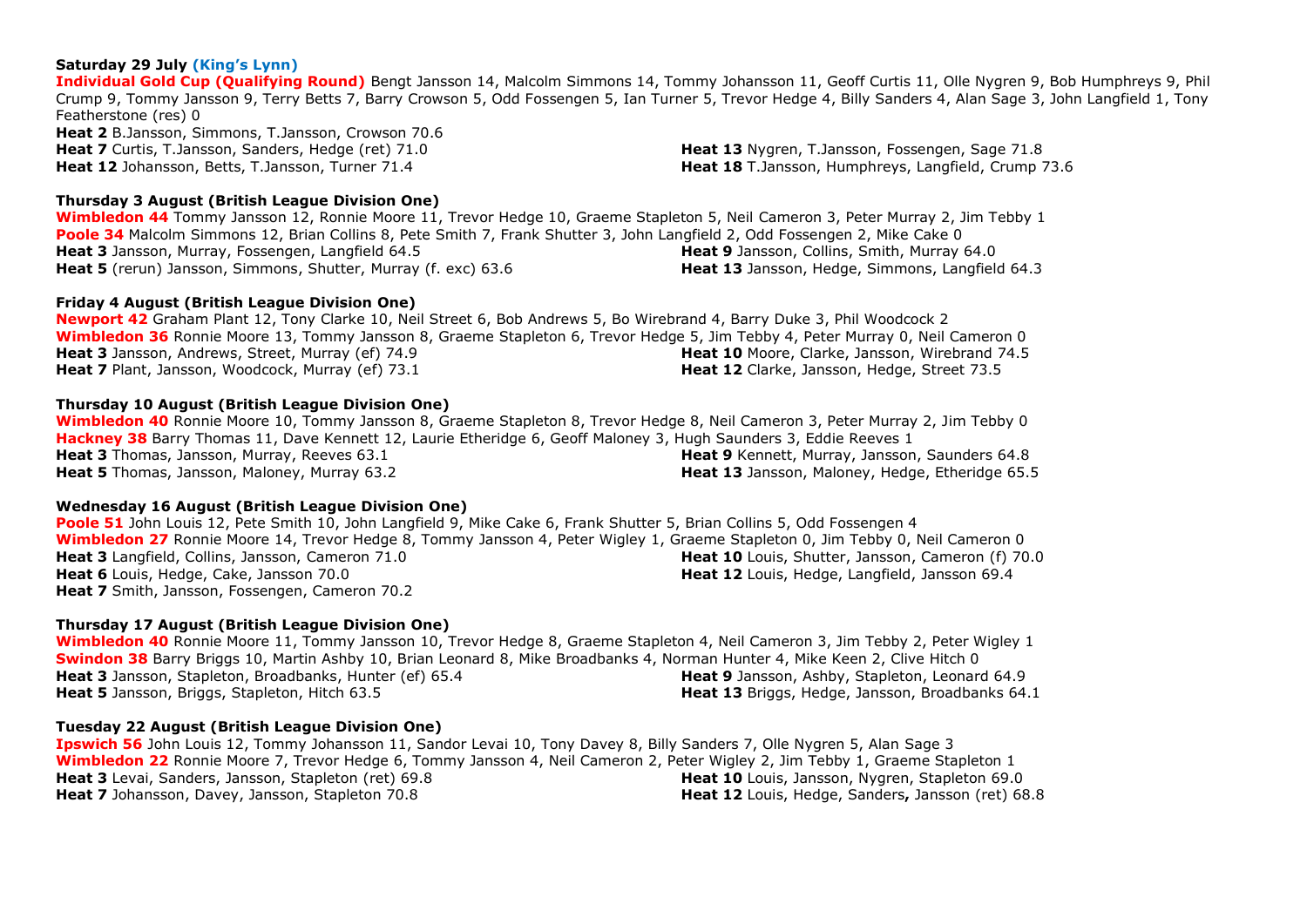#### **Wednesday 29 August (British League Division One)**

**Wimbledon 43** Trevor Hedge 11, Ronnie Moore 10, Tommy Jansson 10, Graeme Stapleton 4, Neil Cameron 2, Jim Tebby 2, Peter Wigley 2 **Sheffield 35** Bert Harkins 12, Reidar Eide 10, Bob Valentine 9, Doug Wyer 4, Bob Paulson 0, Bernie Hornby 0 **Heat 3** Jansson, Harkins, Wyer, Stapleton 65.1 **Heat 5** Stapleton, Jansson, Harkins, Paulson 65.7 **Heat 9** Valentine, Jansson, Eide, Stapleton (ef) 64.2 **Heat 13** Jansson, Hedge, Wyer, Paulson 65.4

#### **Thursday 7 September (British League Division One)**

**Wimbledon 37** Trevor Hedge 11, Ronnie Moore 8, Tommy Jansson 7, Jim Tebby 5, Neil Cameron 3, Graeme Stapleton 4, Rob Jones 0 **Reading 41** Anders Michanek 10, Geoff Mudge 9, Geoff Curtis 8, Dag Lovaas 8, Mick Bell 4, Graeme Smith 2, Richard May 1 **Heat 3** Stapleton, Jansson, Lovaas, May 64.8 **Heat 5** Mudge, Michanek, Jansson, Stapleton (ef) 63.5 **Heat 9** Jansson, Curtis, Bell, Stapleton 63.3 **Heat 13** Michanek, Hedge, Jansson, Bell 63.1

#### **Thursday 14 September (Metropolitan Gold Cup)**

**Wimbledon 56** Trevor Hedge 12, Ronnie Moore 10, Tommy Jansson 10, Graeme Stapleton 8, Jim Tebby 7, Neil Cameron 6, Peter Wigley 3 **Hackney 22** Barry Thomas 7, Bengt Jansson 7, Hugh Saunders 4, Laurie Etheridge 2, Geoff Maloney 1, Alan Emmett 1, Dave Kennett 0 **Heat 3** T.Jansson, Thomas, Etheridge, Stapleton 63.0 **Heat 5** (rerun) Stapleton, T.Jansson, B.Jansson, Kennett (f, exc) 64.1 **Heat 9** T.Jansson, Stapleton, Saunders, Maloney 64.5 **Heat 13** Hedge, T.Jansson, B.Jansson, Etheridge (ef) 64.2

| 1972 England Vs Sweden (Division Two Test Series) Average |                                                              |    |    |  |  |            |                                            |  |  |  |  |
|-----------------------------------------------------------|--------------------------------------------------------------|----|----|--|--|------------|--------------------------------------------|--|--|--|--|
| <b>Overall</b>                                            | Matches   Rides   Points   Points   Points   C <sup>pr</sup> |    |    |  |  | <b>CMA</b> | Paid<br><b>Full</b><br>Maximums   Maximums |  |  |  |  |
|                                                           |                                                              | 28 | 56 |  |  |            |                                            |  |  |  |  |

|                | 1972 Inter Nations Tournament Average |  |                                                                                                                                                                                                             |  |  |      |  |  |  |  |
|----------------|---------------------------------------|--|-------------------------------------------------------------------------------------------------------------------------------------------------------------------------------------------------------------|--|--|------|--|--|--|--|
| <b>Overall</b> | <b>Matches</b>                        |  | Paid<br>Full<br>Total<br>Bonus<br><b>CMA</b><br>ares   Rides   Points   $\frac{50018}{P^2}$   Paints   Paints   Paints   Paints   Paints   Paints   Paints   $\frac{1}{2}$<br>Points<br>Maximums   Maximums |  |  |      |  |  |  |  |
|                |                                       |  | 14                                                                                                                                                                                                          |  |  | 5.00 |  |  |  |  |

|                | 1972 British League Division One Average |              |               |                               |                        |            |                                |                         |  |  |  |
|----------------|------------------------------------------|--------------|---------------|-------------------------------|------------------------|------------|--------------------------------|-------------------------|--|--|--|
|                | <b>Matches</b>                           | <b>Rides</b> | <b>Points</b> | <b>Bonus</b><br><b>Points</b> | <b>Total</b><br>Points | <b>CMA</b> | <b>Full</b><br><b>Maximums</b> | Paid<br><b>Maximums</b> |  |  |  |
| Home           | 10                                       | 39           | 85            | ь                             | 91                     | 9.33       |                                |                         |  |  |  |
| Awav           |                                          | 32           | 43            |                               | 48                     | 6.00       |                                |                         |  |  |  |
| <b>Overall</b> |                                          |              | 128           | 11                            | 139                    | 7.83       |                                |                         |  |  |  |

| 1972 Speedway Star KO Cup Average |         |       |        |                               |                        |            |                                                    |  |  |  |
|-----------------------------------|---------|-------|--------|-------------------------------|------------------------|------------|----------------------------------------------------|--|--|--|
| Awav                              | Matches | Rides | Points | <b>Bonus</b><br><b>Points</b> | Total<br><b>Points</b> | <b>CMA</b> | Paid<br>Full<br><b>Maximums</b><br><b>Maximums</b> |  |  |  |
|                                   |         |       |        |                               |                        | 8.00       |                                                    |  |  |  |

|      | 1972 Metropolitan Gold Cup Average |       |               |                               |                        |            |                         |                  |  |  |
|------|------------------------------------|-------|---------------|-------------------------------|------------------------|------------|-------------------------|------------------|--|--|
| Home | Matches                            | Rides | <b>Points</b> | <b>Bonus</b><br><b>Points</b> | Total<br><b>Points</b> | <b>CMA</b> | Full<br><b>Maximums</b> | Paid<br>Maximums |  |  |
|      |                                    |       | 10            |                               |                        | 12.00      |                         |                  |  |  |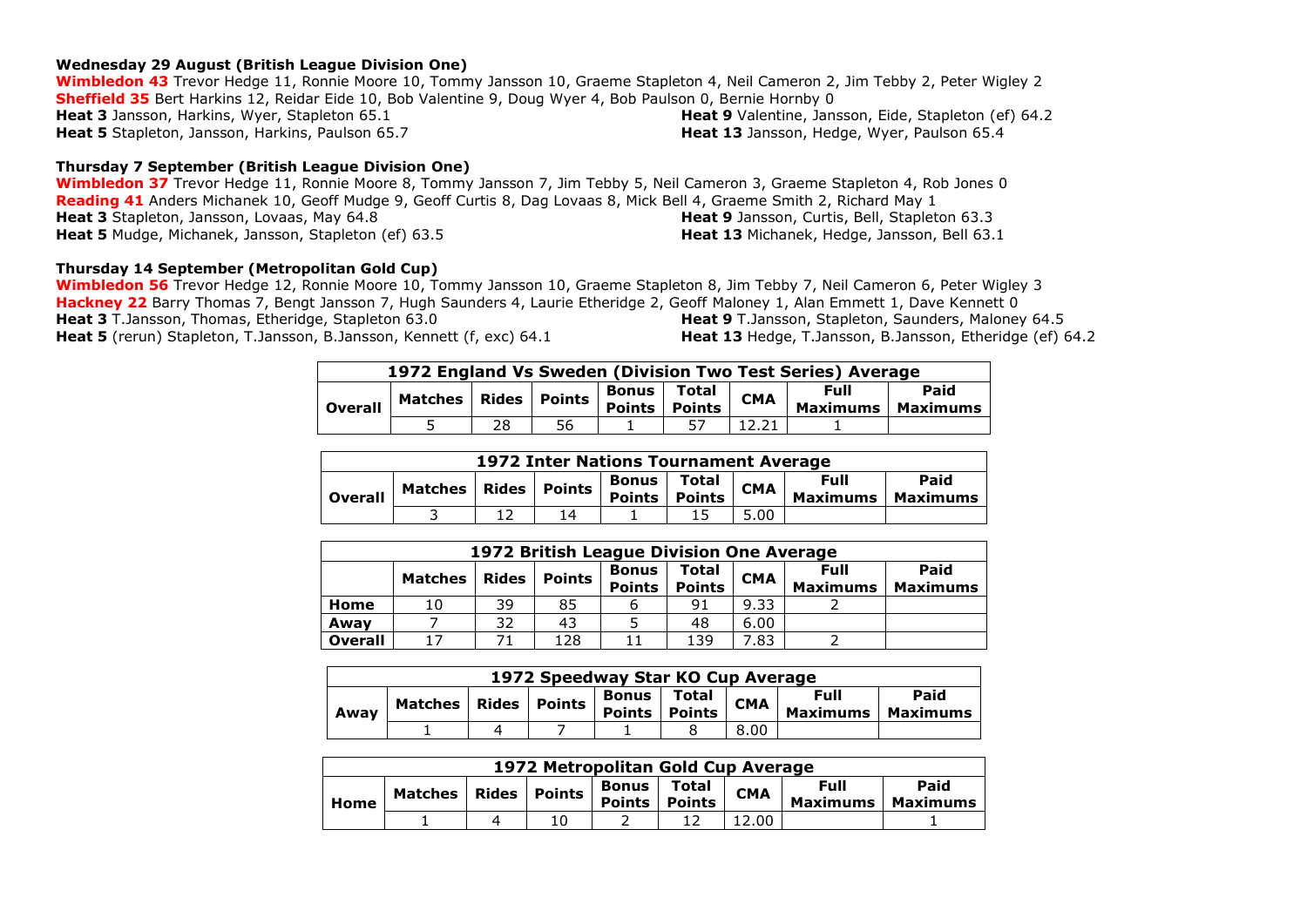|                | <b>1972 Overall Average</b> |              |               |                               |                               |            |                                |                         |  |  |  |  |
|----------------|-----------------------------|--------------|---------------|-------------------------------|-------------------------------|------------|--------------------------------|-------------------------|--|--|--|--|
|                | <b>Matches</b>              | <b>Rides</b> | <b>Points</b> | <b>Bonus</b><br><b>Points</b> | <b>Total</b><br><b>Points</b> | <b>CMA</b> | <b>Full</b><br><b>Maximums</b> | Paid<br><b>Maximums</b> |  |  |  |  |
| Home           |                             | 43           | 95            |                               | 103                           | 9.58       |                                |                         |  |  |  |  |
| Away           | 16                          | 76           | 120           |                               | 128                           | 6.74       |                                |                         |  |  |  |  |
| <b>Overall</b> | 27                          | 119          | 215           | 16                            | 231                           | . .76      |                                |                         |  |  |  |  |

#### **1973**

#### **Thursday 22 March (Spring Gold Cup)**

**Wimbledon 46** Tony Clarke 11, Graeme Stapleton 11, Bert Harkins 9, Trevor Hedge 7, Tommy Jansson 6, Reg Luckhurst 2, Peter Wigley 0 **Ipswich 32** Olle Nygren 9, John Louis 6, Tony Davey 5, Mick Hines 4, Alan Sage 3, Billy Sanders 3, Sandor Levai 2 **Heat 4** Stapleton, Nygren, Jansson, Hines (ef) 62.6 **Heat 7** Stapleton, Jansson, Levai, Davey 62.6 **Heat 11** Louis, Stapleton, Sage, Jansson 62.4 **Heat 13** Jansson, Clarke, Louis, Levai 63.2

#### **Saturday 24 March (Spring Gold Cup)**

**King's Lynn 43** Terry Betts 12, Malcolm Simmons 11, Phil Crump 9, Barry Crowson 9, Bob Humphreys 2, Wayne Forrest 0, Ian Turner 0 **Wimbledon 35** Tommy Jansson 11, Trevor Hedge 9, Tony Clarke 6, Graeme Stapleton 6, Reg Luckhurst 2, Neil Cameron 1, Bert Harkins 0 **Heat 4** Crump, Jansson, Crowson, Cameron 73.2 **Heat 6** Betts, Jansson, Stapleton, Humphreys 72.3 **Heat 8** Jansson, Hedge, Humphreys, Forrest 73.4 **Heat 9** Jansson, Simmons, Stapleton, Turner 72.0 **Heat 12** Betts, Clarke, Jansson, Forrest (ret) 72.6

#### **Monday 26 March (Spring Gold Cup)**

**Reading 36** Anders Michanek 12, Geoff Curtis 6, Richard May 6, Mick Bell 4, Bernie Leigh 3, Peter Murray 3, Dag Lovaas 2 **Wimbledon 42** Trevor Hedge 9, Tommy Jansson 9, Graeme Stapleton 8, Tony Clarke 7, Reg Luckhurst 7, Neil Cameron 2, Bert Harkins 0 **Heat 4** Curtis, Jansson, Cameron (f), Leigh 71.0 **Heat 6** (rerun) Jansson, Stapleton, May, Leigh, Michanek (exc) 72.4 **Heat 9** Jansson, Stapleton, Bell, Lovaas 71.2 **Heat 12** Michanek, Clarke, Jansson, Curtis (f) 71.2

#### **Wednesday 28 March (Spring Gold Cup)**

**Poole 36** Pete Smith 12, Christer Lofqvist 7, Brian Collins 6, Jim Ryman 4, Antoni Woryna 3, Mike Cake 2, Bo Wirebrand 2 **Wimbledon 39** Graeme Stapleton 12, Tommy Jansson 8, Tony Clarke 8, Trevor Hedge 6, Bert Harkins 3, Reg Luckhurst 2, Neil Cameron 0 **Heat 4** Smith, Jansson, Ryman, Cameron 69.8 **Heat 6** Jansson, Collins, Stapleton, Lofqvist 70.0 **Heat 9** Stapleton, Jansson, Cake, Woryna (f, exc) 70.2 Heat 12 Lofqvist, Stapleton, Jansson, Ryman 69.6

#### **Thursday 29 March (Spring Gold Cup)**

**Wimbledon 40** Graeme Stapleton 9, Trevor Hedge 8, Tommy Jansson 8, Tony Clarke 7, Bert Harkins 3, Reg Luckhurst 3, Neil Cameron 2 **King's Lynn 37** Terry Betts 12, Malcolm Simmons 11, Phil Crump 7, Barry Crowson 4, Bob Humphreys 2, Ian Turner 1, Wayne Forrest 0 **Heat 4** Crump, Stapleton, Jansson, Forrest 62.3 **Heat 7** Jansson, Simmons, Turner (f), Stapleton (ef) 62.6 **Heat 11** Betts, Jansson, Stapleton, Humphreys 62.0 **Heat 13** Betts, Jansson, Clarke, Turner 62.1

#### **Thursday 5 April (Spring Gold Cup)**

**Wimbledon 43** Graeme Stapleton 15, Tommy Jansson 9, Tony Clarke 6, Trevor Hedge 5, Neil Cameron 4, Reg Luckhurst 3, Bert Harkins 1 **Poole 35** Martin Ashby 9, Bruce Cribb 8, Christer Lofqvist 7, Brian Collins 4, Odd Fossengen 3, Bo Wirebrand 2, Jim Ryman 2 **Heat 4** Stapleton, Jansson, Ashby, Ryman 64.5 **Heat 7** Stapleton, Cribb, Jansson, Fossengen 62.6 **Heat 11** Jansson, Lofqvist, Cameron, Collins 62.6 **Heat 13** Jansson, Cribb, Clarke, Ryman, Lofqvist (exc)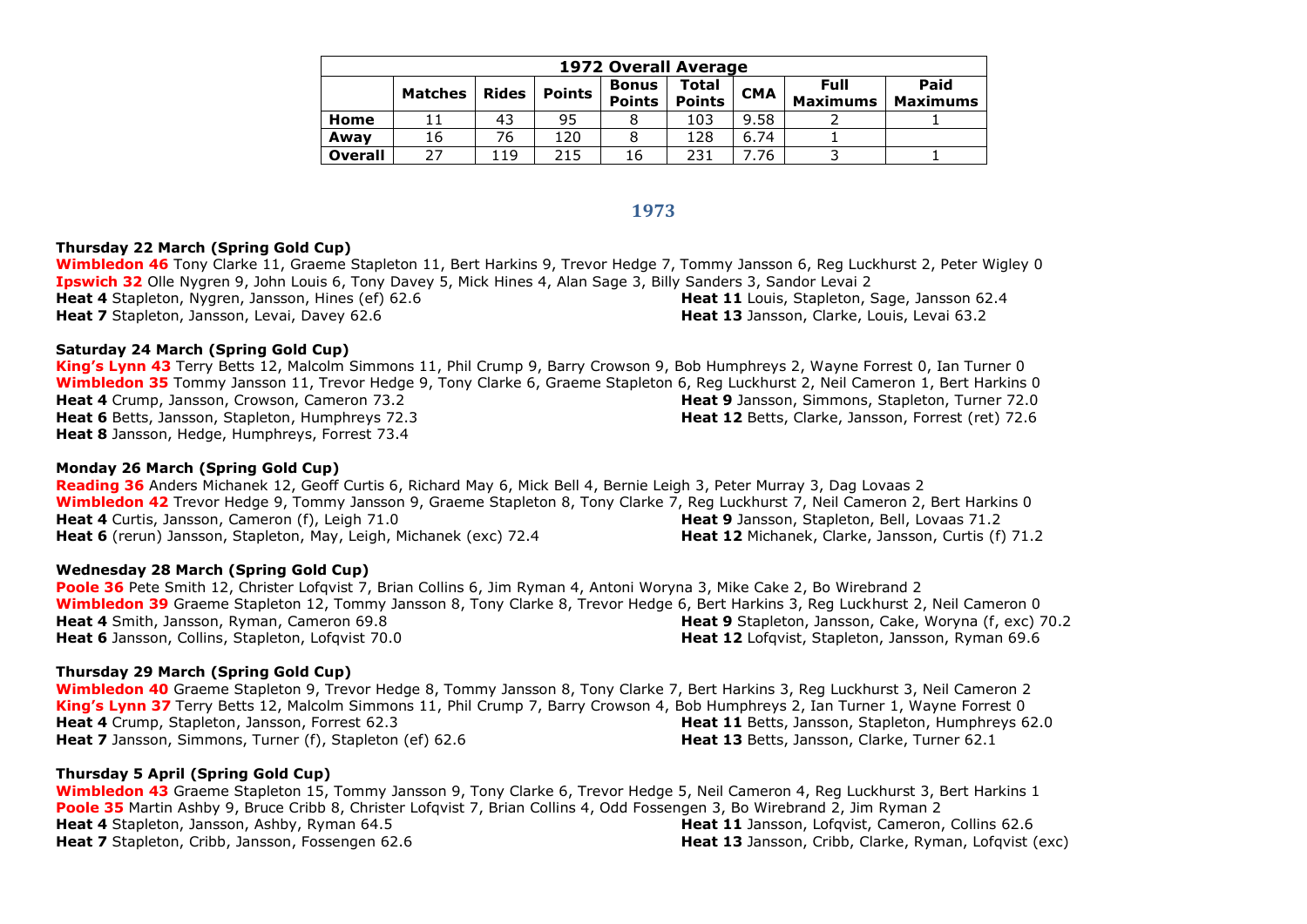## **Friday 6 April (Spring Gold Cup)**

**Hackney 45** Barry Thomas 11,Bengt Jansson 9, Hugh Saunders 8, Geoff Maloney 6, Laurie Etheridge 5, Dave Kennett 5, Tiger Beech 1 **Wimbledon 33** Graeme Stapleton 14, Tommy Jansson 10, Neil Cameron 4, Reg Luckhurst 3, Bert Harkins 2, Tony Clarke 0 **Heat 4** Maloney, T.Jansson, Kennett, Cameron 67.6 **Heat 6** Saunders, T.Jansson, Stapleton, B.Jansson 67.6 **Heat 9** Stapleton, Thomas, T.Jansson, Etheridge 67.2

## **Tuesday 10 April (Spring Gold Cup)**

**Ipswich 54** John Louis 11, Billy Sanders 9, Tony Davey 9, Olle Nygren 8, Mick Hines 7, Sandor Levai 6, Alan Sage 4 **Wimbledon 24** Tommy Jansson 13, Trevor Hedge 6, Reg Luckhurst 2, Tony Clarke 1, Graeme Stapleton 1, Neil Cameron 1, Peter Wigley 0 **Heat 4** Jansson, Levai, Sanders, Cameron 66.4 **Heat 6** Louis, Jansson, Sage, Stapleton 65.6 **Heat 9** Davey, Jansson, Nygren, Stapleton 66.6 **Heat 11** Jansson, Hines, Hedge, Levai 66.4 **Heat 12** Jansson, Louis, Nygren, Clarke 65.8

## **Thursday 12 April (Spring Gold Cup)**

**Wimbledon 36** Tommy Jansson 12, Tony Clarke 9, Graeme Stapleton 6, Neil Cameron 6, Reg Luckhurst 2, Peter Wigley 1 **Hackney 42** Bengt Jansson, 12, Barry Thomas 12, Geoff Maloney 8, Hugh Saunders 6, Dave Kennett 2, Laurie Etheridge 2, Tiger Beech 0 **Heat 1** Saunders, B.Jansson, T.Jansson, Wigley 63.7 **Heat 4** T.Jansson, Maloney, Stapleton, Kennett 63.8 **Heat 7** Thomas, T.Jansson, Etheridge, Stapleton (ef) 62.8 **Heat 12** Thomas, T.Jansson, Wigley, Kennett 63.4 **Heat 13** B.Jansson, T.Jansson, Clarke, Etheridge 63.6

## **Saturday 13 April (British League Division One)**

**Wolverhampton 40** Ole Olsen 12, Jon Erskine 11, Gary Peterson 5, Ken Eyre 4, Dave Gifford 4, George Hunter 4, Tom Leadbitter 0 **Wimbledon 37** Tommy Jansson 11, John Harrhy 10, Graeme Stapleton 6, Reg Luckhurst 5, Tony Clarke 2, Rob Jones 2, Neil Cameron 1 **Heat 4** Olsen, Jansson, Cameron, Leadbitter (f, rem) 65.4 **Heat 6** Jansson, Gifford, Peterson, Jones 65.8 **Heat 9** Jansson, Eyre, Hunter, Jones (f, exc) 65.6 **Heat 12** Jansson, Eyre, Peterson, Clarke 66.0 **Golden Helmet** Ole Olsen (Holder) beat Tommy Jansson 64.8

## **Thursday 19 April (Wimbledon)**

**Daily Express Spring Classic** Anders Michanek 15, Terry Betts 12, Bengt Jansson 11, Eric Boocock 11, Tommy Jansson 11, John Louis 10, Martin Ashby 10, Ray Wilson 9, John Boulger 9, Graeme Stapleton 5, Barry Briggs 4, Nigel Boocock 4, Soren Siosten 3, Peter Collins 3, Reidar Eide 2, Tony Clarke (res) 1, Christer Lofgvist 0, Neil Cameron (res) did not ride **Heat 1** T.Jansson, Wilson, Ashby, Collins 62.8 **Heat 13** B.Jansson, Eide, T.Jansson, Clarke (ret) 63.2

**Heat 5** T.Jansson, Boulger, N.Boocock, Stapleton 63.2 **Heat 9** Betts, T.Jansson, Briggs, Sjosten 62.2

## **Thursday 26 April (British League Division One)**

**Wimbledon 42** Tommy Jansson 9, Graeme Stapleton 7, Neil Cameron 7, Trevor Hedge 7, Bert Harkins 5, Tony Clarke 5, Reg Luckhurst 2 **Exeter 36** Ivan Mauger 15, Scott Autrey 8, Frank Shuter 8, Bob Coles 3, Kevin Holden 1, Chris Julian 1, Bob Kilby 0 **Heat 4** Jansson, Stapleton, Julian, Kilby (ret) 62.4 **Heat 7** Stapleton, Jansson, Holden, Coles (ef) 62.8 **Heat 11** Mauger, Jansson, Autrey, Cameron (f) 62.1 **Heat 13** Mauger, Jansson, Shuter, Clarke 62.9

**Heat 10** B.Jansson, Saunders, T.Jansson, Luckhurst 67.8 **Heat 12** B.Jansson, T.Jansson, Etheridge, Luckhurst 66.8

**Heat 11** B.Jansson, T.Jansson, Cameron, Saunders 63.5

**Heat 17** Michanek, T.Jansson, E.Boocock, Louis 62.4

**Run-off for Third Place** B.Jansson, E.Boocock, T.Jansson 62.1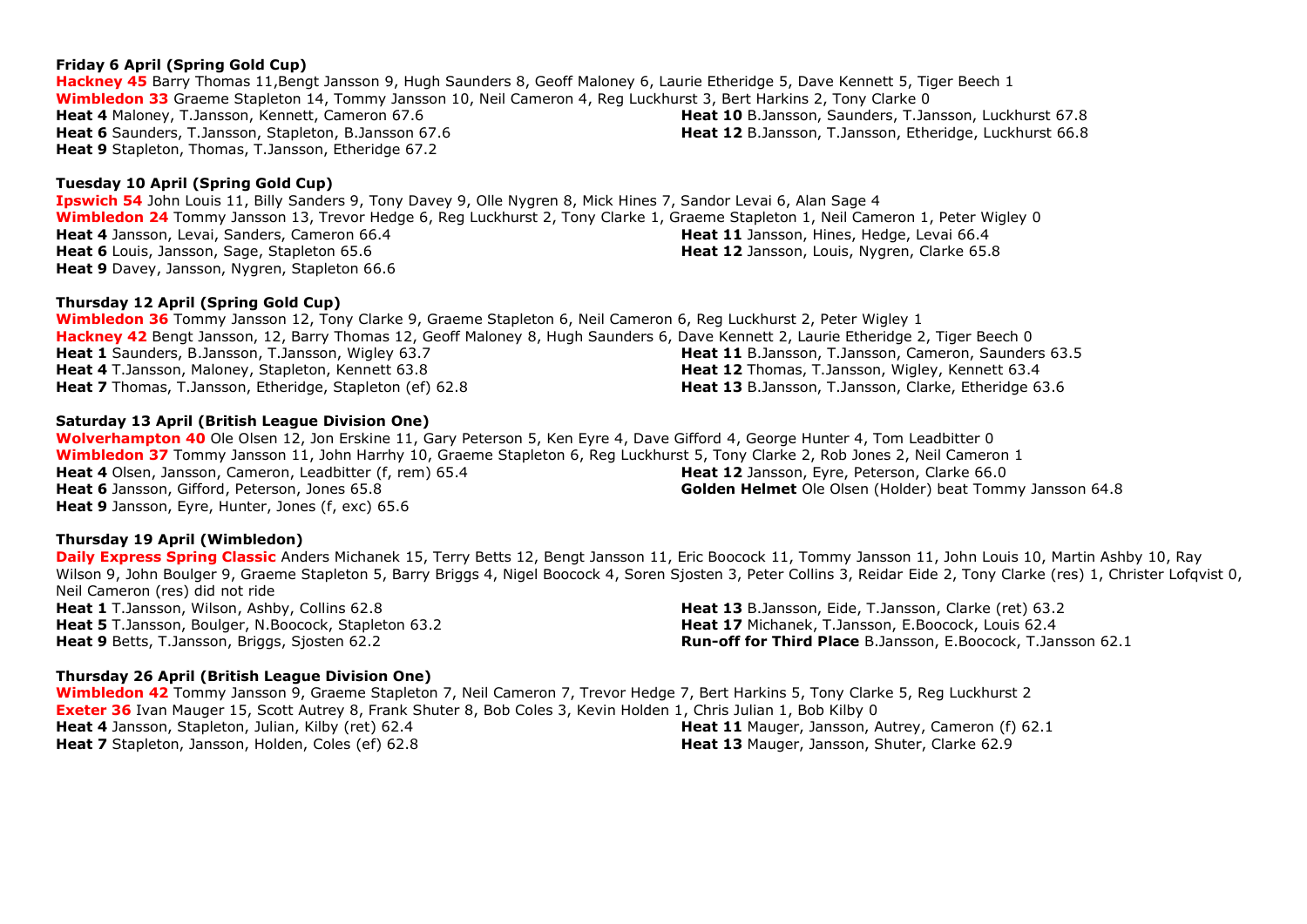## **Friday 27 April (British League Division One)**

**Newport 52** Reidar Eide 12, Graham Plant 12, Roy Trigg 10, Neil Street 8, Peter Ingram 5, Jim Tebby 3, Rick Woods 2 **Wimbledon 26** Trevor Hedge 8, Tommy Jansson 7, Reg Luckhurst 5, Graeme Stapleton 5, Neil Cameron 1, Tony Clarke 0, Bert Harkins 0 **Heat 4** Trigg, Street, Stapleton, Jansson, Cameron (exc) 72.4 **Heat 6** Eide, Jansson, Stapleton, Woods 71.2 **Heat 9** Plant, Jansson, Ingram, Stapleton 71.7 **Heat 10** Eide, Luckhurst, Jansson, Woods 71.7 **Heat 12** Eide, Jansson, Ingram, Luckhurst 72.0 **Golden Helmet** Eide beat Jansson

## **Friday 4 May (Hackney)**

**Superama** Anders Michanek 15, John Louis 14, Ivan Mauger 11, Trevor Hedge 10, Bernt Persson 10, Martin Ashby 9, John Boulger 8, Pete Smith 8, Tommy Jansson 8, Graeme Stapleton 7, Gordon Kennett 7, Scott Autrey 6, Nigel Boocock 3, Bert Harkins 2, Ray Wilson 0, Chris Pusey 0, Peter Moore (res) 0, Tiger Beech (res) 0, Mick Bell (res) 1 **Heat 4** Smith Persson, Kennett**,** Jansson 69.4 **Heat 15** Jansson, Hedge, Boocock, Moore 67.8

**Heat 8** Michanek, Jansson, Ashby, Pusey (ef) 67.0 **Heat 9** Mauger, Stapleton, Jansson, Harkins 67.6

#### **Thursday 10 May (British League Division One)**

**Wimbledon 35** Tommy Jansson 10, Neil Cameron 8, Tony Clarke 8, Graeme Stapleton 6, Reg Luckhurst 2, Bert Harkins 1, Trevor Hedge 0 **King's Lynn 43** Malcolm Simmons 14, Terry Betts 13, Bob Humphreys 8, Ian Turner 4, Barry Crowson 3, Arthur Price 1 **Heat 4** Jansson, Betts, Stapleton, Price 62.1 **Heat 7** Simmons, Jansson, Humphreys, Stapleton (f, exc) 62.0 **Heat 11** Betts, Jansson, Turner, Cameron (f) 62.4 **Heat 13** Betts, Jansson, Humphreys, Clarke 62.2

#### **Friday 11 May (British League Division One)**

**Hackney 38** Barry Thomas 11, Geoff Maloney 9, Laurie Etheridge 8, Hugh Saunders 3, Dave Kennett 3, Brian Kennett 2, Peter Moore 2 **Wimbledon 40** Tommy Jansson 11, Bert Harkins 8, Graeme Stapleton 7, Reg Luckhurst 5, Neil Cameron 5, Tony Clarke 3, Rob Jones 1 **Heat 4** Jansson, Moore, Cameron, D.Kennett 70.0 **Heat 6** (rerun) Jansson, Maloney, Saunders, Jones (f, exc) 69.4 **Heat 9** Jansson, Thomas, Etheridge, Jones 68.6 **Heat 12** Etheridge, Jansson, Clarke, Saunders 69.6

#### **Thursday 17 May (Speedway Star KO Cup, Second Round, 1 st Leg)**

**Wimbledon 37** Graeme Stapleton 8, Tommy Jansson 7, Neil Cameron 5, Trevor Hedge 5, Bert Harkins 5, Tony Clarke 5, Reg Luckhurst 2 **Halifax 41** Eric Boocock 13, Charlie Monk 10, Mike Hiftle 8, Bill Andrew 5, John Titman 4, Per Hansen 1 **Heat 4** Stapleton, Jansson, Hiftle, Titman (f) 63.6 **Heat 7** Monk, Jansson, Stapleton, Andrew (f) 62.1 **Heat 11** Boocock, Cameron, Jansson, Titman 61.9 **Heat 13** Boocock, Jansson, Hiftle, Clarke 62.6

#### **Monday 21 May (Wimbledon)**

**Embassy Internationale** Ole Olsen 14, Anders Michanek 14, Tommy Jansson 11, Ivan Mauger 11, Bernt Persson 10, Terry Betts 9, Bengt Jansson 8, Garry Middleton 7, Christer Lofqvist 7, Reidar Eide 6, Reg Wilson 5, Ray Wilson 5, John Boulger 4, Jimmy McMillan 3, Scott Autrey 3, Chris Pusey 3 **Heat 1** T. Jansson, Olsen, Middleton, Ray Wilson 61.9 **Heat 5** Mauger, Betts, T.Jansson, B.Jansson (f) 62.9 **Heat 9** Persson, T.Jansson, Autrey, Reg Wilson 61.4 **Heat 13** Michanek, T.Jansson, Pusey, Boulger 61.0 **Heat 17** T.Jansson, McMillan, Eide, Lofavist 61.8 **Run-off For Third Place** T.Jansson beat Mauger

#### **Thursday 31 May (Spring Gold Cup)**

**Wimbledon 44** Tommy Jansson 9, Bert Harkins 8, Tony Clarke 8, Graeme Stapleton 6, Trevor Hedge 5, Neil Cameron 5, Reg Luckhurst 3 **Reading 34** Anders Michanek 15, Dag Lovaas 10, Richard May 3, Geoff Curtis 3, Peter Murray 2, Mick Bell 1, Bernie Leigh 0 **Heat 4** Jansson, Stapleton, Murray, Curtis 64.1 **Heat 7** Michanek, Jansson, Stapleton, Lovaas 61.0 **Heat 11** (rerun) Michanek, Jansson, Stapleton, May, Cameron (exc) 61.7 **Heat 13** Michanek, Jansson, Bell, Clarke 61.2

**Heat 12** Simmons, Luckhurst, Jansson, Crowson 62.1

**Heat 18** Louis, Jansson, Boulger, Autrey 67.0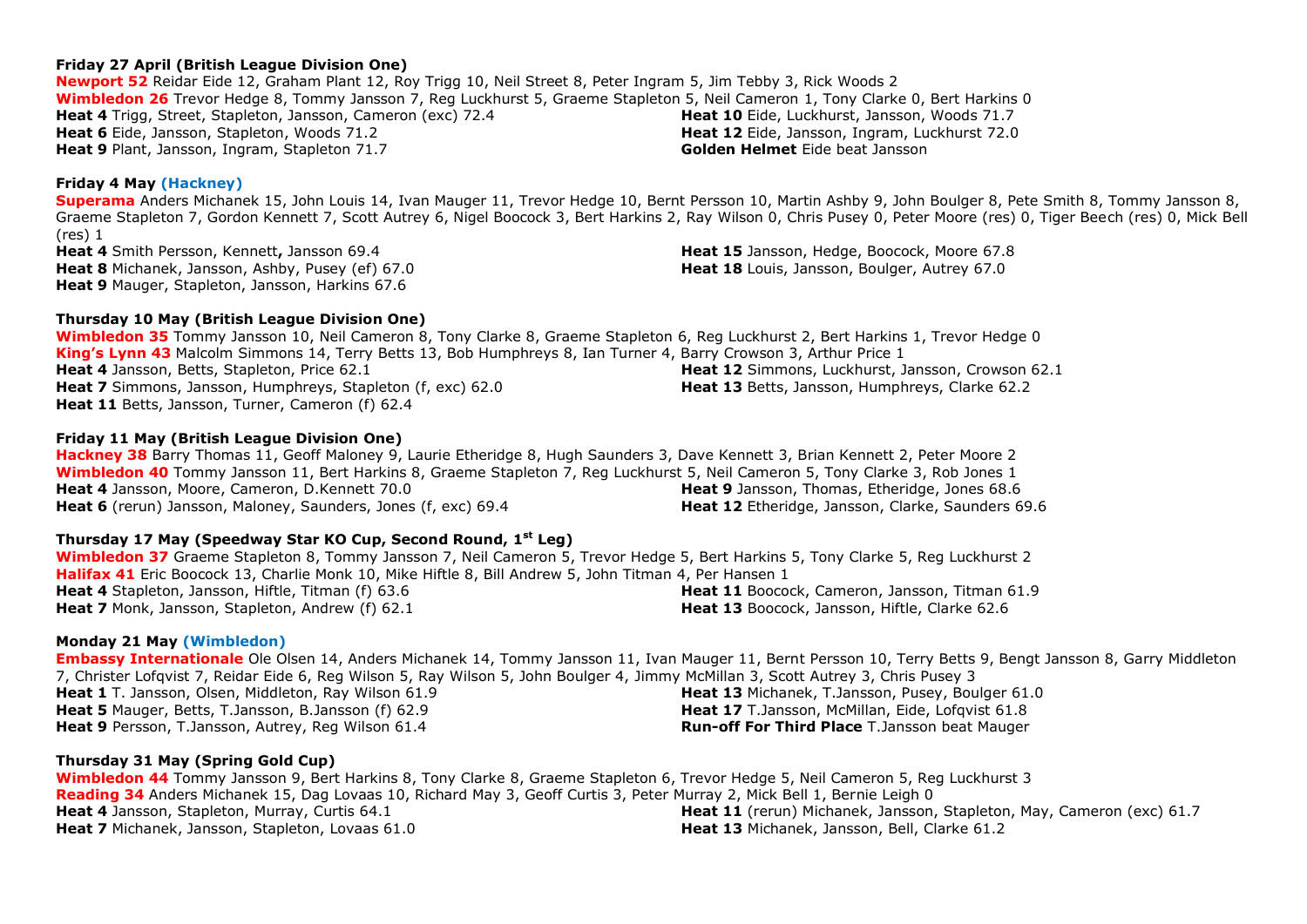## **Saturday 2 June (Speedway Star KO Cup, Second Round 2 nd Leg) Aggregate Score Halifax 90, Wimbledon 66**

**Halifax 49** Eric Boocock 12, John Titman 10, Bill Andrew 8, Charlie Monk 8, Mike Hiftle 6, Les Sharpe 3, Per Hansen 2 **Wimbledon 29** Trevor Hedge 9, Bert Harkins 5, Tony Clarke 5, Graeme Stapleton 5, Tommy Jansson 4, Neil Cameron 1, Reg Luckhurst 0 **Heat 4** Monk, Jansson, Cameron, Hansen 74.4 **Heat 6** Boocock, Andrew, Stapleton, Jansson 72.6 **Heat 9** Titman, Sharpe, Jansson, Cameron (ef) 72.4 **Heat 12** Boocock, Clarke, Jansson, Sharpe (f) 72.0

## **Saturday 9 June (King's Lynn)**

**Littlechild Trophy** Ivan Mauger 15, Terry Betts 14, Barry Thomas 13, Malcolm Simmons 11, Hasse Holmqvist 8, Bengt Jansson 8, Ian Turner 8, Arthur Price 8, Barry Crowson 7, Tony Lomas 7, Tommy Jansson 6, Tony Davey 4, Bob Humphreys 4, Trevor Hedge 2, Olle Nygren 2, Ray Bales (res) 2, Eddie Reeves 1 **Heat 4** Thomas, Simmons, Lomas, T.Jansson 71.8 **Heat 8** Betts, Price, Turner, T.Jansson 71.4 **Heat 9** T.Jansson, Davey, Nygren, Hedge (ef) 71.6 **Heat 15** Mauger, B.Jansson, Crowson, T.Jansson 71.4 **Heat 18** T.Jansson, Bales, Reeves, Humphreys 73.6

## **Thursday 21 June (British League Division One)**

**Wimbledon 46** Bert Harkins 10, Tommy Jansson 9, Tony Clarke 8, Neil Cameron 7, Trevor Hedge 5, Graeme Stapleton 4, Reg Luckhurst 3 **Belle Vue 32** Alan Wilkinson 1, Eric Broadbelt 9, Soren Sjosten 5, Gary Peterson 4, Paul Tyrer 1, John Titman 1, Ian Hindle 1 **Heat 4** (rerun) Jansson, Wilkinson, Peterson, Stapleton (f, exc) 63.0 **Heat 7** Jansson, Broadbelt, Stapleton, Titman 63.8 Heat 11 Cameron, Jansson, Tyrer, Siosten 63.3 **Heat 13** Sjosten, Clarke, Jansson, Peterson 63.4

## **Saturday 23 June (British League Division One)**

**Cradley United 32** Ray Wilson 12, Bobby Beaton 8, Pete Jarman 5, Dave Perks 4, Ken McKinlay 3, Dave Harvey 0 **Wimbledon 45** Tommy Jansson 12, Bert Harkins 9, Trevor Hedge 8, Graeme Stapleton 6, Neil Cameron 5, Tony Clarke 4, Reg Luckhurst 1 **Heat 4** Jansson, Cameron, Jarman, Perks 71.0 **Heat 6** Jansson, Wilson, Stapleton, McKinlay 69.6 **Heat 9** Jansson, Beaton, Stapleton, Perks 70.2 **Heat 12** Jansson, Wilson, Beaton, Clarke 70.2

## **Daily Mirror International Tournament**

## **Thursday 28 June (Daily Mirror International Tournament) (Sheffield)**

**England 40** Reg Wilson 11, Peter Collins 10, Ray Wilson 9, Eric Boocock 5, John Louis 4, Martin Ashby 1, Doug Wyer 0 **Sweden 37** Bernt Persson 10, Soren Sjosten 8, Anders Michanek 7, Tommy Jansson 5, Christer Lofqvist 5, Bengt Larsson 2, Bengt Jansson 1 **Heat 3** Collins, T.Jansson, B.Jansson, Ashby 68.2 **Heat 7** Reg Wilson, Boocock, T.Jansson, B.Jansson 69.6 **Heat 10** Ray Wilson, T.Jansson, Lofqvist, Louis 69.4 **Heat 13** Collins, Michanek, Boocock, T.Jansson

## **Friday 29 June (Daily Mirror International Tournament) (Hackney)**

**Sweden 49** Bengt Jansson 12, Anders Michanek 12, Bernt Persson 7, Christer Sjosten 7, Tommy Jansson 5, Christer Lofqvist 5, Olle Nygren 1 **U.S.S.R. 29** Vladimir Gordeev 13, Anatoli Kuzmin 5, Vladimir Zaplechny 5, Oleg Dzjadick 3, Gregori Chlinovsky 3, Aleksander Pavlov 0, Georgi Ivanov 0 **Heat 3** Dzjadick, T.Jansson, Persson, Zaplechny (ef) 66.6 **Heat 5** Persson, Kuzmin, T.Jansson, Gordeev **Heat 9** Gordeev, Persson, T.Jansson, Ivanov 66.0 **Heat 12** B.Jansson, Zaplechny, T.Jansson, Ivanov 66.8

## **Saturday 30 June (Daily Mirror International Tournament) (Swindon)**

**New Zealand 35** Ivan Mauger 10, Barry Briggs 8, Rick Timmo 6, Bill Andrew 4, Frank Shuter 3, Ronnie Moore 3, Graeme Stapleton 1 **Sweden 42** Christer Lofqvist 11, Anders Michanek 9, Bernt Persson 7, Bengt Jansson 6, Hasse Holmqvist 4, Tommy Jansson 3, Soren Sjosten 2 **Heat 3** T.Jansson, B.Jansson, Andrew, Briggs (ef) 72.4 **Heat 7** (rerun) B.Jansson, Moore, Timmo, T.Jansson, Shuter (exc, tapes) 72.0 **Heat 10** Andrew, Mauger, B.Jansson, T.Jansson 71.2 **Heat 13** Michanek, Briggs, Stapleton, T.Jansson (f, exc) 70.4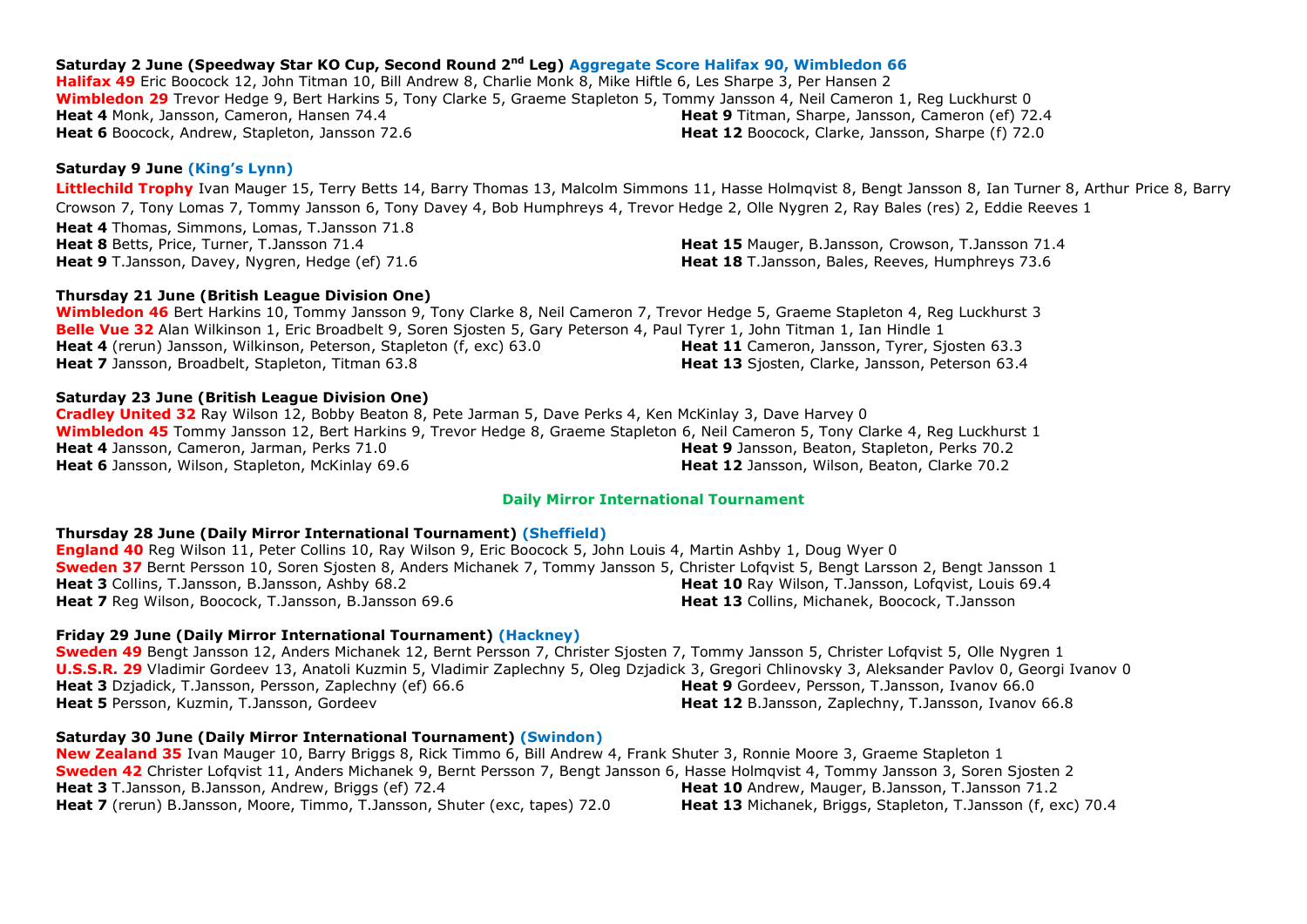#### **Monday 2 July (Daily Mirror International Tournament) (Cradley United)**

**Norway- Denmark 33** Ole Olsen 13, Reidar Eide 6, Oyvind Berg 4, Ulf Lovaas 4, Edgar Stangeland 3, Dag Lovaas 2, Odd Fossengen 1 **Sweden 45** Anders Michanek 11, Christer Lofqvist 9, Bernt Persson 9, Bengt Jansson 9, Tommy Jansson 6, Soren Sjosten 4, Hasse Holmqvist 0 **Heat 3** T.Jansson, Stangeland, Berg, B.Jansson 70.4 **Heat 7** B.Jansson, T.Jansson, Eide, U.Lovaas 68.8 **Heat 10** Olsen, B.Jansson, T.Jansson, D.Lovaas (f) 68.6 **Heat 13** Persson, Eide, Stangeland, T.Jansson 68.0

#### **Friday 6 July (Daily Mirror International Tournament) (Newport)**

**Sweden 38** Christer Lofqvist 10, Bernt Persson 8, Bengt Jansson 7, Hasse Holmqvist 6, Tommy Jansson 4, Bo Wirebrand 3, Soren Sjosten 0 **Australia 40** Jim Airey 8, John Boulger 7, Neil Street 7, Garry Middleton 6, Charlie Monk 5, Bob Valentine 4, John Titman 3 **Heat 3** Street, Persson, Monk, T.Jansson 72.3 **Heat 5** T.Jansson, Persson, Boulger, Titman 70.2 **Heat 9** Airey, Persson, T.Jansson, Valentine 72.4 **Heat 12** Lofqvist, Airey, Monk, T.Jansson (f) 71.4

#### **Wednesday 11 July (Daily Mirror International Tournament – Semi Final) (Coventry)**

**Sweden 51** Christer Lofqvist 12, Anders Michanek 12, Soren Sjosten 10, Bernt Persson 9, Tommy Jansson 4, Bengt Jansson 2, Olle Nygren 2 **Australia 27** John Boulger 7, Jim Airey 4, Charlie Monk 4, Garry Middleton 4, John Titman 3, Bob Valentine 3, Geoff Curtis 2 **Heat 1** Lofqvist, T.Jansson, Monk, Airey 64.4 **Heat 6** Lofqvist, Middleton, Boulger, T.Jansson 64.6 **Heat 8** Sjosten, T.Jansson, Monk, Valentine 66.2 **Heat 10** Lofqvist, Boulger, Titman, T.Jansson 65.8

#### **Thursday 12 July (British League Division One)**

**Wimbledon 46** Graeme Stapleton 12, Bert Harkins 11, Trevor Hedge 10, Tommy Jansson 9, Neil Cameron 4, Tony Clarke 1, Rob Jones 1 **Cradley United 32** Bernt Persson 10, Terry Betts 8, Colin Gooddy 5, Brian Clark 5, Pete Jarman 3, Dave Harvey 1, Dave Perks 0 **Heat 4** (rerun) Jansson, Wilkinson, Peterson, Stapleton (f, exc) 63.0 **Heat 7** Jansson, Broadbelt, Stapleton, Titman 63.8 **Heat 11** Cameron, Jansson, Tyrer, Sjosten 63.3 **Heat 13** Sjosten, Clarke, Jansson, Peterson 63.4

#### **Friday 13 July (British League Division One)**

**Poole 44** Christer Lofqvist 10, Odd Fossengen 10, Pete Smith 8, Antoni Woryna 7, Brian Collins 5, Jim Ryman 4, Bo Wirebrand 0 **Wimbledon 34** Tommy Jansson 12, Trevor Hedge 7, Bert Harkins 6, Graeme Stapleton 5, Tony Clarke 3, Rob Jones 1, Neil Cameron 0 **Heat 4** Smith, Jansson, Ryman, Jones (f, exc) 69.6 **Heat 6** Lofqvist, Jansson, Collins, Stapleton (f) 69.2 **Heat 9** Jansson, Fossengen, Woryna, Jones 69.4 **Heat 11** Jansson, Smith, Hedge, Ryman (exc) 69.2 **Heat 12** Woryna, Jansson, Lofqvist, Harkins 69.8

#### **Saturday 14 July (Daily Mirror International Tournament – Final) (Wembley)**

**England 39** Malcolm Simmons 10, Terry Betts 10, Peter Collins 9, Ray Wilson 6, Martin Ashby 2, John Louis 2, Eric Boocock 0, Dave Jessup (No. 8) did not ride **Sweden 39** Anders Michanek 11, Christer Lofqvist 10, Bernt Persson 8, Tommy Jansson 5, Hasse Holmqvist 3, Soren Sjosten 2, Olle Nygren 0, Bengt Larsson (No. 8) did not ride **Heat 2** Simmons, Jansson, Betts, Nygren 69.6 **Heat 4** Michanek, Simmons, Jansson, Boocock 69.6 **Heat 8** Betts, Holmqvist, Sjosten, Jansson, Ashby 71.2

**Monday 16 July (British League Division One)**

**Exeter 46** Ivan Mauger 12, Tony Lomas 10, Kevin Holden 7, Bob Coles 7, Frank Shuter 5, Scott Autrey 3, Chris Julian 2 **Wimbledon 32** Bert Harkins 10, Trevor Hedge 6, Reg Luckhurst 4, Rob Jones 4, Graeme Stapleton 3, Tommy Jansson 3, Neil Cameron 2 **Heat 4** (rerun) Coles, Autrey, Jansson, Jones, Shuter (exc) 72.8 **Heat 6** Mauger, Stapleton, Julian, Jansson 72.8 **Heat 9** Lomas, Jansson, Stapleton, Holden 72.0 **Heat 12** Mauger, Holden, Harkins, Jansson 71.6

**Heat 9** Collins, Michanek, Jansson, Louis 70.8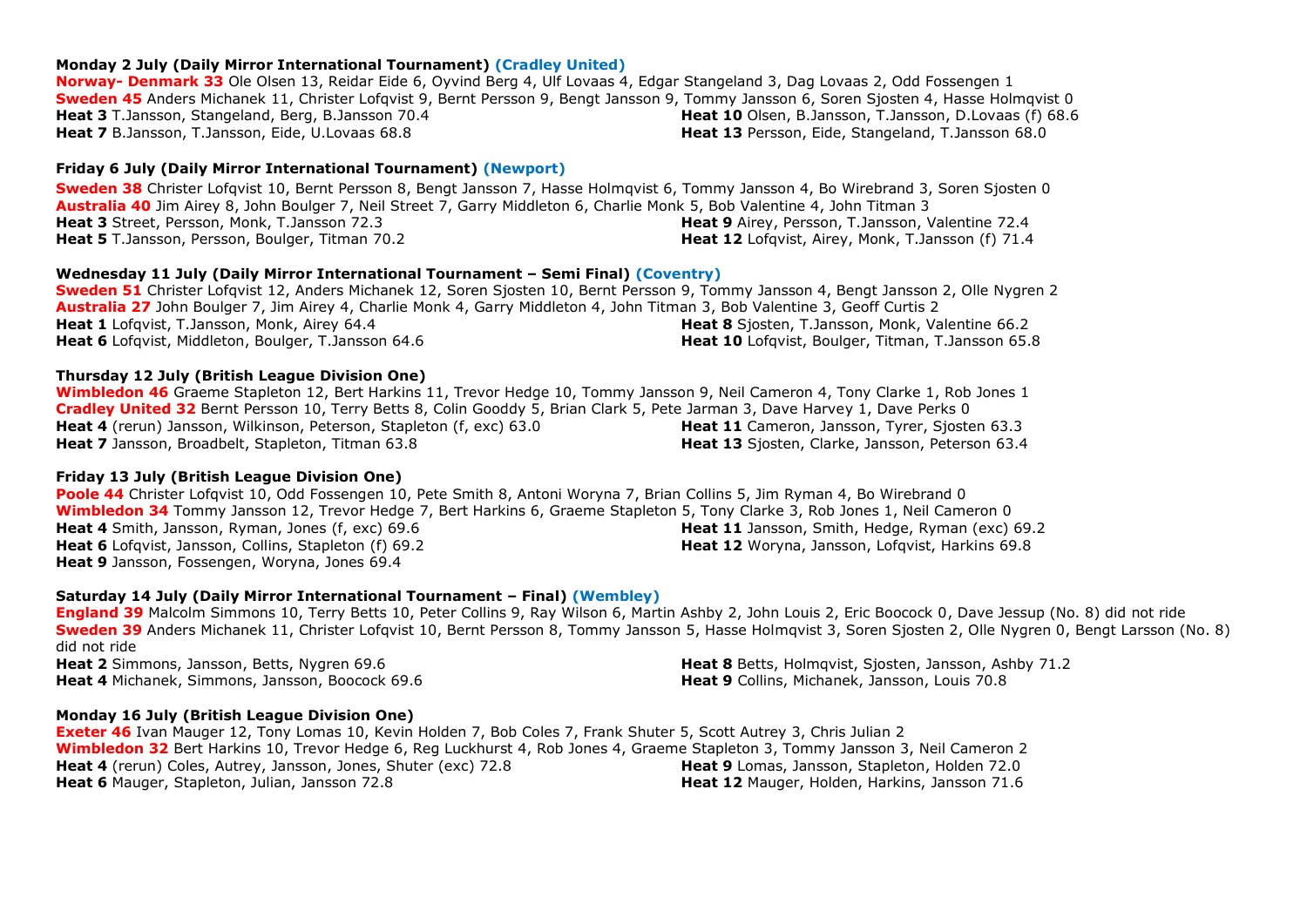#### **Thursday 19 July (British League Division One)**

**Wimbledon 45** Tommy Jansson 10, Graeme Stapleton 10, Neil Cameron 7, Trevor Hedge 6, Bert Harkins 6, Reg Luckhurst 5, Rob Jones 1 **Poole 33** Christer Lofqvist 11, Odd Fossengen 10, Jim Ryman 4, Brian Collins 3, Antoni Woryna 1, Dave Buttigige 1, Pete Smith 0 **Heat 4** Jansson, Stapleton, Buttigige, Smith (f, exc) 64.0 **Heat 7** Stapleton, Jansson, Fossengen, Woryna 63.2 Heat 11 Jansson, Lofqvist, Collins, Jones 63.5 **Heat 13** Lofqvist, Jansson, Worvna, Harkins 62.8

#### **Thursday 26 July (British League Division One)**

**Wimbledon 52** Tommy Jansson 12, Neil Cameron 11, Graeme Stapleton 7, Trevor Hedge 7, Reg Luckhurst 7, Bert Harkins 5, Rob Jones 3 **Coatbridge 26** Jimmy McMillan 9, Dave Gifford 9, Roger Johns 4, Neil Strachan 3, Neil Middleditch 1, Christer Sjosten 0, Kjell Gimre 0 **Heat 4** Jansson, Stapleton, Middleditch, Sjosten (f, exc) 64.3 **Heat 7** Jansson, Stapleton, Johns, Gimre 64.4 **Heat 11** Jansson, McMillan, Strachan, Jones 62.8 **Heat 13** Jansson, Harkins, McMillan, Gimre 63.2

## **Friday 27 July (London Cup 2<sup>nd</sup> Leg) Aggregate Scores Hackney 82, Wimbledon 73**

**Hackney 45** Barry Thomas 12, Geoff Maloney 10, Bengt Jansson 9, Dave Kennett 6, Brian Kennett 3, Hugh Saunders 3, Laurie Etheridge 2 **Wimbledon 33** Tommy Jansson 9, Bert Harkins 7, Trevor Hedge 6, Graeme Stapleton 6, Neil Cameron 5, Reg Luckhurst 0, Rob Jones 0 **Heat 4** Maloney, T.Jansson, D.Kennett, Jones (ret) 66.0 **Heat 6** T.Jansson, B.Jansson, Etheridge, Stapleton 67.0 **Heat 8** T.Jansson, Saunders, Hedge, Etheridge 67.0 **Heat 9** Thomas, Stapleton, B.Kennett, T.Jansson (f) 65.6 **Heat 12** B.Jansson, Harkins, T.Jansson, B.Kennett 65.6

#### **Saturday 28 July (King's Lynn)**

**Supporters Trophy** Ivan Mauger 14, Terry Betts 13, Bob Humphreys 13, Jimmy McMillan 10, Malcolm Simmons 9, Tommy Jansson 9, Christer Lofqvist 9, Reidar Eide 8, Scot Autrey 8, Ian Turner 7, Bobby Beaton 6, Bert Harkins 6, Barry Crowson 3, George Hunter 3, Eddie Reeves 1, Arthur Price 1, Ray Bales (res) 0 **Heat 2** Jansson, Mauger, Simmons, Harkins 71.4 **Heat 8** Betts, Jansson, Turner, Beaton (f) 70.6 **Heat 11** Autrey, Lofqvist, Jansson, Crowson 70.2 **Heat 14** Humphreys, Eide, Jansson, Hunter (ret) 70.6 **Heat 17** McMillan, Jansson, Price, Reeves 71.4

#### **Saturday 11 August (British League Division One)**

**Halifax 43** John Louis 10, Bill Andrew 8, Charlie Monk 8, John Titman 7, Frank Auffret 6, Les Sharpe 3, Jan Gravingen 1 **Wimbledon 35** Tommy Jansson 11, Trevor Hedge 10, Graeme Stapleton 7, Reg Luckhurst 4, Bert Harkins 3, Neil Cameron 0, Rob Jones 0 **Heat 4** Jansson, Titman, Gravingen, Cameron (ef) 67.4 **Heat 7** Jansson, Monk, Auffret, Cameron 66.6 **Heat 9** Jansson, Titman, Auffret, Luckhurst 68.0 **Heat 10** Louis, Jansson, Andrew, Hedge 66.4 **Heat 12** Louis, Harkins, Auffret, Jansson (f) 67.2

#### **Saturday 25 August (British League Division One)**

**Swindon 42** Martin Ashby 9, Norman Hunter 9, Edgar Stangeland 8, Brian Leonard 6, David Ashby 5, Geoff Bouchard 5, Billy Wall 0 **Wimbledon 36** Tommy Jansson 15, Trevor Hedge 7, Neil Cameron 5, Graeme Stapleton 3, Roland Duke 2, Bert Harkins 2, Reg Luckhurst 2 **Heat 3** Jansson, Stangeland, Leonard, Luckhurst, Cameron (exc, tapes) 72.6 **Heat 6** Jansson, M.Ashby, D.Ashby, Harkins 72.8 **Heat 7** Jansson, Hunter, Cameron, Bouchard (ef) 73.6 **Heat 10** Jansson, .Ashby, Cameron, D.Ashby 74.0 **Heat 12** Jansson, M.Ashby, Leonard, Harkins 74.4

#### **Saturday 8 September (British League Division One)**

**Coventry 42** Garry Middleton 13, Alan Jay 11, Peter Bailey 8, Nigel Boocock 7, Frank Smith 2, Gerhard Uhlenbrock 1 **Wimbledon 36** Bert Harkins 14, Tommy Jansson 9, Rob Jones 3, Roland Duke 2, Reg Luckhurst 2, Graeme Stapleton 0 **Heat 1** Jay, Jansson, Boocock, Luckhurst 65.0 **Heat 5** Middleton, Jansson, Luckhurst, Uhlenbrock 66.2 **Heat 8** Jansson, Smith, Jay, Luckhurst (exc) 67.2 **Heat 11** Middleton, Jansson, Luckhurst, Smith 66.6 **Heat 13** Harkins, Middleton, Bailey, Jansson 67.0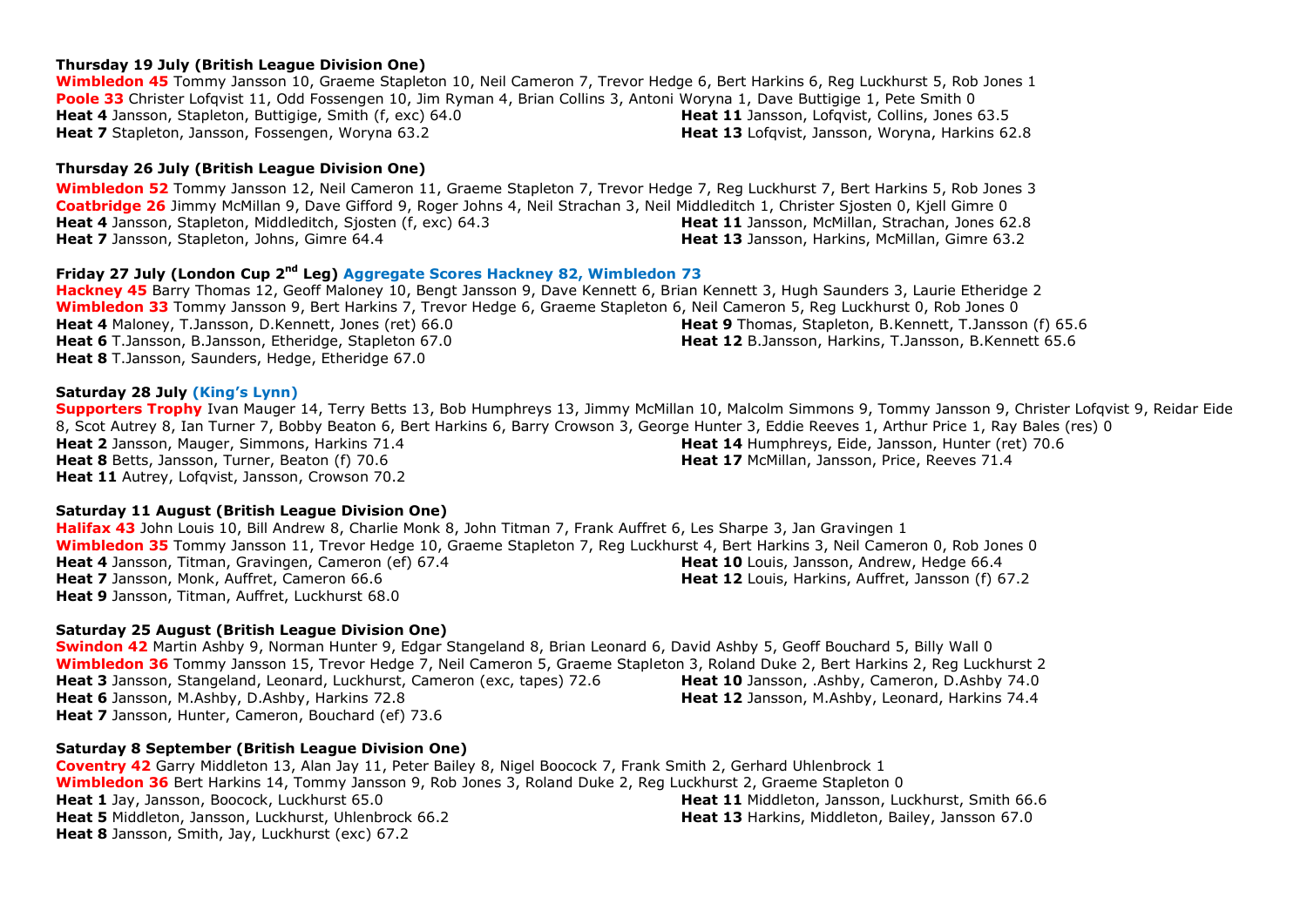## **Thursday 13 September (British League Division One)**

**Wimbledon 45** Tommy Jansson 12, Trevor Hedge 11, Bert Harkins 8, Graeme Stapleton 6, Reg Luckhurst 6, Rob Jones 2, Roland Duke 0 **Newport 33** Reidar Eide 10, Roy Trigg 8, Geoff Mudge 8, Jim Tebby 5,Neil Street 1, Peter Ingram 1, Graham Plant 0

**Heat 1** Jansson, Eide, Luckhurst, Street 62.1

Heat 6 Jansson, Tebby, Luckhurst, Mudge 62.5

Heat 10 Jansson, Trigg, Luckhurst, Ingram (f, exc) 61.9 Heat 12 Jansson, Trigg, Harkins, Tebby 62.0

|              | 1973 Daily Mirror International Tournament Average |    |                |                        |                        |            |                         |                         |  |  |  |
|--------------|----------------------------------------------------|----|----------------|------------------------|------------------------|------------|-------------------------|-------------------------|--|--|--|
| <b>Total</b> | Matches                                            |    | Rides   Points | Bonus<br><b>Points</b> | Total<br><b>Points</b> | <b>CMA</b> | Full<br><b>Maximums</b> | Paid<br><b>Maximums</b> |  |  |  |
|              |                                                    | 28 | 32             |                        | 39                     | 5.57       |                         |                         |  |  |  |

|                | 1973 British League Division One Average |              |               |                               |                        |            |                                |                         |  |  |  |  |
|----------------|------------------------------------------|--------------|---------------|-------------------------------|------------------------|------------|--------------------------------|-------------------------|--|--|--|--|
|                | <b>Matches</b>                           | <b>Rides</b> | <b>Points</b> | <b>Bonus</b><br><b>Points</b> | Total<br><b>Points</b> | <b>CMA</b> | <b>Full</b><br><b>Maximums</b> | Paid<br><b>Maximums</b> |  |  |  |  |
| Home           |                                          | 29           | 71            |                               | 78                     | 10.76      |                                |                         |  |  |  |  |
| Away           | a                                        | 41           | 91            |                               | 93                     | 9.07       |                                |                         |  |  |  |  |
| <b>Overall</b> | 16                                       | 70           | 162           | a                             | 171                    | 9.77       | 4                              |                         |  |  |  |  |

|                | 1973 Speedway Star KO Cup Average |              |               |                               |                        |            |                                |                         |  |  |  |  |
|----------------|-----------------------------------|--------------|---------------|-------------------------------|------------------------|------------|--------------------------------|-------------------------|--|--|--|--|
|                | <b>Matches</b>                    | <b>Rides</b> | <b>Points</b> | <b>Bonus</b><br><b>Points</b> | Total<br><b>Points</b> | <b>CMA</b> | <b>Full</b><br><b>Maximums</b> | Paid<br><b>Maximums</b> |  |  |  |  |
| Home           |                                   | 4            |               |                               | a                      | 9.00       |                                |                         |  |  |  |  |
| Awav           |                                   | 4            |               |                               |                        | 5.00       |                                |                         |  |  |  |  |
| <b>Overall</b> |                                   |              |               |                               | 14                     | 7.00       |                                |                         |  |  |  |  |

|                | 1973 Spring Gold Cup Average |              |               |                               |                               |            |                         |                         |  |  |  |  |
|----------------|------------------------------|--------------|---------------|-------------------------------|-------------------------------|------------|-------------------------|-------------------------|--|--|--|--|
|                | <b>Matches</b>               | <b>Rides</b> | <b>Points</b> | <b>Bonus</b><br><b>Points</b> | <b>Total</b><br><b>Points</b> | <b>CMA</b> | Full<br><b>Maximums</b> | Paid<br><b>Maximums</b> |  |  |  |  |
| Home           |                              | 22.          | 44            |                               | 47                            | 8.55       |                         |                         |  |  |  |  |
| Awav           |                              | 23           | 51            |                               | 54                            | 9.39       |                         |                         |  |  |  |  |
| <b>Overall</b> | 10                           | 45           | 95            | h                             | 101                           | 8.98       |                         |                         |  |  |  |  |

|      | 1973 London Cup Average |  |                |                               |                        |            |                         |                         |  |  |
|------|-------------------------|--|----------------|-------------------------------|------------------------|------------|-------------------------|-------------------------|--|--|
| Away | Matches                 |  | Rides   Points | <b>Bonus</b><br><b>Points</b> | Total<br><b>Points</b> | <b>CMA</b> | Full<br><b>Maximums</b> | Paid<br><b>Maximums</b> |  |  |
|      |                         |  |                |                               | 10                     | 8.00       |                         |                         |  |  |

|                | 1973 Overall Average |              |               |                               |                               |            |                                |                         |  |  |  |
|----------------|----------------------|--------------|---------------|-------------------------------|-------------------------------|------------|--------------------------------|-------------------------|--|--|--|
|                | <b>Matches</b>       | <b>Rides</b> | <b>Points</b> | <b>Bonus</b><br><b>Points</b> | <b>Total</b><br><b>Points</b> | <b>CMA</b> | <b>Full</b><br><b>Maximums</b> | Paid<br><b>Maximums</b> |  |  |  |
| Home           |                      | 55           | 122           | 12                            | 134                           | 9.75       |                                |                         |  |  |  |
| Awav           | 23                   | 101          | 187           | 14                            | 201                           | 7.96       |                                |                         |  |  |  |
| <b>Overall</b> | 36                   | 156          | 309           | 26                            | 335                           | 8.59       | 4                              |                         |  |  |  |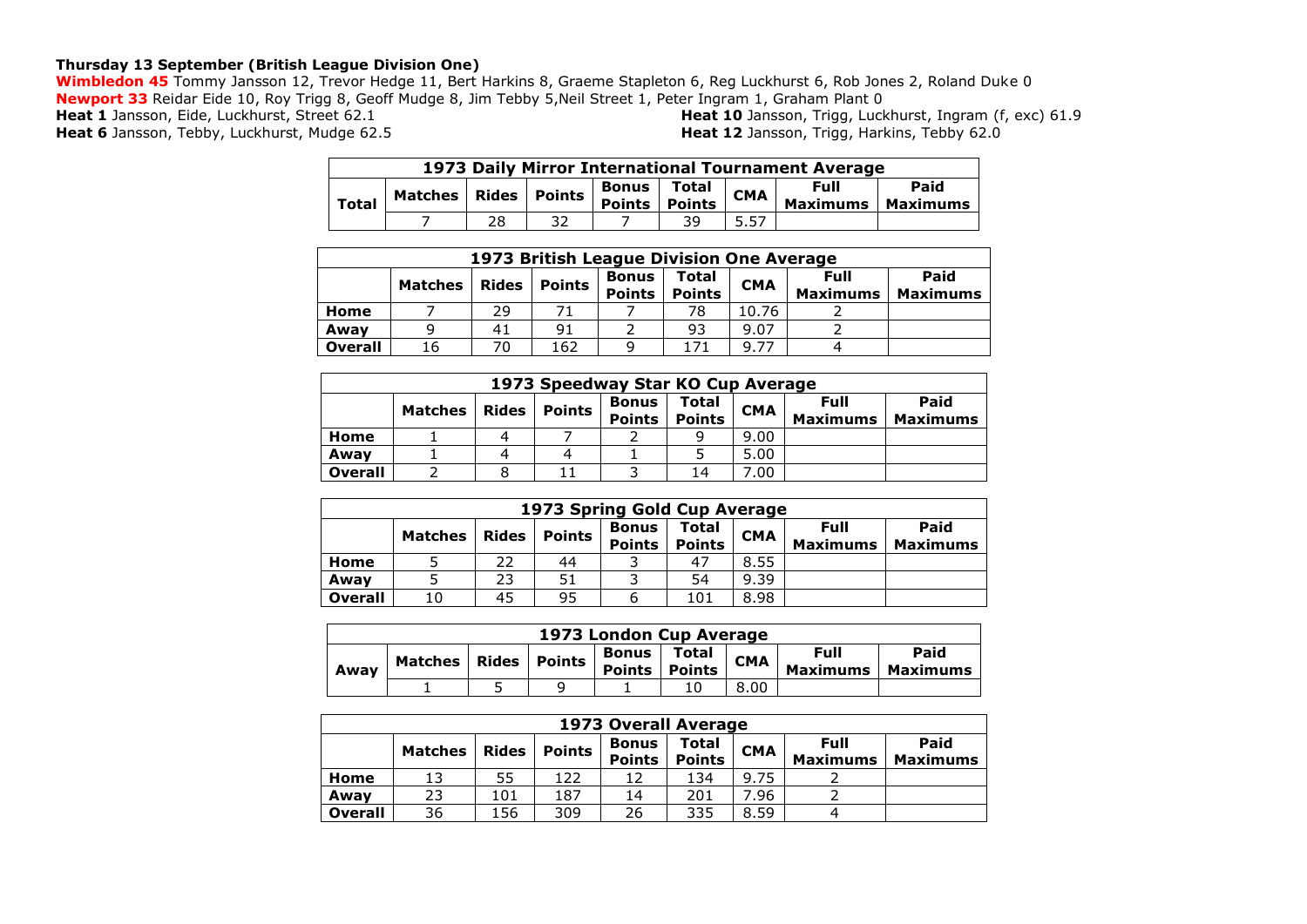#### **Thursday 18 April (Wimbledon)**

**Daily Express Spring Classic** Malcolm Simmons 13, Dave Jessup 12, Ole Olsen 12, John Louis 11, Anders Michanek 11, Terry Betts 10, Barry Briggs 9, Christer Lofqvist 6, Tommy Jansson 5, John Boulger 5, Dag Lovaas 5, Bengt Jansson 4, Ray Wilson 4, Scott Autrey 3, Barry Thomas (res) 3, Peter Collins 3, Chris Pusey 2 **Heat 3** Louis, T. Jansson, Lovaas, Autrey 61.1 **Heat 8** Olsen, Briggs, Collins, T.Jansson 61.7 **Heat 10** Michanek, T.Jansson, Pusey, Boulger 61.7 **Heat 13** Jessup, Thomas, Lofqvist (f), T.Jansson (f) 61.3 **Heat 19** Simmons, Betts, T.Jansson, B.Jansson 61.5

## **Monday 27 May (Wimbledon)**

**Wills Internationale** Peter Collins 14, Ray Wilson 12, Ole Olsen 12, John Louis 12, Terry Betts 10, Bob Valentine 10, Martin Ashby 8, Barry Briggs 7, Dave Jessup 7, Phil Crump 6, Malcolm Simmons 5, Anders Michanek 5, Dag Lovaas 4, Billy Sanders (res) 3, Reidar Eide (res) 3, Tommy Jansson 2, Ivan Mauger 0, John Boulger 0, George Hunter (res) 0 **Heat 4** (rerun) Louis, Jessup, Jansson, Mauger (f, exc) 60.1 **Heat 8** Collins, Michanek, Crump, Jansson 60.0 **Heat 15** Valentine, Olsen, Ashby, Jansson 61.1 **Heat 18** Betts, Simmons, Jansson, Eide 61.5

**England Vs Sweden Test Series**

#### **Saturday 15 June (1st Test Match) (King's Lynn)**

**Heat 9** Wilson, Lovaas, Briggs, Jansson 60.9

**England 71** Dave Jessup 15, Terry Betts 15, Bob Kilby 13, Ray Wilson 10, Malcolm Simons 10, Tony Davey 4, Richard Greer 3, Kevin Holden 1 **Sweden 37** Soren Sjosten 17, Bengt Jansson 9, Olle Nygren 5, Tommy Jansson 4, Tommy Nilsson 2, Thomas Pettersson 0, Keneth Selmosson 0 **Heat 3** Betts, Simmons, T.Jansson, Nygren 70.2 **Heat 6** Jessup, Wilson, Nilsson, T.Jansson 69.8 **Heat 9** Nygren, Kilby, T.Jansson, Davey 70.6 **Heat 12** Betts, Nygren, Simmons, T.Jansson 69.8 **Heat 15** Jessup, Wilson, T.Jansson, Nygren 69.6 **Heat 18** Greer, Kilby, T.Jansson, Nygren 70.0

## **Wednesday 19 June (2nd Test Match) (Poole)**

**England 66** Terry Betts 13, Dave Jessup 13, John Louis 13, Peter Collins 10, Ray Wilson 10, Malcolm Simmons 7, Martin Ashby 0, Pete Smith 0 **Sweden 42** Soren Sjosten 16, Tommy Jansson 11, Bengt Jansson 5, Tommy Nilsson 4, Olle Nygren 3, Keneth Selmosson 2 **Heat 1** T.Jansson, Wilson, Jessup, Nilsson 68.4 **Heat4** T.Jansson, Louis, Nilsson, Collins (f) 69.0 **Heat 7** Simmons, T.Jansson, Betts, Nilsson 69.0 **Heat 10** Jessup, Nilsson, Wilson, T.Jansson 68.8 **Heat 13** Collins, Louis, T.Jansson, Nilsson 67.6 **Heat 16** Betts, T.Jansson, Nilsson, Smith (exc) 69.0

## **Thursday 20 June (3rd Test Match) (Sheffield)**

**England 83** Peter Collins 18, Terry Betts 17, Doug Wyer 14, Reg Wilson 13, Chris Pusey 12, Martin Ashby 9 **Sweden 25** Soren Sjosten 10, Tommy Jansson 5, Bengt Jansson 5, Tommy Nilsson 2, Thomas Pettersson 2, Keneth Selmosson 1, Olle Nygren 0 **Heat 2** Collins, Ashby, T.Jansson, Nilsson 67.4 **Heat 5** Betts, T.Jansson, Pusey, Nilsson 68.6 **Heat 8** Wyer, Wilson, Pettersson, T.Jansson (ret) 67.8 **Heat 11** Collins, Ashby, T.Jansson, Nilsson 68.0 **Heat 14** Betts, Pusey, T.Jansson, Nilsson 68.6 **Heat 17** Wyer, Nilsson, Wilson, T.Jansson 69.2

## **Friday 21 June (4th Test Match) (Hackney)**

**England 73** Dave Jessup 15, John Louis 15, Chris Pusey 14, Peter Collins 14, Barry Thomas 9, Ray Wilson 6 **Sweden 35** Soren Sjosten 15, Thomas Pettersson 6, Bengt Jansson 5, Tommy Jansson 5, Tommy Nilsson 3, Keneth Selmosson 1, Olle Nygren 0 **Heat 2** Collins, Pusey, T.Jansson, Nilsson 64.6 **Heat 5** Thomas, T.Jansson, Louis, Nilsson 66.4 **Heat 8** Wilson, Jessup, T.Jansson, Nilsson 65.8 **Heat 11** Collins, Pusey, Nilsson, T.Jansson 65.8 **Heat 14** (rerun) Louis, Thomas, T.Jansson, Nilsson (exc, tapes) 65.6 **Heat 17** Jessup, Nilsson, Wilson, T.Jansson 65.0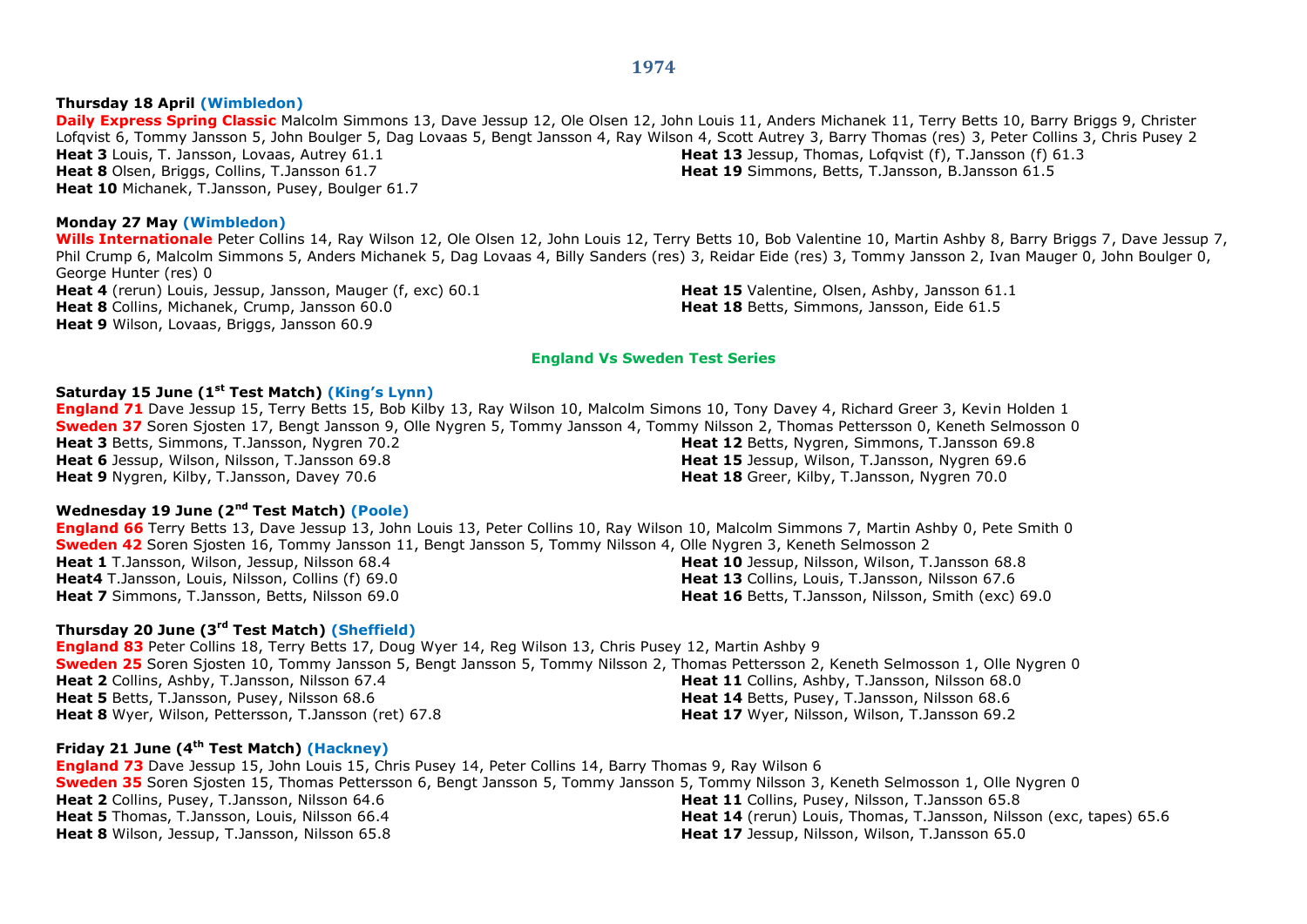## **Saturday 21 June (5th Test Match) (Coventry)**

**England 71** Dave Jessup 15, John Louis 15, Doug Wyer 15, Ray Wilson 12, Reg Wilson 7, Nigel Boocock 5, Tony Davey 2 **Sweden 37** Soren Sjosten 13, Tommy Nilsson 8, Tommy Jansson 5, Thomas Pettersson 4, Olle Nygren 2, Bengt Jansson 1 **Heat 2** Boocock, Louis, Nygren, T.Jansson 67.0 **Heat 5** Wyer, Reg Wilson, T.Jansson, Nygren 67.6 **Heat 8** Ray Wilson, Jessup, T.Jansson, Nygren 67.6 **Heat 11** Nilsson, Louis, Boocock, T.Jansson 68.2 **Heat 14** T.Jansson, Wyer, Reg Wilson, Nilsson 69.0 **Heat 17** Ray Wilson, Jessup, Nygren, T.Jansson 67.8

#### **Series Score England 5, Sweden 0**

#### **Thursday 24 October (Wimbledon)**

**The Laurels** Dave Jessup 14, Martin Ashby 13, Dag Lovaas 12, Barry Briggs 12, Anders Michanek 11, Ivan Mauger 11, Eric Boocock 9, Tommy Jansson 8, Barry Thomas 7, Ray Wilson 6, Jimmy McMillan 5, Graeme Stapleton 5, Trevor Hedge 4, John Boulger 2, Reg Luckhurst (res) 1, Roger Johns 0, Gordon Kennett 0

**Heat 4** Michanek, Jansson, Boulger, Kennett (f. rem) 64.0 **Heat 6** Ashby, Jansson, Thomas, Wilson 62.6 **Heat 11** Lovaas, Boocock, Jansson, Hedge 63.9

**Heat 13** Jessup, Jansson, Stapleton, Johns 64.4 **Heat 20** Briggs, Mauger, Jansson, McMillan 64.6

| 1974 England Vs Sweden Test Series Average |                                                                  |    |    |  |    |            |                                |                    |  |  |
|--------------------------------------------|------------------------------------------------------------------|----|----|--|----|------------|--------------------------------|--------------------|--|--|
| <b>Total</b>                               | .   Matches   Rides   Points   Points   Points   C <sup>pr</sup> |    |    |  |    | <b>CMA</b> | <b>Full</b><br><b>Maximums</b> | Paid<br>  Maximums |  |  |
|                                            |                                                                  | 30 | 30 |  | 30 | 6.00       |                                |                    |  |  |

## **1975**

#### **Thursday 20 March (Challenge Match)**

**Wimbledon 37** Barry Briggs 14, Tommy Jansson 10, Roger Johns 4, Trevor Hedge 4, Reg Luckhurst 3, Barry Crowson 2, Paul Dowdall 0 **Ipswich 40** Tony Davey 10, John Louis 8, Ted Howgego 6, Mike Lanham 5, Mick Hines 5, Trevor Jones 3, Dave Gooderham 3 **Heat 4** Jansson, Davey, Luckhurst, Gooderham 65.0 **Heat 7** Hines, Jansson, Howgego, Luckhurst 65.4 **Heat 11** Louis, Jansson, Lanham, Dowdall 63.8 **Heat 13** (rerun) Jansson, Louis, Hines (exc), Dowdall (exc), Crowson (exc) 64.5

#### **Saturday 22 March (Challenge Match)**

**Cradley United 45** John Boulger 10, Bernt Persson 9, Sandor Levai 8, Dave Perks 7, Arthur Price 5, Russell Osborne 5, Bruce Cribb 1 **Wimbledon 33** Dave Jessup 11, Frank Auffret 7, Reg Luckhurst 7, Tommy Jansson 5, Barry Crowson 3, Roger Johns 0, Paul Dowdall 0 **Heat 1** Auffret, Boulger, Price, Jansson 68.8 **Heat 5** Auffret, Levai, Jansson, Cribb 68.8 **Heat 11** Persson, Osborne, Jansson, Auffret 68.8 **Heat 13** Jansson, Persson, Osborne, Johns 68.4

#### **Thursday 27 March (Spring Gold Cup)**

**Wimbledon 34** Barry Briggs 11, Tommy Jansson 11, Norman Hunter 5, Roger Johns 5, Barry Crowson 2, Richard May 0, Reg Luckhurst 0 **Poole 44** Malcolm Simmons 12, Eric Broadbelt 8, Colin Gooddy 6, Neil Middleditch 6, Christer Sjosten 5, Pete Smith 5, Neil Cameron 2 **Heat 4** Jansson, Johns, Broadbelt, Middleditch (f) 62.7 **Heat 7** Jansson, Smith, Gooddy, Johns 63.4 **Heat 9** Broadbelt, Jansson, Hunter, Middleditch 63.3 **Heat 11** Simmons, Jansson, Sjosten, Johns 63.7 **Heat 13** (rerun) Simmons, Middleditch, Jansson, Hunter (f, exc) 64.2

#### **Friday 28 March (Spring Gold Cup)**

**Newport 54** Neil Street 12, Phil Crump 10, Phil Herne 10, Tom Owen 8, Reidar Eide 7, Steve Gresham 6, Jim Tebby 3 **Wimbledon 24** John Davis 10, Barry Briggs 7, Tommy Jansson 6, Bernie Leigh 1, Roger Johns 0, Alan Johns 0, Mick Bell 0 **Heat 4** Herne, Eide, Jansson, A.Johns 69.9 **Heat 6** Street, Owen, Jansson, Leigh 71.5 **Heat 8** Davis, Owen, Jansson, Tebby 69.5 **Heat 9** Crump, Gresham, Jansson, Leigh 69.4 **Heat 12** Street, Jansson, Gresham, Davis 71.5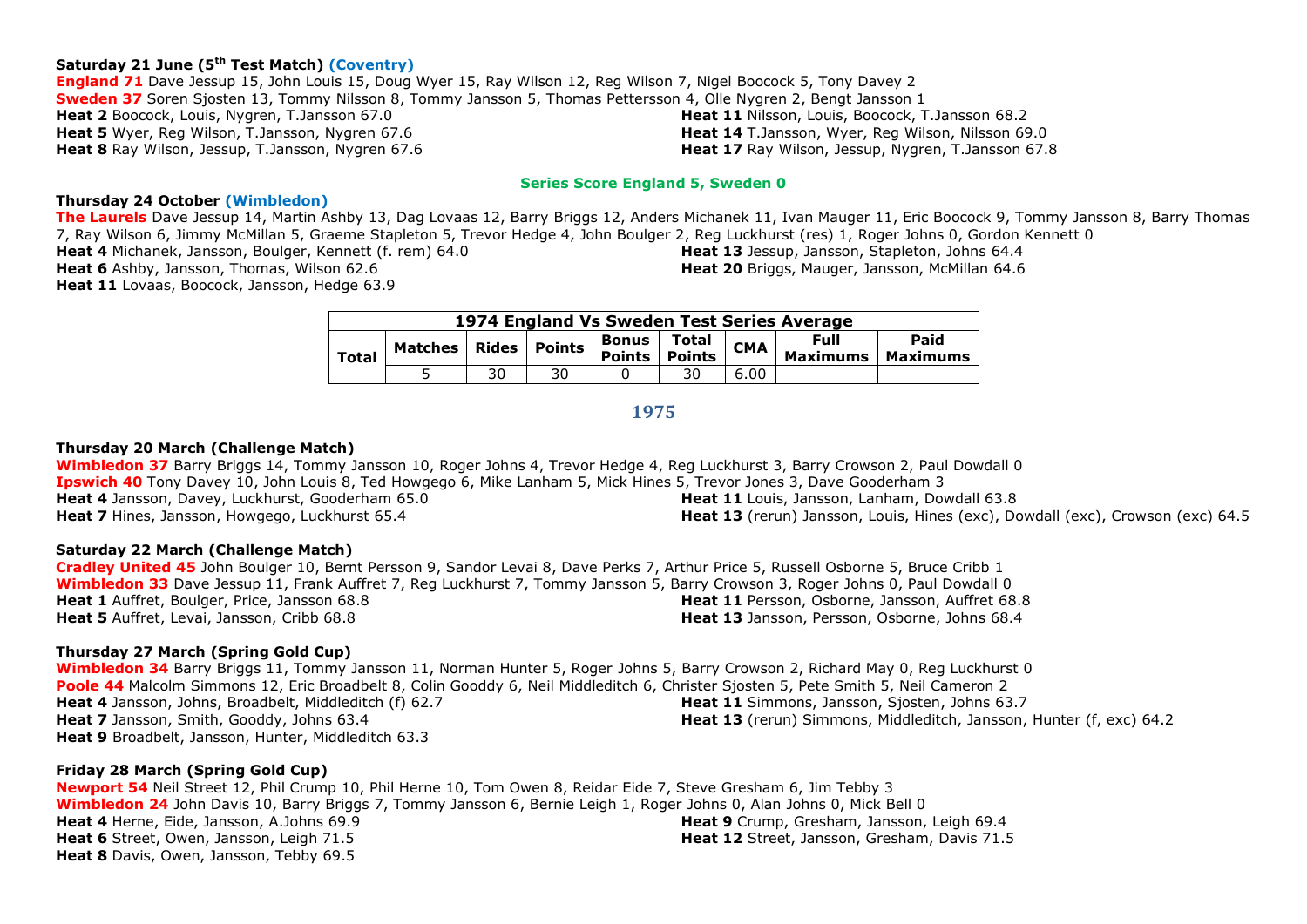## **Monday 31 March (Gulf British League)**

**Wimbledon 37** Tommy Jansson 15, Barry Briggs 14, Roger Johns 5, Graham Banks 1, Paul Dowdall 1, Alan Johns 1 **Sheffield 41** Soren Karlsson 11, Doug Wyer 8, Arnold Haley 8, Reg Wilson 6, Rod Haynes 5, Carl Glover 3, Craig Pendlebury 1 **Heat 1** Jansson, Briggs, Wilson, Pendlebury 61.0 **Heat 4** Jansson, Wyer, Haynes, A.Johns 61.0 **Heat 7** Jansson, Glover, Dowdall, Haley (f, rem) 62.0 **Heat 10** Briggs, Haley, Jansson, Glover (ret) 63.3 **Heat 13** Haley, Jansson, Wilson, Banks (f) 63.8

## **Wednesday 2 April (Spring Gold Cup)**

**Poole 45** Malcolm Simmons 9, Eric Broadbelt 8, Pete Smith 8, Neil Middleditch 8, Christer Sjosten 7, Colin Gooddy 5, Neil Cameron 0 **Wimbledon 33** Barry Briggs 13, Tommy Jansson 12, Graham Banks 4, Alan Johns 3, Paul Dowdall 1, Roger Johns 0 **Heat 1** Briggs, Jansson, Simmons, Sjosten 70.8 **Heat 4** Broadbelt, Jansson, A.Johns, Cameron (ef) 71.6 **Heat 6** Simmons, Sjosten, Jansson, Dowdall 71.4 **Heat 9** Jansson, Gooddy, Smith, Dowdall 71.0

## **Thursday 3 April (Spring Gold Cup)**

**Wimbledon 34** Barry Briggs 13, Tommy Jansson 13, Roger Johns 6, Reg Luckhurst 1, Graham Banks 1, Larry Ross 0 **Newport 44** Phil Crump 10, Reidar Eide 8, Tom Owen 7, Jim Tebby 6, Steve Gresham 5, Phil Herne 4, Neil Street 4 **Heat 1** Briggs, Owen, Street, Jansson (ef) 62.8 **Heat 4** Jansson, Herne, Eide, Ross 65.2 **Heat 7** Crump, Jansson, Gresham, Ross 65.7 **Heat 8** Briggs, Jansson, Owen, Herne 64.6 **Heat 11** Jansson, Owen, Street, Banks (f) 65.0

## **Friday 4 April (Easter Cup)**

**Hackney 54** Dave Morton 1, Barry Thomas 9, Steve Lomas 9, Laurie Etheridge 8, Mike Broadbanks 6, Ted Hubbard 6, Dave Kennett 5 **Wimbledon 24** Barry Briggs 11, Tommy Jansson 8, Reg Luckhurst 2, Roger Johns 1, Larry Ross 1, Graham Banks 1, Alan Johns 0 **Heat 4** Jansson, Etheridge, Broadbanks, Banks 67.4 **Heat 6** Lomas, Thomas, Ross, Jansson (ef) 67.4 **Heat 9** Morton, Jansson, Kennett, Ross 66.8 **Heat 11** Etheridge, Hubbard, Jansson, Briggs (ret) 68.8 **Heat 12** Thomas, Jansson, Kennett, Luckhurst 67.0

## **Monday 7 April (Spring Gold Cup)**

**Exeter 50** Scott Autrey 10, Ivan Mauger 9, Mike Farrell 8, Steve Reinke 7, Mike Sampson 7, Kevin Holden 6, Geoff Mudge 3 **Wimbledon 28** Barry Briggs 13, Tommy Jansson 6, Larry Ross 5, Reg Luckhurst 3, Roger Johns 1, Graham Banks 0 **Heat 1** Mauger, Briggs, Sampson, Jansson (ret) 68.0 **Heat 4** Farrell, Jansson, Reinke, Banks 72.8 **Heat 6** Ross, Sampson, Jansson, Mauger (ret) 73.4 **Heat 9** Autrey, Jansson, Holden, Ross 71.0 **Heat 12** Mauger, Autrey, Jansson, Luckhurst 68.2

## **Thursday 10 April (Wimbledon)**

**Daily Express Spring Classic** Phil Crump 12, Barry Briggs 11, Peter Collins 11, Ole Olsen 10, Terry Betts 10, Malcolm Simmons 10, Ray Wilson 9, Dave Jessup 8, Bengt Jansson 7, Anders Michanek 7, Tommy Jansson 6, John Louis 5, Dag Lovaas 5, John Boulger 4, Barry Thomas 3, Martin Ashby 2 **Heat 2** Crump, Betts, Boulger, T.Jansson 63.3 **Heat 8** B.Jansson, T.Jansson, Simmons, Michanek 63.8 **Heat 11** Jessup, Wilson, T.Jansson, Ashby 63.5 **Heat 14** Briggs, T.Jansson, Lovaas, Olsen (ef) 63.9 **Heat 17** Collins, Louis, T.Jansson, Thomas 64.6

**Heat 11** (rerun) Jansson, Karlsson, Haynes, A.Johns (f), Wilson (exc) 63.5

**Heat 11** Briggs, Middleditch, Jansson, Cameron 71.4 **Heat 12** Jansson, Simmons, Gooddy, Banks 71.0

**Heat 13** Jansson, Gresham, Street, Ross 66.3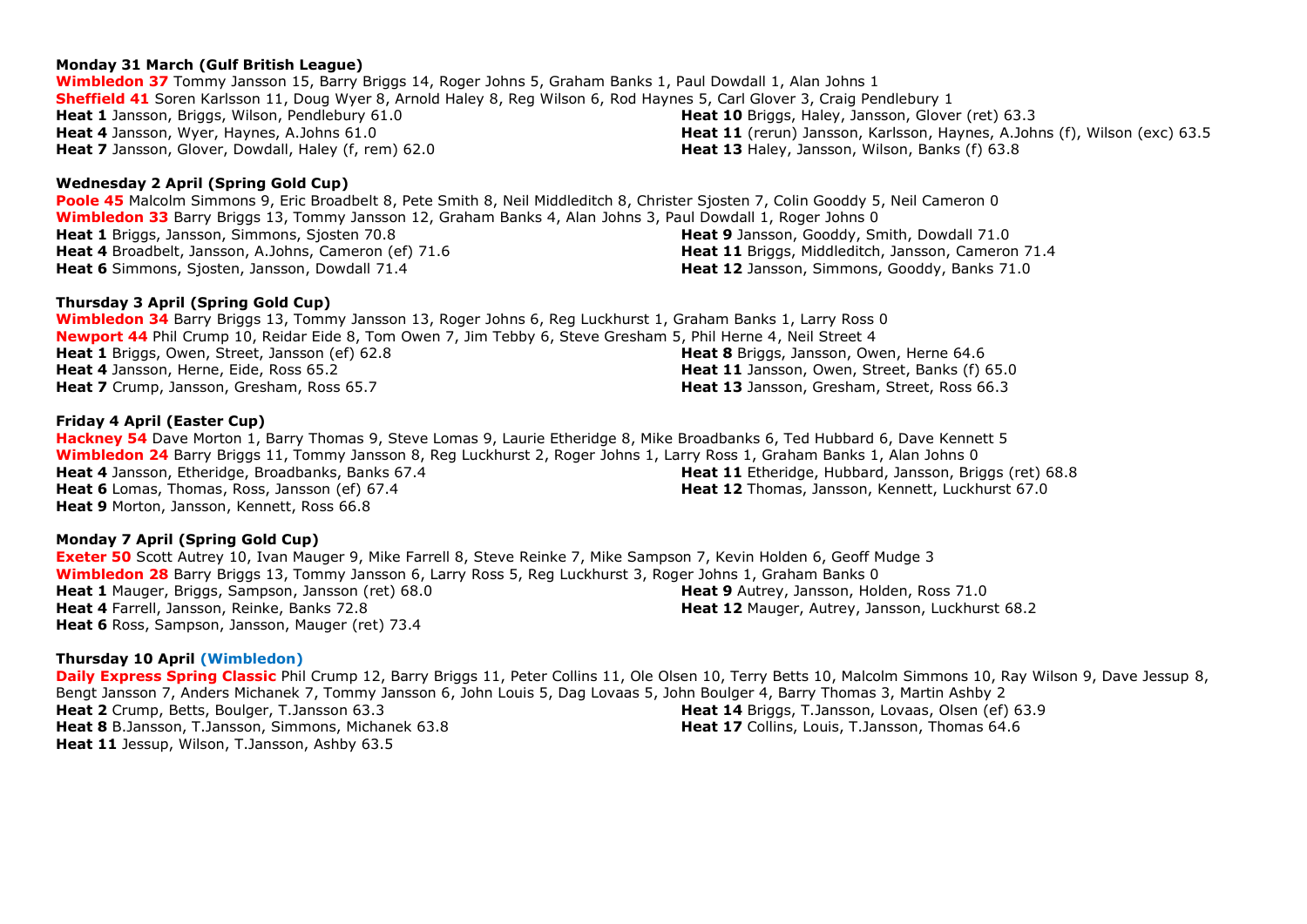## **Saturday 12 April (Gulf British League)**

**Halifax 47** Graham Plant 12, Rick France 9, Dave Gatenby 7, Chris Pusey 7, Mike Hiftle 6, Charlie Monk 4, Henny Kroeze 2 **Wimbledon 31** Tommy Jansson 17, Barry Briggs 8, Larry Ross 2, Reg Luckhurst 2, Roger Johns 1, Graham Banks 1 **Heat 1** (rerun) Jansson, France, Gatenby, Briggs, Kroeze (exc, tapes) 66.2 **Heat 4** Jansson, Pusey, Hiftle, Banks 66.4 **Heat 6** Jansson, France, Kroeze, Ross 67.8 **Heat 7** Jansson, Hiftle, Luckhurst, Pusey (ef) 67.4 **Heat 9** Plant, Jansson, Ross, Monk 68.0 **Heat 12** Jansson, France, Monk, Luckhurst 67.8

## **Tuesday 15 April (Gulf British League)**

**Leicester 48** Dave Jessup 11, Ray Wilson 9, Tony Lomas 8, Ila Teromaa 7, Frank Auffret 7, Norman Storer 6, Brian Leonard 0 **Wimbledon 30** Barry Briggs 12, Tommy Jansson 10, Larry Ross 4, Reg Luckhurst 2, Roger Johns 1, Graham Banks 1 **Heat 4** Jansson, Jessup, Storer, Banks 67.4 **Heat 5** Briggs, Lomas, Teromaa, Jansson 66.6 **Heat 6** Jansson, Wilson, Auffret, Ross 66.8 **Heat 9** Teromaa, Lomas, Jansson, Ross 69.0 **Heat 12** Jansson, Wilson, Teromaa, Banks 69.2

## **Thursday 17 April (Spring Gold Cup)**

**Wimbledon 40** Tommy Jansson 11, Barry Briggs 10, Roger Johns 7, Bet Harkins 7, Larry Ross 3, Graham Banks 2 **Exeter 38** Ivan Mauger 15, Scott Autrey 11, Kevin Holden 7, Geoff Mudge 2, Mike Farrell 2, Steve Reinke 1, Gerald Purkiss 0 **Heat 1** Mauger, Briggs, Jansson, Mudge 62.1 **Heat 4** Jansson, Autrey, Farrell, Ross (f) 62.1 **Heat 7** Jansson, Holden, Reinke, Ross 63.8 **Heat 11** Mauger, Jansson, Autrey, Harkins 63.4 **Heat 13** Mauger, Jansson, Holden, Harkins 64.0

## **Thursday 24 April (Gulf British League)**

**Wimbledon 36** Tommy Jansson 11, Barry Briggs 7, Bert Harkins 6, Larry Ross 4, Edgar Stangeland 4, Barry Crowson 3, Roger Johns 1 **Belle Vue 42** Peter Collins 12, Soren Sjosten 10, Chris Morton 8, Alan Wilkinson 5, Paul Tyrer 5, Russ Hodgson 2, Geoff Pusey 0 **Heat 4** Collins, Jansson, Ross, Hodgson 61.4 **Heat 7** Jansson, Wilkinson, Ross, Morton 62.6 **Heat 11** Jansson, Sjosten, Tyrer, Harkins 62.6 **Heat 13** Jansson, Sjosten, Stangeland, Wilkinson 62.9

## **Friday 25 April (Hackney)**

**Superama** Martin Ashby 12, Peter Collins 11, Ray Wilson 11, John Louis 11, Malcolm Simmons 9, Billy Sanders 9, Dave Jessup 9, Bengt Jansson 9, Gordon Kennett 8, Dag Lovaas 8, Bob Valentine 7, Chris Pusey 6, Terry Betts 5, Trevor Hedge 2, Laurie Etheridge 2, Tommy Jansson 1 **Heat 3** Ashby, Collins, T.Jansson, Etheridge 65.2 **Heat 7** Betts, B.Jansson, Hedge, T.Jansson 66.0 **Heat 9** Jessup, Valentine, Lovaas, T.Jansson 65.4 **Heat 14** Sanders, Louis, Simmons, T.Jansson 66.2 **Heat 20** Wilson, Kennett, Pusey, T.Jansson (ef) 65.6

## **Tuesday 29 April (Gulf British League)**

**Wimbledon 44** Tommy Jansson 12, Barry Briggs 11, Bert Harkins 8, Roger Johns 5, Larry Ross 4, Edgar Stangeland 4, Barry Crowson 0 **Ipswich 34** John Louis 12, Billy Sanders 8, Mike Lanham 7, Mick Hines 3, Tony Davey 3, Ted Howgego 1, Trevor Jones 0 **Heat 4** Jansson, Ross, Davey, Jones 63.4 **Heat 7** Jansson, Sanders, Lanham, Ross 62.2 **Heat 11** Jansson, Louis, Harkins, Hines 62.8 **Heat 13** Jansson, Sanders, Louis, Stangeland 63.2

## **Saturday 3 May (Gulf British League)**

**Ipswich 50** John Louis 12, Tony Davey 11, Mike Lanham 9, Billy Sanders 8, Mick Hines 5, Ted Howgego 3, Trevor Jones 2 **Wimbledon 28** Barry Briggs 8, Tommy Jansson 7, Bert Harkins 4, Edgar Stangeland 3, Larry Ross 2, Roger Johns 2, Reg Luckhurst 2 **Heat 4** Jansson, Davey, Harkins, Howgego 66.2 **Heat 6** Louis, Ross, Hines, Jansson (ef) 65.8 **Heat 9** Jansson, Lanham, Sanders, Ross 66.0 **Heat 12** Louis, Lanham, Jansson, Stangeland 66.0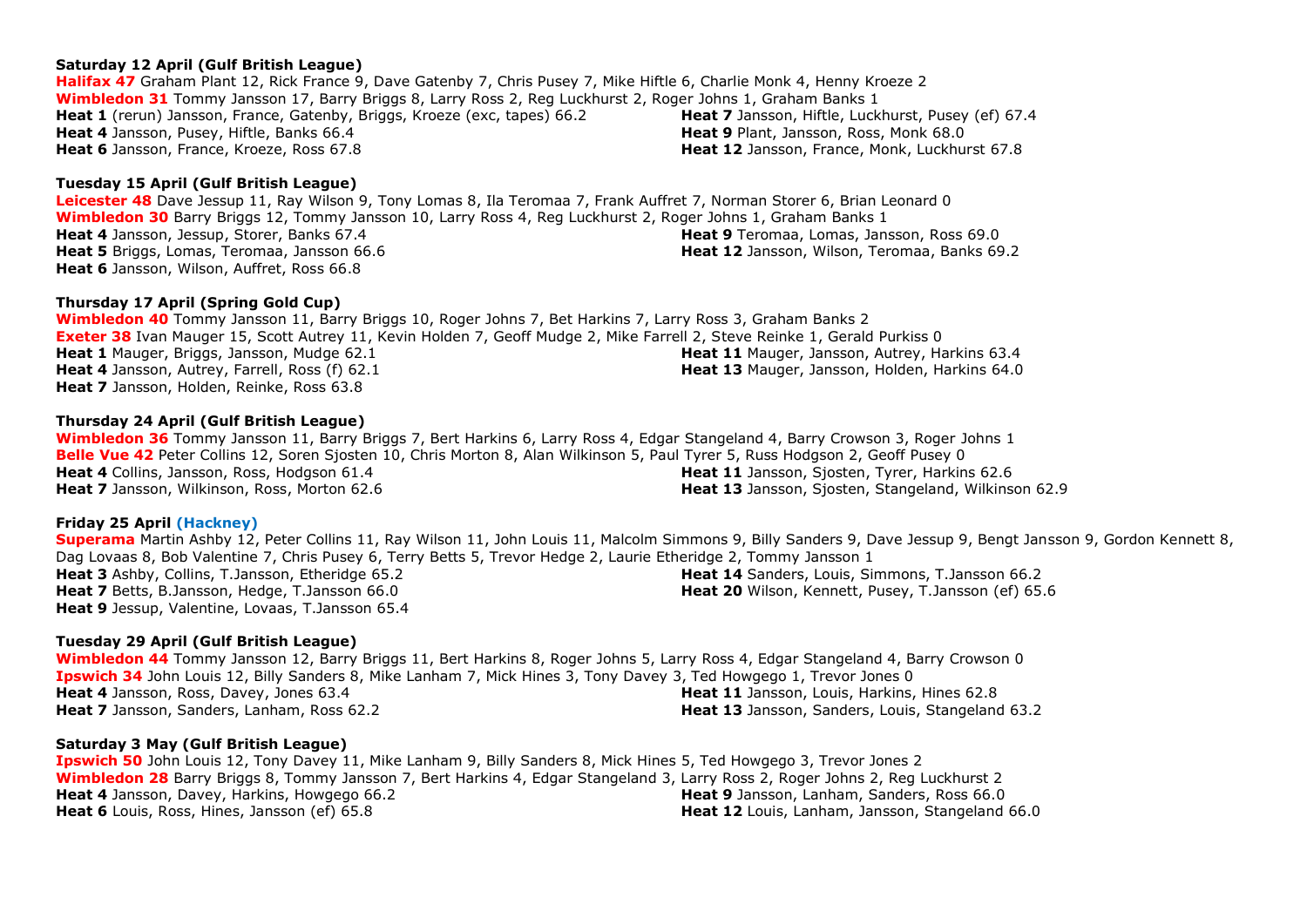## **Thursday 15 May (Gulf British League)**

**Sheffield 44** Reg Wilson 10, Arnold Haley 9, Doug Wyer 8, Nicky Allott 8, Carl Glover 7, Soren Karlsson 2, Taffy Owen 0 **Wimbledon 33** Bob Valentine 10, Tommy Jansson 10, Bert Harkins 9, Edgar Stangeland 2, Roger Johns 2, Reg Luckhurst 0, Larry Ross 0 **Heat 4** Jansson, Wyer, Harkins, Owen (ret) 67.6 **Heat 6** Wilson, Jansson, Johns, Karlsson (f) 68.0 **Heat 9** Jansson, Haley, Glover, Johns 68.0 Heat 12 Wilson, Jansson, Haley, Stangeland 68.6

## **Friday 16 May (Gulf British League)**

**Reading 40** Anders Michanek 11, Bob Humphreys 9, Bernie Leigh 8, John Davis 6, Bengt Jansson 5, Mick Bell 1, Richard May 0 **Wimbledon 38** Tommy Jansson 13, Jimmy McMillan 11, Larry Ross 4, Edgar Stangeland 4, Reg Luckhurst 4, Roger Johns 2, Bert Harkins 0 **Heat 4** T.Jansson, B.Jansson, Humphreys, Harkins 64.4 **Heat 6** Michanek, T.Jansson, Johns, Bell 65.0 **Heat 8** T.Jansson, Leigh, Luckhurst, Bell 65.2 **Heat 9** T.Jansson, Humphreys, McMillan, May 65.2 **Heat 12** Michanek, T.Jansson, Humphreys, Stangeland 65.4

## **Tuesday 26 May (Gulf British League)**

**Wimbledon 43** Ray Wilson 11, Tommy Jansson 11, Bob Humphreys 7, Reg Luckhurst 6, Roger Johns 5, Bert Harkins 3, Larry Ross 0 **Wolverhampton 35** Ole Olsen 14, George Hunter 10, Barry Thomas 4, Gary Peterson 3, Finn Thomsen 3, Tony Clarke 1, Malcolm Shakespeare 0 **Heat 4** Jansson, Luckhurst, Thomas, Clarke 61.8 **Heat 7** Olsen, Jansson, Thomsen, Luckhurst 62.0 **Heat 11** Jansson, Hunter, Johns, Peterson 62.6 **Heat 13** Jansson, Hunter, Humphreys, Thomsen 63.4

## **Monday 26 May (Wimbledon)**

**Embassy Internationale** Ole Olsen 14, Phil Crump 13, Ray Wilson 12, Malcolm Simmons 12, Tommy Jansson 10, John Louis 9, John Boulger 7, Anders Michanek 7, Ivan Mauger 7, Peter Collins 7, Martin Ashby 5, Jimmy McMillan 5, Dag Lovaas 4, Barry Thomas 4, Terry Betts 2, Soren Sjosten 0, Chris Pusey (res) 0, Bob Humphreys (res) 0

**Heat 3** Jansson, Ashby, Mauger, Boulger 61.8 **Heat 6** Jansson, Collins, Betts, Humphreys, Sjosten (exc, 2 mins) 61.9 **Heat 12** Louis, Simmons, Jansson, Lovaas 62.2

**Thursday 5 June (Speedway Star KO Cup, First Round 1st Leg)**

**Wimbledon 49** Tommy Jansson 11, Bert Harkins 9, Edgar Stangeland 9, Reg Luckhurst 8, Roger Johns 7, Larry Ross 5, Paul Dowdall 0 Halifax 29 Charlie Monk 11, Ian Cartwright 6, Henny Kroeze 6, Graham Plant 4, Dave Gatenby 1, Mike Hiftle 1 **Heat 4** Jansson, Kroeze, Luckhurst, Cartwright 64.4 **Heat 7** Jansson, Luckhurst, Plant, Gatenby 64.5 **Heat 11** Jansson, Monk, Cartwright, Dowdall 63.7 **Heat 13** Stangeland, Jansson, Monk, Gatenby 65.2

## **Thursday 19 June (Gulf British League)**

**Wimbledon 40** Tommy Jansson 12, Bert Harkins 10, Edgar Stangeland 9, Larry Ross 7, Reg Luckhurst 2, Roger Johns 0 **Hackney 38** Barry Thomas 11, Dave Morton 9, Dave Kennett 8, Steve Lomas 5,Mike Broadbanks 3, Laurie Etheridge 2 **Heat 1** Thomas, Jansson, Broadbanks, Ross 62.9 **Heat 4** Jansson, Kennett, Lomas, Johns 63.2 **Heat 7** Jansson, Morton, Etheridge, Johns (f, rem) 62.1 **Heat 11** Thomas, Jansson, Broadbanks, Luckhurst 61.9 **Heat 13** Thomas, Jansson, Stangeland, Etheridge 59.6 **Equals Track record**

## **Saturday 21 June (Halifax)**

**Dews Trophy** Phil Crump 15, Ole Olsen 11, Chris Pusey 10, Jimmy McMillan 9, Doug Wyer 9, Dave Morton 8, Graham Plant 8, Dave Gatenby 8, Charlie Monk 8, Reg Wilson 8, Dave Jessup 7, Tommy Jansson 5, Billy Sanders 4, Rick France 3, Ian Cartwright 3, Frank Auffret 3, Henny Kroeze (res) 1 **Heat 2** Plant, Pusey, Gatenby, Jansson 65.8 **Heat 6** McMillan, Cartwright, Sanders, Jansson 67.4 **Heat 9** Morton, Wilson, Auffret, Jansson 67.4 **Heat 16** Jansson, Wyer, Monk, France 68.2 **Heat 19** (rerun) Crump, Jansson, Jessup, Olsen (exc, tapes) 67.8

**Heat 15** Jansson, Crump, Wilson, Michanek 62.0 **Heat 17** Olsen, Thomas, McMillan, Jansson (f) 62.4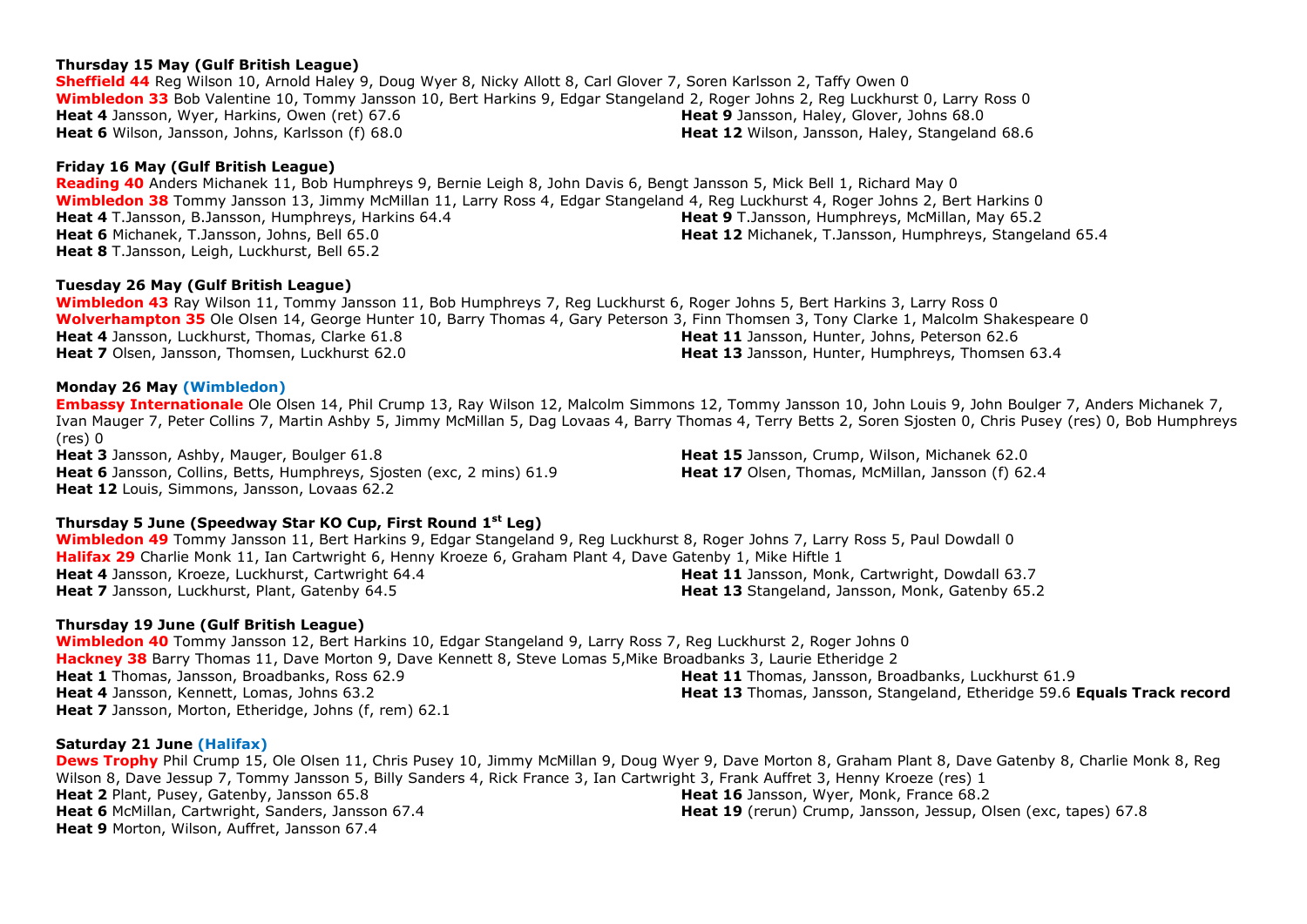#### **Thursday 26 June (Gulf British League)**

**Wimbledon 40** Tommy Jansson 8, Bert Harkins 8, Barry Briggs 7, Edgar Stangeland 5, Reg Luckhurst 5, Larry Ross 4, Roger Johns 3 **Newport 38** Phil Crump 15, Reidar Eide 10, Phil Herne 4, Neil Street 4, Steve Gresham 3, Jim Tebby 2, Bob Coles 0 **Heat 4** Jansson, Street, Tebby, Johns 61.5 **Heat 7** Crump, Jansson, Johns, Gresham (f) 60.3 **Heat 11** Jansson, Eide, Luckhurst, Herne 60.9 **Heat 13** Crump, Eide, Stangeland, Jansson (exc, tapes) 62.2

#### **Monday 30 June (Cradley United)**

**LP Transport Trophy** Malcolm Simmons 14, John Boulger 13, Bernt Persson 13, Phil Crump 12, Doug Wyer 10, Dave Jessup 9, Bob Valentine 8, Terry Betts 7, Jimmy McMillan 7, Sandor Levai 6, Tommy Jansson 6, Nigel Boocock 4, Arthur Price 4, George Hunter 3, Steve Bastable 3, Billy Spiers (res) 1, Bruce Cribb 0, Mitch Shirra (res)  $\Omega$ 

**Heat 3** Persson, Betts, Jansson, Jessup (ef) 67.8 **Heat 6** Valentine, Jansson, Wyer, Levai 68.6 **Heat 12** Boulger, Bastable, Spiers, Jansson (ef) 68.2 **Heat 15** (rerun) Simmons, Crump, Boocock, Spiers, Jansson (exc, tapes) **Heat 17** Jansson, McMillan, Price, Hunter 68.0

#### **England Vs Sweden Test Series**

## **Wednesday 2 July (1st Test Match) (Poole)**

**England 77** Peter Collins 15, John Louis 14, Dave Jessup 13, Martin Ashby 12, Ray Wilson 10, Malcolm Simons 10, Eric Broadbelt (res) 2, John Davis (res) 1 **Sweden 29** Tommy Jansson 6, Soren Sjosten 6, Anders Michanek 5, Soren Karlsson (res) 5, Bernt Persson 3, Christer Lofqvist 3, Bengt Jansson (res) 1, Tommy Johansson 0

**Heat 1** Simmons, Michanek, Wilson, T.Jansson 67.6 **Heat 4** Jessup, Collins, T.Jansson, Michanek (ef) 67.8 **Heat 7** Ashby, Louis, T.Jansson, Michanek (ef) 69.0

#### **Thursday 3 July (Gulf British League)**

**Wimbledon 42** Tommy Jansson 10, Barry Briggs 9, Bert Harkins 7, Reg Luckhurst 6, Roger Johns 4, Larry Ross 3, Edgar Stangeland 3 **Reading 36** Anders Michanek 14, Bengt Jansson 12, John Davis 5, Bob Humphreys 3, Mick Bell 1, Bernie Leigh 1, Richard May 0 **Heat 4** T.Jansson, B.Jansson, Johns, Bell 61.3 **Heat 7** T.Jansson, Humphreys, Johns, Davis 62.3 **Heat 11** Michanek, T.Jansson, Luckhurst, May 61.2 **Heat 13** Michanek, T.Jansson, Stangeland, Humphreys 61.5

#### **Friday 4 July (Hackney)**

**London Riders Championship** Dave Jessup 15, Tommy Jansson 14, Dave Morton 12, Barry Thomas 12, Edgar Stangeland 9, Steve Lomas 9, Christer Lofqvist 7, Alan Sage 7, Mike Broadbanks 6, Dave Kennett 6, Laurie Etheridge 6, Ted Hubbard 5, Larry Ross 3, Brian Foote 3, Bert Harkins 2, Tommy Nilsson 1, Trevor Barnwell (res) 2, Tiger Beech (res) 0 **Heat 4** Jansson, Hubbard, Sage, Lofqvist 66.6 **Heat 5** Jansson, Lomas, Kennett, Ross 66.4 **Heat 12** Jansson, Broadbanks, Etheridge, Nilsson 66.0 **Heat 14** Jansson, Stangeland, Foote, Beech 66.4 **Heat 19** Jessup, Jansson, Thomas, Morton (ef) 66.4

#### **Saturday 5 July (Gulf British League)**

**Belle Vue 53** Peter Collins 12, Soren Sjosten 12, Chris Morton 8, Paul Tyrer 7, Alan Wilkinson 5, Geoff Pusey 5, Russ Hodgson 4 **Wimbledon 25** Tommy Jansson 11, Edgar Stangeland 7, Barry Briggs 3, Roger Johns 3, Reg Luckhurst 1, Larry Ross 0, Graham Banks 0 **Heat 4** Collins, Jansson, Pusey, Luckhurst 70.8 **Heat 6** Sjosten, Jansson, Tyrer, Banks 71.2 **Heat 8** Jansson, Tyrer, Hodgson, Luckhurst 72.2 **Heat 9** Jansson, Wilkinson, Morton, Banks 71.8 **Heat 12** Sjosten, Wilkinson, Jansson, Stangeland 72.4

**Heat 10** T.Jansson, Broadbelt, Simmons (ef), Michanek (ef) 69.2 **Heat 13** (rerun) Jessup, Collins, Michanek, T.Jansson (exc, tapes) 69.4 **Heat 16** Louis, Michanek, T.Jansson, Ashby 70.0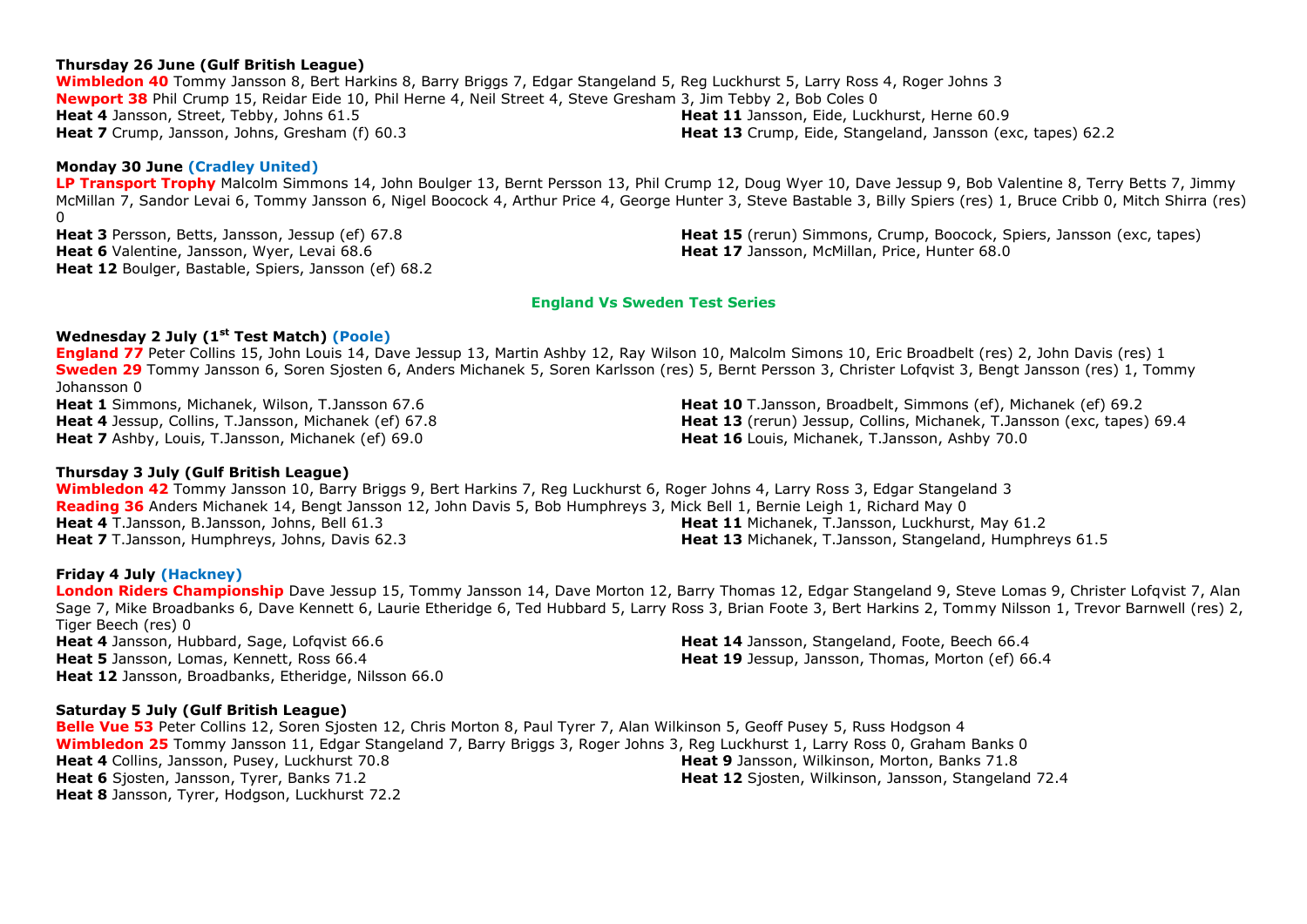## **Tuesday 8 July (2 nd Test Match) (Leicester)**

**England 66** John Louis 18, Ray Wilson 15, Peter Collins 13, Dave Jessup 10, Doug Wyer 6, Martin Ashby (res) 4, Frank Auffret 0 **Sweden 42** Tommy Jansson 10, Soren Sjosten 9, Bernt Persson 7, Tommy Johansson 7, Christer Lofqvist (res) 4, Anders Michanek 3, Bengt Jansson 2,Soren Karlsson (res) 0 **Heat 1** Wilson, B.Jansson, T.Jansson, Auffret (f, rem) 65.2 **Heat 4** Collins, T.Jansson, Jessup, B.Jansson 66.4 **Heat 10** Wilson, Ashby, Lofqvist, T.Jansson 67.0 **Heat 13** T.Jansson, Lofqvist, Collins, Jessup (ret) 70.0

**Heat 7** Louis, T.Jansson, Wyer, B.Jansson 66.0

## **Thursday 10 July (Gulf British League)**

**Wimbledon 42** Tommy Jansson 11, Larry Ross 8, Barry Briggs 8, Edgar Stangeland 6, Roger Johns 5, Graham Banks 3, Reg Luckhurst 1 **Swindon 35** Bob Kilby 13, Martin Ashby 12, Peter Wigley 4, Barry Duke 3, David Ashby 2, Geoff Bouchard 1, Graham Crook 0 **Heat 4** (rerun) Kilby, Jansson, Johns (f), Crook (f, exc) 62.5 **Heat 7** Jansson, Johns, Duke, Bouchard (ef) 63.8 **Heat 11** Jansson, M.Ashby, D.Ashby, Banks 62.0 **Heat 13** Jansson, M.Ashby, Kilby, Stangeland 62.0

## **Friday 11 July (3<sup>rd</sup> Test Match) (Hackney)**

**England 62** John Louis 18, Dave Jessup 16, Ray Wilson 10, Peter Collins 10, Dave Morton 5, Barry Thomas 1, Terry Betts (res) 1, Malcolm Simmons (res) 1 **Sweden 46** Christer Lofqvist 11, Tommy Jansson 9, Anders Michanek 9, Bernt Persson 8, Bengt Jansson 6, Tommy Johansson 2, Tommy Nilsson (res) 1 **Heat 1** Wilson, T.Jansson, Johansson, Thomas (f) 63.8 **New Track Record Heat 4** Jessup, Collins, Johansson, T.Jansson 64.0 **Heat 7** (rerun) Louis, T.Jansson, Morton, Johansson (f, injured), 63.8 **Equals Track record Heat 10** T.Jansson, Wilson, Nilsson, Thomas (f) 65.4 **Heat 13** Jessup, Collins, T.Jansson, Nilsson 65.0 **Heat 16** Louis, Morton, T.Jansson, Nilsson 65.0

## **Saturday 13 July (4 th Test Match) (King's Lynn)**

**England 70** John Louis 17, Dave Jessup 14, Ray Wilson 11, Martin Ashby 10, Malcolm Simmons 10, Terry Betts 7, Doug Wyer (res) 1, Chris Pusey (res) did not ride **Sweden 38** Bernt Persson 16, Tommy Jansson 10, Soren Sjosten 6, Christer Lofqvist 3, Bengt Jansson 2, Christer Sjosten 1, Soren Karlsson (res) 0, Tommy Nilsson (res) 0

**Heat 3** (rerun) Louis, Lofavist, Betts, T.Jansson (exc, tapes) 67.8 **Heat 6** T.Jansson, Wilson, Lofqvist, Simmons 68.0 **Heat 9** T.Jansson, Jessup, Ashby, Lofqvist 68.6

**Wednesday 16 July (5 th Test Match) (Belle Vue)**

**England 79** John Louis 17, Peter Collins 16, Ray Wilson 14, Dave Jessup 12, Chris Morton 11, Chris Pusey 9, Doug Wyer (res) & Rick France (res) did not ride **Sweden 29** Tommy Jansson 13, Soren Sjosten 7, Bengt Jansson 6, Soren Karlsson 2, Bernt Persson 1, Christer Lofqvist 0, Eddie Davidsson 0, Olle Nygren (res) did not ride

**Heat 3** Louis, T.Jansson, Morton, Lofqvist 73.0 **Heat 6** T.Jansson, Wilson, Pusey, Lofqvist 73.4 **Heat 9** T.Jansson, Collins, Jessup, Lofqvist 73.6 **Heat 12** Morton, Louis, T.Jansson, Lofqvist 73.0 **Heat 15** T.Jansson, Wilson, Pusey, Lofavist 73.8 **Heat 18** Collins, Jessup, T.Jansson, Lofqvist 73.8

## **Series Score England 5, Sweden 0**

## **Thursday 17 July (Gulf British League)**

**Wimbledon 43** Barry Briggs 11, Tommy Jansson 10, Roger Johns 7, Reg Luckhurst 5, Larry Ross 5, Edgar Stangeland 5, Graham Banks 0 **Leicester 35** Dave Jessup 12, Toy Lomas 7, Ila Teromaa 7, Ray Wilson 5, Frank Auffret 3, Bob Cooper 1, Norman Storer 0 **Heat 4** Jansson, Wilson, Johns, Cooper 60.7 **Heat 7** Jansson, Johns, Lomas, Auffret 62.6 **Heat 11** Jessup, Jansson, Lomas, Banks 61.3 **Heat 13** Jessup, Jansson, Stangeland, Auffret 61.8

**Heat 16** Louis, T.Jansson, Lofavist, Wyer 68.8

**Heat 12** Louis, T.Jansson, Betts, Lofavist 68.2 **Heat 15** Wilson, Simmons, T.Jansson, Lofqvist (ret) 68.8 **Heat 18** Jessup, Ashby, T.Jansson, Nilsson 68.8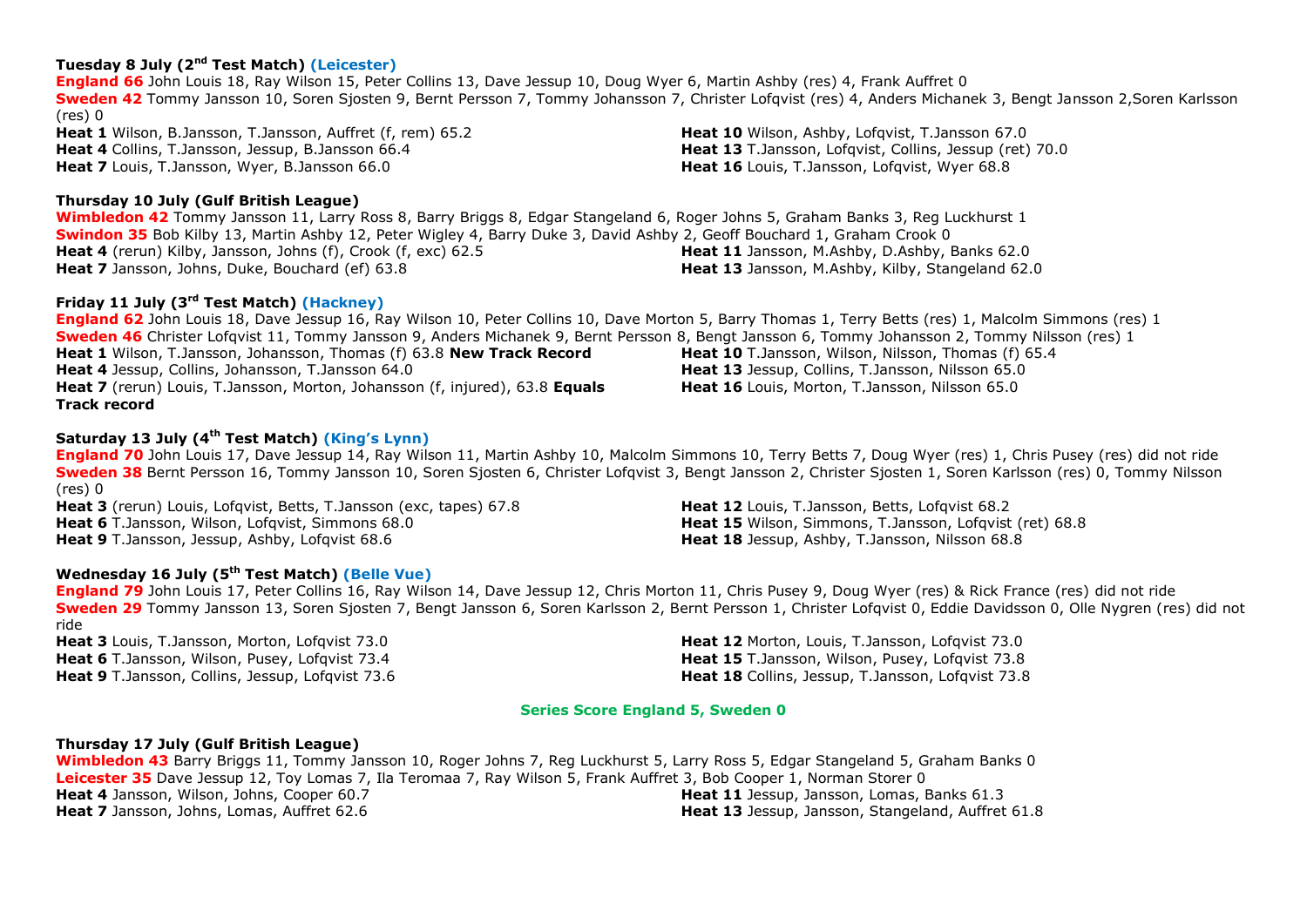#### **Saturday 19 July (Gulf British League)**

**Swindon 41** Bob Kilby 14, Martin Ashby 10, Norman Hunter 9, Bobby McNeil 6, Geoff Bouchard 2, David Ashby 0, Barry Duke 0 **Wimbledon 37** Tommy Jansson 11, Barry Briggs 8, Roger Johns 8, Edgar Stangeland 6, Reg Luckhurst 2, Graham Banks 1, Larry Ross 1 **Heat 4** Jansson, Kilby, McNeil, Banks (f, rem) 71.0 **Heat 6** Jansson, M.Ashby, Johns, D.Ashby 70.4 **Heat 9** Jansson, Hunter, Johns, Bouchard 71.8 **Heat 12** M.Ashby, Jansson, Stangeland, Bouchard 70.2

#### **Daily Mirror Inter Nations Tournament**

#### **Monday 21 July (Daily Mirror Inter Nations Tournament) (Sheffield)**

**England 54** Peter Collins 12, Dave Jessup 10, Doug Wyer 9, John Louis 8, Malcolm Simmons 7, Ray Wilson 4, Carl Glover 4 **Sweden 24** Tommy Jansson 9, Soren Sjosten 7, Tommy Nilsson 5, Bernt Persson 2, Soren Karlsson 1 **Heat 3** Jessup, Jansson, Louis, Karlsson 66.4 **Heat 5** Jessup, Louis, Persson, Jansson 66.6 **Heat 7** Collins, Simmons, Jansson, Persson 66.8 **Heat 10** Jansson, Wyer, Wilson, Nilsson 68.2 **Heat 12** Jansson, Jessup, Sjosten, Wilson 68.2

#### **Tuesday 22 July (Daily Mirror Inter Nations Tournament) (Hackney)**

**Sweden 41** Anders Michanek 11, Tommy Jansson 9, Bernt Persson 8, Soren Sjosten 4, Bengt Jansson 4, Soren Karlsson 3, Tommy Nilsson 2 **Rest Of The World 37** Ivan Mauger 13, Reidar Eide 8, Scott Autrey 7, Jimmy McMillan 5, Edgar Stangeland 4, Gary Peterson 0, Dag Lovaas 0 **Heat 4** Eide, Autrey, T.Jansson, Sjosten 65.8 **Heat 7** T.Jansson, Sjosten, McMillan, Lovaas 65.6 Heat 11 T.Jansson, Mauger, Siosten, Eide 65.6 **Heat 13** Mauger, T.Jansson, Persson, McMillan 65.4

#### **Wednesday 23 July (Daily Mirror Inter Nations Tournament) (Poole)**

**Australia 41** Phil Crump 9, Phil Herne 9, Billy Sanders 7, John Boulger 7, Bob Valentine 6, Neil Street 3, Garry Middleton 0 **Sweden 37** Tommy Jansson 11, Anders Michanek 7, Bernt Persson 6, Soren Sjosten 5, Tommy Nilsson 4, Bengt Jansson 3, Soren Karlsson 1 **Heat 4** Herne, T.Jansson, Boulger, Nilsson 69.4 **Heat 6** T.Jansson, Sanders, B.Jansson, Middleton (f) 68.6 **Heat 9** T.Jansson, Michanek, Valentine, Crump (f) 69.4 **Heat 12** T.Jansson, Valentine, Sanders, Persson 69.0

#### **Thursday 24 July (Wimbledon)**

**Daily Mirror Open Championship** Ole Olsen 15, Peter Collins 14, Anders Michanek 13, Dave Jessup 9, Martin Ashby 9, Malcolm Simmons 9, Ray Wilson 8, Barry Briggs 8, Bob Valentine 7, Barry Thomas 6, Tommy Jansson 6, John Boulger 6, Edgar Stangeland (res) 5, Nigel Boocock 3, Joe Owen 2, Bengt Jansson (res) 1, Scott Autrey 0, Dave Morton 0 **Heat 2** Michanek, Ashby, T.Jansson, Boocock 61.1 **Heat 6** Olsen, T.Jansson, Valentine, Autrey 61.4 **Heat 9** (rerun) T.Jansson, Stangeland, Simmons, Thomas (f, exc) 61.9 **Heat 16** Wilson, Boulger, Owen, T.Jansson (f) 62.5 **Heat 19** Collins, Jessup, Briggs, T.Jansson 62.0

#### **Friday 25 July (Gulf British League)**

**Hackney 34** Dave Morton 7, Barry Thomas 7, Dave Kennett 6, Mike Broadbanks 6, Steve Lomas 3, Ted Hubbard 3, Richard Greer 2 **Wimbledon 44** Tommy Jansson 12, Edgar Stangeland 11, Barry Briggs 9, Larry Ross 6, Reg Luckhurst 3, Roger Johns 3, Graham Banks 0 **Heat 1** Jansson, Thomas, Ross, Kennett (ef) 65.4 **Heat 5** (rerun) Jansson, Broadbanks, Ross, Morton (f, exc) 65.4 **Heat 11** Jansson, Ross, Lomas, Morton (f) 66.4 **Heat 13** Jansson, Morton, Greer, Luckhurst (f) 66.0

#### **Friday 1 August (Gulf British League)**

**Wolverhampton 39** Ole Olsen 10, George Hunter 8, Gary Peterson 8, Alan Grahame 8, Carl Askew 3, Finn Thomsen 1, Tony Clarke 1 **Wimbledon 39** Barry Briggs 12, Tommy Jansson 8, Edgar Stangeland 8, Larry Ross 6, Roger Johns 3, Reg Luckhurst 2, Graham Banks 0 **Heat 4** Peterson, Jansson, Askew, Banks 65.8 **Heat 6** Hunter, Jansson, Thomsen, Johns (ef) 65.6 **Heat 9** Olsen, Jansson, Johns, Clarke (f) 64.0 **Heat 12** Stangeland, Jansson, Hunter, Grahame 66.0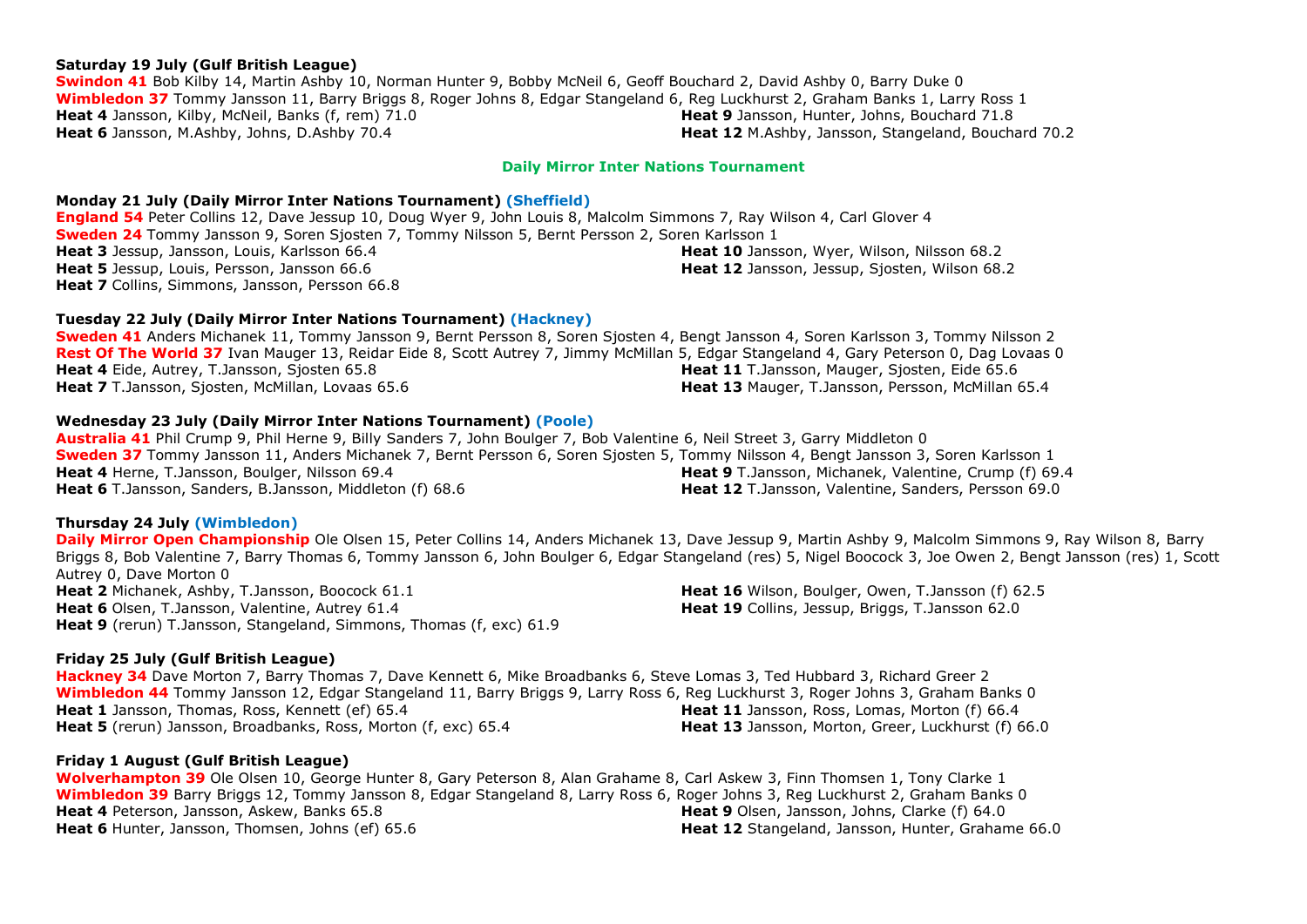## **Thursday 7 August (Gulf British League)**

**Wimbledon 39** Barry Briggs 9, Larry Ross 7, Tommy Jansson 7, Roger Johns 5, Edgar Stangeland 5, Reg Luckhurst 5, Graham Banks 1 **Exeter 39** Scott Autrey 11, Ivan Mauger 10, Kevin Holden 9, Steve Reinke 4, Geoff Mudge 4, John Titman 1, Mike Farrell 0 **Heat 4** Jansson, Luckhurst, Mudge, Titman 63.3 **Heat 7** Holden, Autrey, Jansson, Luckhurst 62.5 **Heat 11** Mauger, Jansson, Banks, Reinke 62.4

## **Wednesday 13 August (Poole)**

**Blue Riband** Malcolm Simmons 13, Scott Autrey 12, John Louis 11, Phil Crump 11, Tommy Jansson 11, Ole Olsen 9, John Boulger 8, Eric Broadbelt 8, Reidar Eide 6, Martin Ashby 5, John Davis 5, Dag Lovaas 5, Ray Wilson 5, Dave Jessup 3, Billy Sanders 3, Pete Smith 3, Neil Middleditch (res) 2 **Heat 1** Jansson, Simmons, Davis, Lovaas 67.2 **Heat 5** Crump, Jansson, Eide, Jessup (ef) 67.6 **Heat 9** (rerun) Louis, Jansson, Smith, Sanders (exc) 69.0 **Heat 13** Olsen, Jansson, Ashby, Wilson 68.0 **Heat 17** Autrey, Jansson, Broadbelt, Boulger 69.6 **Run-off for Third Place** Louis, Crump, Jansson (ef) 69.8

## **Thursday 14 August (Gulf British League)**

**Wimbledon 52** Barry Briggs 12, Tommy Jansson 12, Edgar Stangeland 10, Reg Luckhurst 7, Graham Banks 4, Larry Ross 4, Roger Johns 3 **Halifax 26** John Boulger 11, Charlie Monk 8, Mick Newton 5, Henny Kroeze 1, Andy Cusworth 1 **Heat 4** Jansson, Luckhurst, Monk, Cusworth (f, rem) 62.9 **Heat 7** Jansson, Luckhurst, Cusworth, Kroeze 62.4 **Heat 11** Jansson, Banks, Newton, Boulger (ef) 63.1 **Heat 13** Jansson, Boulger, Stangeland, Kroeze 62.8

## **Saturday 16 August (Gulf British League)**

**Coventry41** Nigel Boocock 9, Ian Hindle 8, Bob Valentine 7, Alan Molyneux 5, John Harrhy 5, Frank Auffret 4, Frank Smith 3 **Wimbledon 37** Barry Briggs 12, Tommy Jansson 9, Reg Luckhurst 5, Edgar Stangeland 5, Roger Johns 4, Larry Ross 2, Graham Banks 0 **Heat 4** Jansson, Molyneux, Valentine, Banks 66.0 **Heat 6** Jansson, Boocock, Hindle, Luckhurst 65.8 **Heat 9** Jansson, Harrhy, Briggs, Auffret 66.2 **Heat 12** Stangeland, Boocock, Auffret, Jansson 64.6

## **Tuesday 25 August (Gulf British League)**

**Wimbledon 43** Tommy Jansson 12, Barry Briggs 11, Larry Ross 7, Edgar Stangeland 5, Roger Johns 3, Barry Crowson 3, Reg Luckhurst 1 **Oxford 35** Dag Lovaas 11, Gordon Kennett 9, John Dews 9, Richard Greer 3, Trevor Geer 3, Helgi Langli 0 **Heat 4** Jansson, Kennett, Geer, Luckhurst 62.8 **Heat 7** Jansson, Geer, Greer, Luckhurst 62.7 **Heat 11** Jansson, Lovaas, Dews, Crowson 62.6 **Heat 13** (rerun) Jansson, Stangeland, Lovaas (exc), Greer (exc) 62.8

## **Thursday 4 September (Gulf British League)**

**Wimbledon 45** Tommy Jansson 12, Barry Briggs 11, Edgar Stangeland 11, Reg Luckhurst 5, Larry Ross 3, Roger Johns 2, Barry Crowson 1 **Coventry 33** Bob Valentine 10, Dave Kennett 9, Nigel Boocock 7, John Harrhy 5, Frank Smith 2, Ian Hindle 0, Alan Jay 0 **Heat 4** Jansson, Valentine, Kennett, Johns 62.1 **Heat 7** Jansson, Johns, Harrhy, Jay 62.2 Heat 11 Jansson, Boocock, Kennett, Crowson 61.9 **Heat 13** Jansson, Stangeland, Kennett, Boocock 63.1

## **Saturday 6 September (Wembley)**

**Individual Speedway World Championship Final** Ole Olsen 15, Anders Michanek 13, John Louis 12, Ivan Mauger 12, Peter Collins 10, Phil Crump 10, Malcolm Simmons 10, Viktor Trofimov 8, Tommy Jansson 7, Bernt Persson 5, Ray Wilson 5, Edward Jancarz 4, Valeri Gordeev 4, Zenon Plech 4, Marek Cieslak 1, Henryk Glucklich 0, Vladimir Gordeev (res) & Martin Ashby (res) did not ride

**Heat 2** Mauger, Simmons, Jansson, Wilson 71.0 **Heat 8** Michanek, Jansson, Valeri Gordeev, Glucklich 71.6 Heat 11 (rerun) Olsen, Jansson, Persson, Plech (f, exc) 70.8

**Heat 14** Collins, Jansson, Jancarz, Cieslak 71.2 Heat 17 Louis, Crump, Trofimov, Jansson (f) 70.6

**Heat 13** (rerun) Mauger, Holden, Jansson, Stangeland, Mudge (exc) 62.6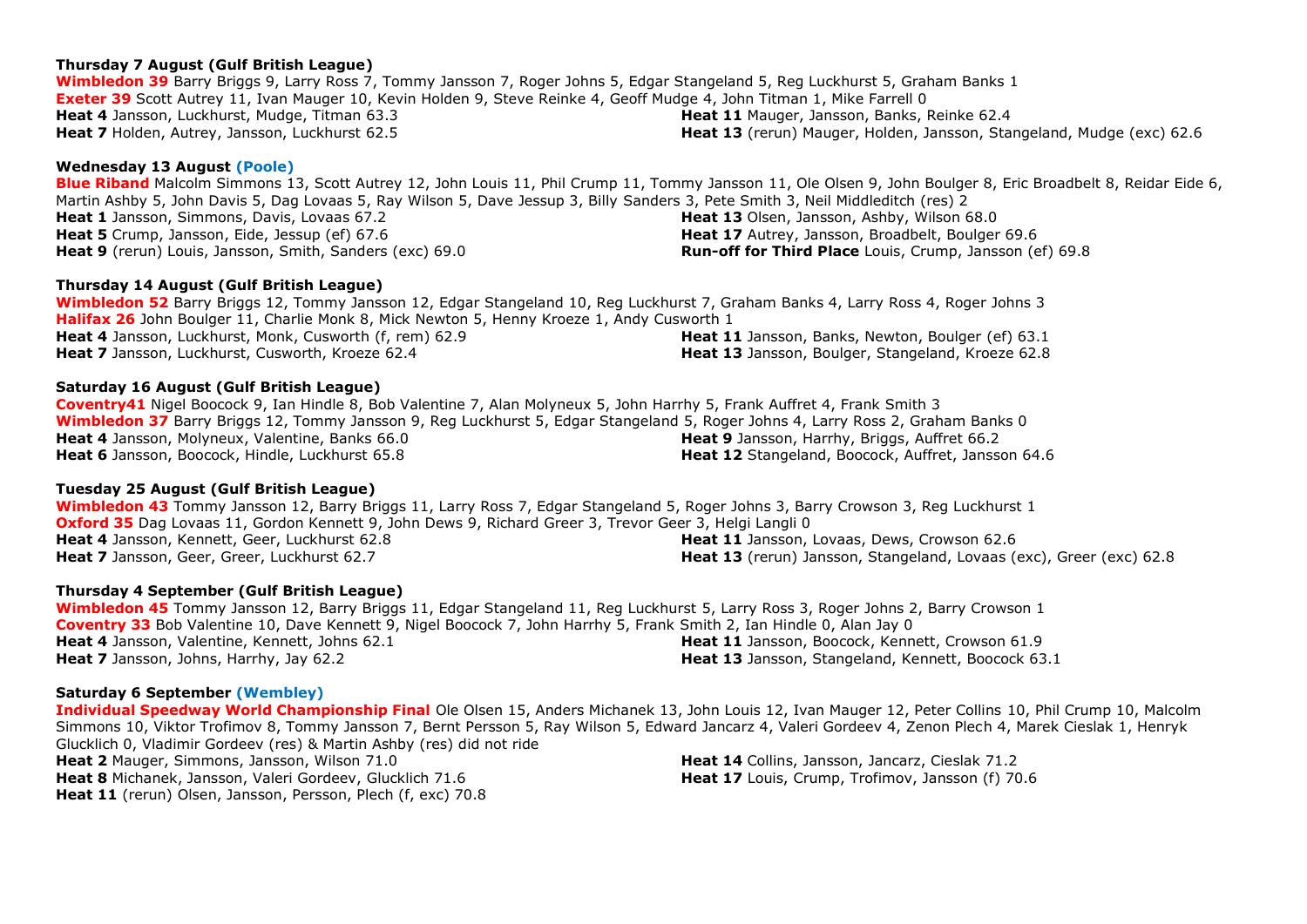## **Thursday 11 September (Challenge Match)**

**Wimbledon 41** Tommy Jansson 12, Bert Harkins 8, Larry Ross 7, Barry Crowson 5, Barry Briggs 4, Roger Johns 3, Reg Luckhurst 2 **Newport 37** Phil Herne 10, Reidar Eide 8, Steve Gresham 8, Tom Owen 6, Phil Crump 4, Bob Coles 1, John Gibbons 0 **Heat 4** Jansson, Herne, Johns, Gibbons 64.5 **Heat 7** Jansson, Gresham, Owen, Johns 63.5

## **Monday 15 September (Reading)**

**Manpower Trophy** Phil Crump 14, Malcolm Simmons 13, Ole Olsen 12, John Louis 10, John Davis 10, Peter Collins 8, John Boulger 8, Anders Michanek 7, Ray Wilson 7, Tommy Jansson 7, Chris Pusey 6, Jimmy McMillan 5, Martin Ashby 5, Dave Jessup 5, Dave Morton 2, Bengt Jansson 1 **Heat 2** (rerun) Louis, Wilson, T**.**Jansson, B.Jansson (f, exc) 63.0 **Heat 7** Crump, McMillan, T.Jansson, Michanek (ef) 63.4 **Heat 12** Davis, Pusey, T.Jansson, Olsen (ef) 64.2 **Heat 13** Collins, T.Jansson, Jessup, Wilson 64.0 **Heat 18** Simmons, T.Jansson, Morton, Ashby (ef) 64.4

#### **Thursday 18 September (Wimbledon)**

**Marlboro Southern Riders Championship – Qualifying Round** Anders Michanek 15, John Davis 13, Scott Autrey 12, Tommy Jansson 12, Barry Briggs 12, Roger Johns (res) 9, Bert Harkins 8, Neil Cameron 7, Larry Ross 6, Dave Morton 6, Reg Luckhurst 5, Trevor Hedge 4, Barry Crowson 4, Mick Bell 3, Geoff Mudge 2, Paul Dowdall (res) 2, Mike Broadbanks 0, Jan Henningsen 0 **Heat 2** Jansson, Davis, Bell, Broadbanks 63.6 **Heat 5** Jansson, Luckhurst, Mudge, Hedge 62.6 **Heat 10** Briggs, Jansson, Harkins, Crowson 63.5 **Heat 15** Michanek, Jansson, Cameron, Ross 63.2 **Heat 20** Autrey, Jansson, Johns, Morton 63.2

## **Monday 22 September (Reading)**

**Marlboro Southern Riders Championship – Qualifying Round** Malcolm Simmons 15, Tommy Jansson 14, John Davis 13, Bengt Jansson 12, Billy Sanders 11, Terry Betts 10, Bernie Leigh 7, Dave Kennett 6, Bob Humphreys 6, Pete Smith 6, Barry Thomas 5, Bert Harkins 4, Larry Ross 4, Zenon Plech 3, Barry Crowson 2, Richard May 2, Mick Bell (res) 0

**Heat 4** T.Jansson, Kennett, Ross, May **Heat 8** T.Jansson, Leigh, Harkins, Crowson **Heat 9** T.Jansson, Thomas, Humphreys, Plech **Heat 15** T.Jansson, Davis, B.Jansson, Smith **Heat 20** Simmons, T.Jansson, Sanders, Betts

**Heat 20** Jansson, Betts, Broadbelt, Burton 67.8

#### **Saturday 27 September (King's Lynn)**

**Marlboro Southern Riders Championship – Qualifying Round** Ian Turner 13, John Louis 12, Terry Betts 12, Ray Bales 11, Tony Davey 9, Trevor Hedge 9, Tommy Jansson 9, Mike Lanham 8, Pete Smith 8, John Titman 7, Eric Broadbelt 6, Jan Henningsen 5, Mick Hines 4, Geoff Mudge 3, David Gagen 3, Adam Sims (res) 1, Billy Burton 0, Ricky Davey (res) 0 **Heat 1** (rerun) Louis, Bales, Hines, Sims, Jansson (exc, tapes) 66.2 **Equals Track Record Heat 12** Jansson, Lanham, Gagen, T.Davey 69.2 **Heat 16** Jansson, Turner, Hedge, Mudge 68.7

**Heat 8** Smith, Titman, Henningsen, Jansson (ef) 69.6

#### **Monday 29 September (Gulf British League)**

**Exeter 43** Ivan Mauger 12, John Titman 9, Scott Autrey 9, Mike Farrell 5, Les Rumsey 4, Geoff Mudge 4, Vic Harding 0 **Wimbledon 35** Barry Briggs 13, Tommy Jansson 12, Barry Crowson 6, Larry Ross 1, Bert Harkins 1, Reg Luckhurst 1, Roger Johns 1 **Heat 4** Jansson, Autrey, Crowson, Rumsey 70.8 **Heat 6** Mauger, Jansson, Mudge, Johns 70.0 **Heat 9** (rerun) Jansson, Titman, Farrell, Johns (f, exc) 72.6 **Heat 10** Mauger, Jansson, Mudge, Crowson 70.6 **Heat 12** Mauger, Jansson, Farrell, Luckhurst 70.6

**Heat 11** Jansson, Eide, Crowson, Crump (ret) 66.9 **Heat 13** Jansson, Gresham, Crowson, Coles 69.1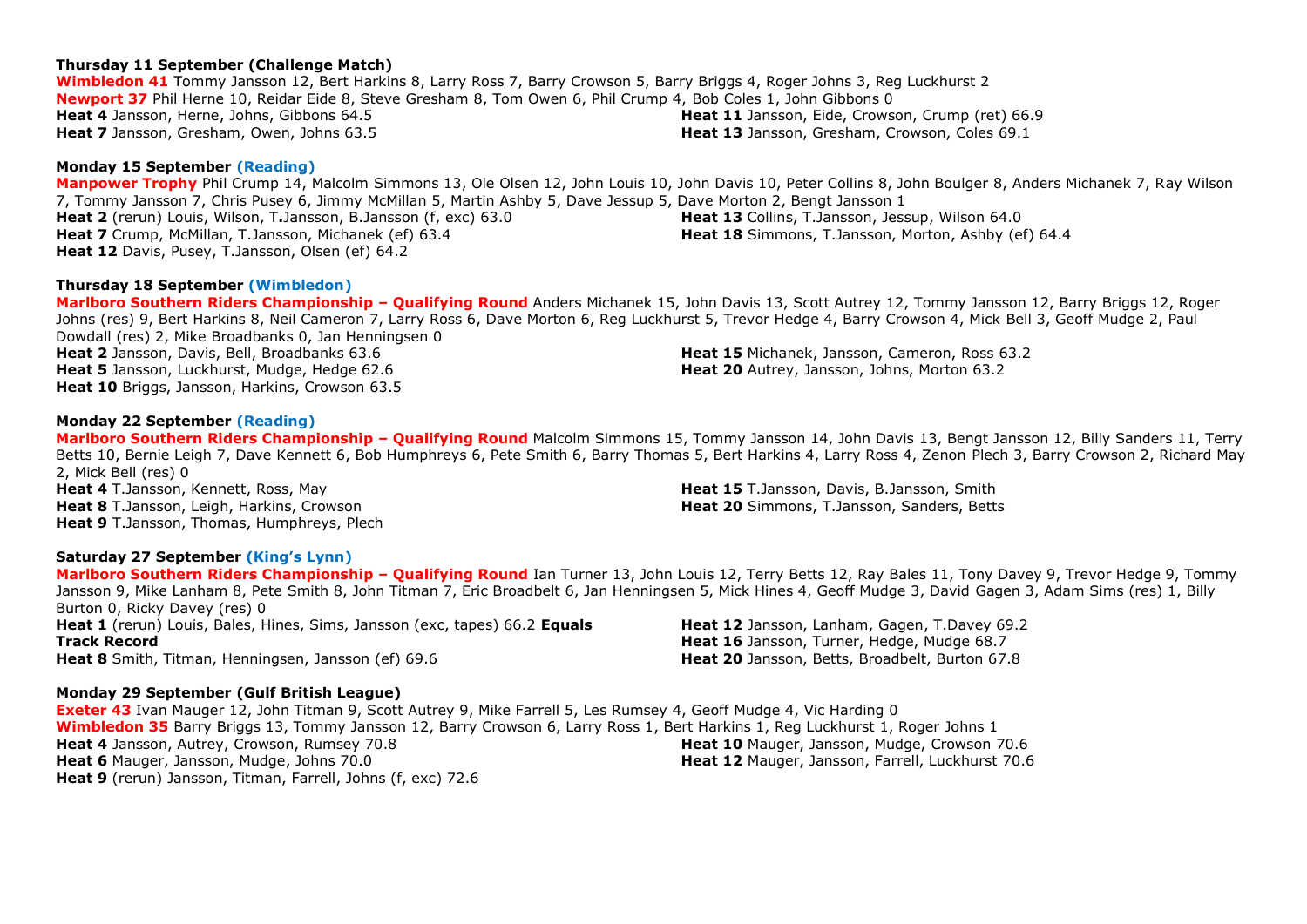## **Thursday 2 October (Gulf British League)**

**Wimbledon 50** Barry Briggs 11, Bert Harkins 11, Tommy Jansson 11, Larry Ross 6, Roger Johns 5, Reg Luckhurst 4, Barry Crowson 2 **Poole 28** Chris Morton 12, Bernie Leigh 9, Neil Cameron 4, Richard May 1, Eric Broadbelt 1, Pete Smith 1, Martin Yeates 0 **Heat 4** Jansson, Cameron, Johns (f, rem), Broadbelt (f) 64.2 **Heat 7** Jansson, Leigh, Johns, Smith 62.5 **Heat 11** Morton, Jansson, Luckhurst, May 62.9 **Heat 13** Jansson, Morton, Leigh, Crowson 63.4

## **Saturday 4 October (Gulf British League)**

**King's Lynn 51** Michael Lee 11, Terry Betts 10, Ian Turner 9, Trevor Hedge 8, Ray Bales 6, Jan Henningsen 5, David Gagen 2 **Wimbledon 27** Tommy Jansson 13, Gordon Kennett 7, Reg Luckhurst 3, Bert Harkins 2, Roger Johns 1, Larry Ross 1 **Heat 4** Hedge, Jansson, Luckhurst, Turner (f, rem) 68.8 **Heat 6** Jansson, Betts, Henningsen, Johns 69.4 **Heat 8** Jansson, Henningsen, Gagen, Luckhurst 69.2 **Heat 9** Lee, Jansson, Bales, Johns 69.2 **Heat 12** Jansson, Betts, Bales, Luckhurst 68.6

## **Tuesday 7 October (Wimbledon)**

**Marlboro Southern Riders Championship – Final** Tommy Jansson 14, Scott Autrey 14, John Louis 13, Barry Thomas 12, Terry Betts 10, Billy Sanders 9, Ian Turner 8, John Davis 7, Bengt Jansson 7, Tony Davey 7, Barry Briggs 6, Christer Sjosten 3, Eric Broadbelt 3, Ray Bales 3, Pete Smith 2, Bob Humphreys 2, Roger Johns 0 **Heat 2** T.Jansson, Betts, B.Jansson, Davey 61.4 **Heat 7** T.Jansson, Davis, Turner, Broadbelt (f) 62.0 **Heat 12** (rerun) T.Jansson, Thomas, Sanders, Johns, Briggs (exc) 63.2 **Heat 13** T.Jansson, Louis, Smith, Humphreys 62.9 **Heat 18** Autrey, T.Jansson, Sjosten, Bales 62.4 **Run-off for First Place** Jansson beat Autrey 62.1

## **Thursday 9 October (Gulf British League)**

**Wimbledon 35** Tommy Jansson 14, Barry Briggs 9, Barry Crowson 8, Reg Luckhurst 2, Roger Johns 2, Larry Ross 0, Bert Harkins 0 **King's Lynn 43** Terry Betts 10, Ian Turner 10, Michael Lee 8, Trevor Hedge 6, Ray Bales 4, Jan Henningsen 3, David Gagen 2 **Heat 4** Jansson, Turner, Johns, Gagen 62.2 **Heat 5** Jansson, Betts, Hedge, Harkins 62.6 **Heat 7** Jansson, Lee, Johns, Bales 63.3 **Heat 11** Jansson, Betts, Hedge, Crowson 62.9 **Heat 13** Betts, Jansson, Lee, Luckhurst 63.5

## **Friday 10 October (Metropolitan Fours) (Hackney)**

**Ipswich 31** John Louis 12, Billy Sanders 9, Mick Hines 5, Mike Broadbanks (res) 3, Mike Lanham, 2 **Hackney 30** Dave Morton 10, Barry Thomas 8, Zenon Plech 8, Steve Lomas (res) 3, Dave Kennett 1 **Wimbledon 29** Tommy Jansson 11, Laurie Etheridge (res) 7, Barry Crowson 6, Larry Ross 5, Bert Harkins 0 **Reading 19** Bengt Jansson 6, Bob Humphreys 4, Bernie Leigh 3, Ted Hubbard (res) 3, Richard May 2 **Heat 2** T.Jansson, Sanders, Humphreys, Plech (ef) 67.6 **Heat 8** T.Jansson, Hines, Thomas, Leigh 67.0 **Heat 11** T.Jansson, B.Jansson, Lanham, Kennett 67.0 **Heat 18** Louis, T.Jansson, Morton, May 67.0

## **Sunday 12 October (Ipswich)**

**Golden Sovereign** John Louis 15, Martin Ashby 12, Billy Sanders 11, Jimmy McMillan 11, Tommy Jansson 9, Ray Wilson 8, Tony Davey 8, Bob Valentine 7, Terry Betts 6, Mick Hines 6, Mike Lanham 6, Dave Gooderham 3, Ted Howgego 2, Zenon Plech 2, Trevor Jones 1, Doug Wyer 0 **Heat 2** Louis, Wilson, Jansson, Wyer (ef) 65.6 **Heat 7** Jansson, Jessup, Lanham, Jones 65.4 **Heat 12** Ashby, Jansson, McMillan, Hines 65.2 **Heat 13** (rerun) Sanders, Jansson, Howgego, Plech (f, exc) 66.6 **Heat 18** Davey, Valentine, Jansson, Betts 65.8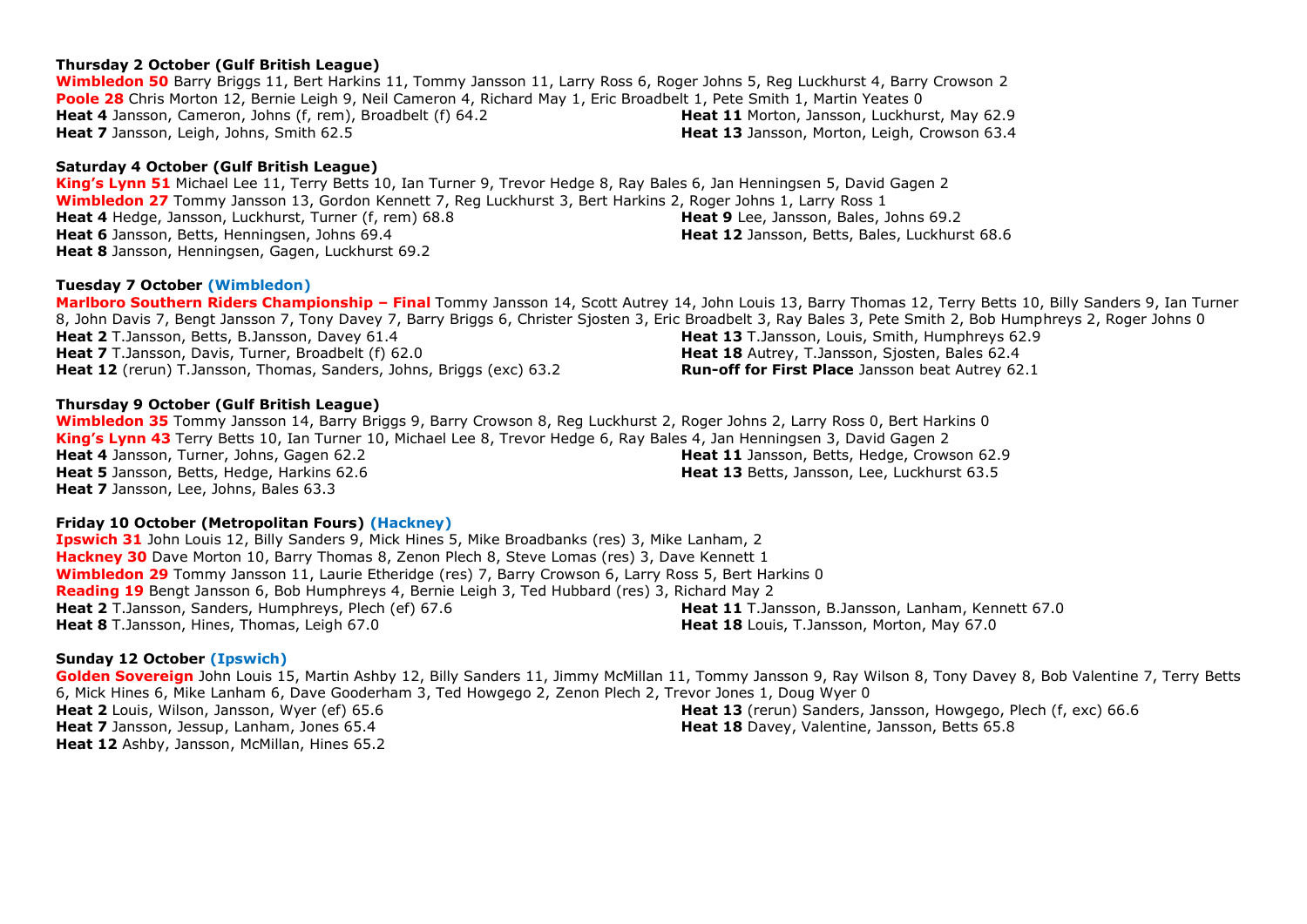#### **Geoff Curtis Memorial Trophy** John Davis 14, Tommy Jansson 14, Dag Lovaas 14, Terry Betts 12, Chris Pusey 11, Mick Bell 9, Anders Michanek 8, Bernie Leigh 7, Bob Valentine 7, Bob Humphreys 6, Reidar Eide 4, Bengt Jansson 4, John Harrhy 4, Dave Jessup 3, Nigel Boocock 3, Richard May 2 **Heat 4** T.Jansson, Betts, Bell, Boocock 65.6 **Heat 8** T.Jansson, Lovaas, Valentine, Humphreys 65.2 **Heat 9** T.Jansson, Leigh, Eide, Harrhy 65.4 **Heat 15** T.Jansson, Pusey, B.Jansson, May 65.4 **Heat 18** Davis, T.Jansson, Michanek, Jessup (ef) 65.4 **Run-off for First Place** Davis, T.Jansson, Lovaas (ret) In the run-off Lovaas hit the safety fence and retired from the race – after Davis hitting him. Thinking that Davis would be barred for unfair riding Jansson stopped. But Davis carried on racing and won the race-off. Davis later said sorry for hitting Lovaas.

## **Thursday 16 October (London Cup 1st Leg)**

**Wimbledon 48** Tommy Jansson 12, Barry Briggs 11, Edgar Stangeland 8, Larry Ross 6, Barry Crowson 5, Roger Johns 4, Reg Luckhurst 2 **Hackney 30** Dave Morton 10, Barry Thomas 8, Ted Hubbard 5, Zenon Plech 3, Mike Broadbanks 3, Dave Kennett 1, Steve Lomas 0 **Heat 4** Jansson, Crowson, Plech, Lomas 64.0 **Heat 7** Jansson, Morton, Kennett, Crowson 62.7 **Heat 11** Jansson, Hubbard, Johns, Thomas 63.5 **Heat 13** Jansson, Thomas, Stangeland, Kennett 63.5

## **Friday 17 October (Hackney)**

**Monday 13 October (Reading)**

**Bonanza Pairs Championship** Zenon Plech (12) & Steve Lomas (12) 24, Dave Morton (11) & Barry Thomas (10) 21, Michael Lee (11) & Terry Betts (8) 19, John Davis (15) & Bengt Jansson (2) 17, John Louis (13) & Dave Gooderham (3) 16, Tommy Jansson (11) & Edgar Stangeland (4) 15, Ila Teromaa (7) & Ray Wilson (6) 13 **Heat 2** Plech, T.Jansson, Stangeland, Lomas 66.2 **Heat 6** T.Jansson, Louis, Gooderham, Stangeland 66.6 **Heat 9** T.Jansson, Lee, Betts, Stangeland 67.2 **Heat 14** T.Jansson, Wilson, Teromaa, Stangeland 66.8 **Heat 18** Thomas, Morton, Stangeland, T.Jansson 75.4 **Heat 21** Davis, Stangeland, T.Jansson (f), B.Jansson (ret) 74.6

## **Saturday 18 October (Belle Vue)**

**Skol British League Riders Championship** Peter Collins 15, Phil Crump 12, Martin Ashby 11, John Louis 11, Doug Wyer 10, Malcolm Simmons 9, Chris Pusey 9, Dave Jessup 8, Anders Michanek 8, Ivan Mauger 6, Tommy Jansson 6, Terry Betts 5, Jimmy McMillan 4, Bob Valentine 3, Dag Lovaas 3, John Boulger 0 **Heat 4** Louis, Michanek, Betts, Jansson 72.0 **Heat 7** Jansson, Wyer, Valentine, Jessup 74.0 **Heat 10** Mauger, Ashby, Jansson, Boulger 72.6 **Heat 16** Collins, Simmons, Jansson, Lovaas 72.4 **Heat 17** Crump, Pusey, Jansson, McMillan 73.4

## **Wednesday 22 October (Gulf British League)**

**Poole 36** Malcolm Simmons 12, Neil Cameron 8, Pete Smith 6, Christer Sjosten 5, Eric Broadbelt 3, Neil Middleditch 2, Martin Yeates 0 **Wimbledon 42** Barry Briggs 10, Tommy Jansson 9, Edgar Stangeland 9, Barry Crowson 5, Larry Ross 4, Roger Johns 3, Reg Luckhurst 2 **Heat 4** Jansson, Crowson, Broadbelt, Yeates 68.6 **Heat 6** Simmons, Johns, Jansson, Middleditch 68.4 **Heat 9** Jansson, Sjosten, Smith, Johns 69.4 **Heat 12** (rerun) Simmons, Jansson, Stangeland, Sjosten (f, exc) 68.6

## **Thursday 23 October (Wimbledon)**

**Fabre-Leuba Laurels** Tommy Jansson 15, Phil Crump 13, Dave Jessup 12, Malcolm Simmons 11, John Davis 10, Barry Briggs 9, Gordon Kennett 9, Jimmy McMillan 9, Martin Ashby 8, Chris Pusey 6, Dave Morton 5, Zenon Plech 5, Barry Thomas 3, Larry Ross 3, Eric Broadbelt 1, Roger Johns (res) 1, John Boulger 0, Barry Crowson (res)  $\Omega$ 

**Heat 1** Jansson, Simmons, Thomas, Morton 61.8 **Heat 8** Jansson, Crump, Plech, Pusey 62.5 **Heat 12** Jansson, Jessup, Kennett, Davis 62.2

**Heat 16** Jansson, Briggs, McMillan, Ross 63.6 **Heat 20** Jansson, Ashby, Broadbelt, Johns 63.5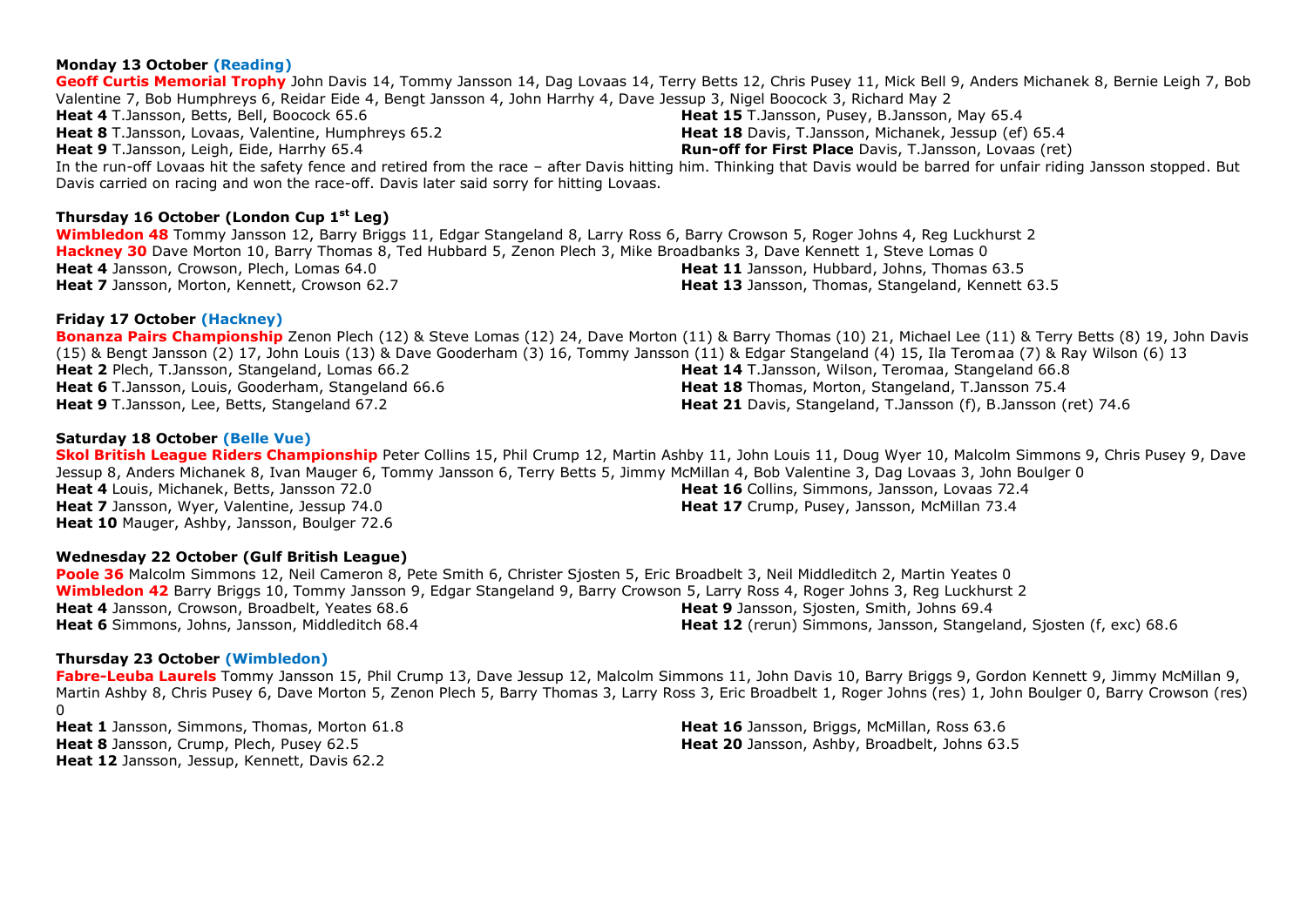## **Friday 24 October (London Cup 2nd Leg) Aggregate Score Wimbledon 80, Hackney 76**

**Hackney 46** Dave Morton 12, Barry Thomas 8,Ted Hubbard 6, Zenon Plech 6, Mike Broadbanks 5, Dave Kennett 5, Steve Lomas 4 **Wimbledon 32** Tommy Jansson 14, Barry Briggs 12, Mick Hines 5, Barry Crowson 1, Larry Ross 0, Reg Luckhurst 0, Roger Johns 0 **Heat 4** Jansson, Lomas, Plech, Crowson 66.2 **Heat 6** Jansson, Thomas, Hubbard, Johns 67.0 **Heat 7** Jansson, Hines, Plech, Lomas 67.0 **Heat 9** Morton, Jansson, Kennett, Johns 66.6 **Heat 12** Jansson, Thomas, Kennett, Hines 66.6

#### **Saturday 25 October (King's Lynn)**

**Pride of the East** John Louis 15, Malcolm Simmons 13, Ivan Mauger 13, Michael Lee 12, Dave Jessup 12, Terry Betts 10, Dave Morton 9, Anders Michanek 8, Martin Ashby 7, Tommy Jansson 5, Ian Turner 5, Nigel Boocock 4, Ray Bales 3, Ray Wilson 2, Zenon Plech 2, Egon Muller 0

**Heat 2** Jessup, Mauger, Jansson, Wilson 67.8 **Heat 5** Simmons, Betts, Jansson, Boocock 67.4

Heat 10 Louis, Lee, Turner, Jansson 67.2

**Heat 15** Morton, Michanek, Jansson, Muller 68.4 **Heat 20** Lee, Jansson, Bales, Plech 67.8

| 1975 England Vs Sweden Test Series Average |         |    |                |                                |                        |            |                         |                  |  |
|--------------------------------------------|---------|----|----------------|--------------------------------|------------------------|------------|-------------------------|------------------|--|
| <b>Total</b>                               | Matches |    | Rides   Points | <b>Bonus</b><br>$ $ Points $ $ | Total<br><b>Points</b> | <b>CMA</b> | Full<br><b>Maximums</b> | Paid<br>Maximums |  |
|                                            |         | 30 | 48             |                                | 50                     | 10.00      |                         |                  |  |

|              | 1975 Inter Nations Tournament Average |  |    |                                                                                                                            |  |      |  |  |  |  |
|--------------|---------------------------------------|--|----|----------------------------------------------------------------------------------------------------------------------------|--|------|--|--|--|--|
| <b>Total</b> | Matches   Rides   Points              |  |    | Paid<br><b>Full</b><br>Bonus   Total<br><b>CMA</b><br><b>Points</b><br><b>Maximums</b><br><b>Points</b><br><b>Maximums</b> |  |      |  |  |  |  |
|              |                                       |  | 29 |                                                                                                                            |  | 8.92 |  |  |  |  |

|                | 1975 Gulf British League Average |                 |                 |              |       |            |             |      |  |  |  |  |
|----------------|----------------------------------|-----------------|-----------------|--------------|-------|------------|-------------|------|--|--|--|--|
|                | Matches                          | <b>Rides</b>    | <b>Points</b>   | <b>Bonus</b> | Total | <b>CMA</b> | <b>Full</b> | Paid |  |  |  |  |
|                | <b>Points</b><br><b>Points</b>   | <b>Maximums</b> | <b>Maximums</b> |              |       |            |             |      |  |  |  |  |
| Home           | 15                               | 64              | 168             |              | 168   | 10.50      |             |      |  |  |  |  |
| Awav           | 13                               | 59              | 142             |              | 144   | 9.76       |             |      |  |  |  |  |
| <b>Overall</b> | 28                               | 123             | 310             |              | 312   | 10.15      |             |      |  |  |  |  |

| 1975 Speedway Star KO Cup Average |         |  |                |                        |                        |            |                                |                         |  |
|-----------------------------------|---------|--|----------------|------------------------|------------------------|------------|--------------------------------|-------------------------|--|
| Home                              | Matches |  | Rides   Points | Bonus<br><b>Points</b> | Total<br><b>Points</b> | <b>CMA</b> | <b>Full</b><br><b>Maximums</b> | Paid<br><b>Maximums</b> |  |
|                                   |         |  |                |                        |                        | .2.00      |                                |                         |  |

|                | 1975 Spring Gold Cup Average |              |               |                               |                        |            |                                |                         |  |  |  |  |
|----------------|------------------------------|--------------|---------------|-------------------------------|------------------------|------------|--------------------------------|-------------------------|--|--|--|--|
|                | <b>Matches</b>               | <b>Rides</b> | <b>Points</b> | <b>Bonus</b><br><b>Points</b> | Total<br><b>Points</b> | <b>CMA</b> | <b>Full</b><br><b>Maximums</b> | Paid<br><b>Maximums</b> |  |  |  |  |
| Home           |                              | 16           | 35            |                               | 37                     | 9.25       |                                |                         |  |  |  |  |
| Awav           |                              | 16           | 24            |                               | 25                     | 6.25       |                                |                         |  |  |  |  |
| <b>Overall</b> |                              | 32           | 59            |                               | 62                     | 7.75       |                                |                         |  |  |  |  |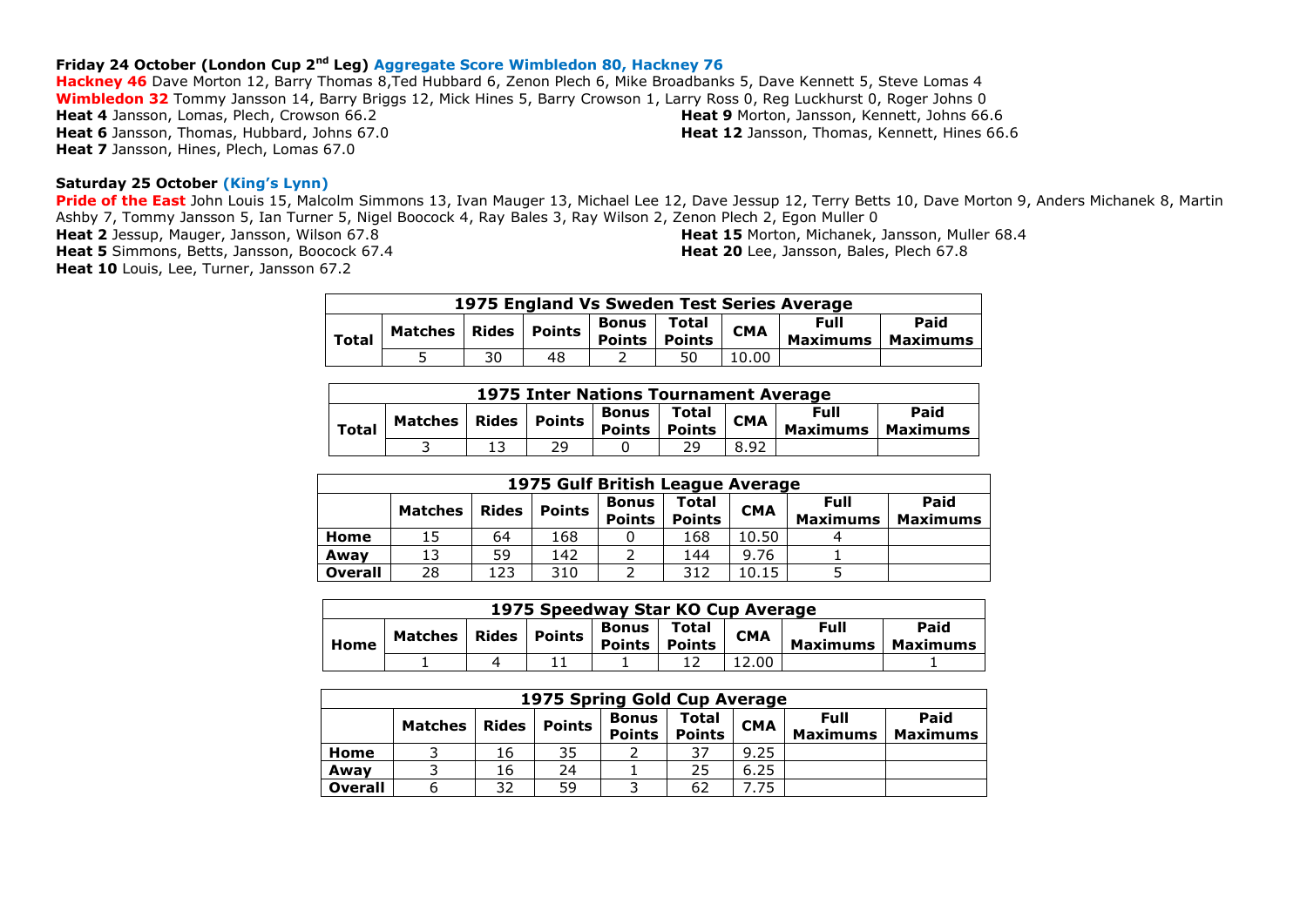|                | 1975 London Cup Average |              |        |                               |                        |            |                                |                         |  |  |  |
|----------------|-------------------------|--------------|--------|-------------------------------|------------------------|------------|--------------------------------|-------------------------|--|--|--|
|                | <b>Matches</b>          | <b>Rides</b> | Points | <b>Bonus</b><br><b>Points</b> | Total<br><b>Points</b> | <b>CMA</b> | <b>Full</b><br><b>Maximums</b> | Paid<br><b>Maximums</b> |  |  |  |
| Home           |                         | 4            | 12     |                               | 12                     | 12.00      |                                |                         |  |  |  |
| Awav           |                         |              | 14     |                               | 14                     | 11.20      |                                |                         |  |  |  |
| <b>Overall</b> |                         | 9            | 26     |                               | 26                     | 11.56      |                                |                         |  |  |  |

|      | 1975 Easter Cup Average |       |        |                        |                 |            |                         |                  |  |  |  |
|------|-------------------------|-------|--------|------------------------|-----------------|------------|-------------------------|------------------|--|--|--|
| Away | <b>Matches</b>          | Rides | Points | Bonus<br><b>Points</b> | Total<br>Points | <b>CMA</b> | Full<br><b>Maximums</b> | Paid<br>Maximums |  |  |  |
|      |                         |       |        |                        |                 | 6.40       |                         |                  |  |  |  |

|                | 1975 Challenge Matches Average |              |        |                               |                        |            |                  |                         |  |  |  |  |
|----------------|--------------------------------|--------------|--------|-------------------------------|------------------------|------------|------------------|-------------------------|--|--|--|--|
|                | <b>Matches</b>                 | <b>Rides</b> | Points | <b>Bonus</b><br><b>Points</b> | Total<br><b>Points</b> | <b>CMA</b> | Full<br>Maximums | Paid<br><b>Maximums</b> |  |  |  |  |
| Home           |                                |              | 22     |                               | 22                     | 11.00      |                  |                         |  |  |  |  |
| Awav           |                                | 4            |        |                               |                        | 5.00       |                  |                         |  |  |  |  |
| <b>Overall</b> |                                |              | 27     |                               | 27                     | 9.00       |                  |                         |  |  |  |  |

|                | <b>1975 Overall Average</b> |              |               |                               |                        |            |                                |                         |  |  |  |  |
|----------------|-----------------------------|--------------|---------------|-------------------------------|------------------------|------------|--------------------------------|-------------------------|--|--|--|--|
|                | <b>Matches</b>              | <b>Rides</b> | <b>Points</b> | <b>Bonus</b><br><b>Points</b> | Total<br><b>Points</b> | <b>CMA</b> | <b>Full</b><br><b>Maximums</b> | Paid<br><b>Maximums</b> |  |  |  |  |
| Home           | 22                          | 96           | 248           |                               | 251                    | 10.46      |                                |                         |  |  |  |  |
| Awav           | 26                          | 132          | 270           |                               | 275                    | 8.33       |                                |                         |  |  |  |  |
| <b>Overall</b> | 48                          | 228          | 518           |                               | 526                    | 9.23       |                                |                         |  |  |  |  |

## **1976**

#### **Wednesday 24 March (Challenge Match)**

**White City 40** Gordon Kennett 12, Dag Lovaas 11, Richard Greer 8, Trevor Geer 4, Paul Gachet 3, Rickard Hellsen 2, John Dews 0 **Wimbledon 38** Tommy Jansson 8, Edgar Stangeland 8, Roger Johns 8, Larry Ross 7, Barry Crowson 4, Mick Hines 3, Bo Jansson 0 **Heat 1** Lovaas, Crowson, T.Jansson, Geer 74.0 **New Track Record Heat 5** T.Jansson, Greer, Crowson, Dews 73.8 **Equals Track Record Heat 11** Kennett, T.Jansson, Gachet, Crowson 75.0 **Heat 13** Kennett, T.Jansson, Greer, Hines 75.2

#### **Thursday 25 March (Spring Gold Cup)**

**Wimbledon 46** Tommy Jansson 12, Larry Ross 9, Edgar Stangeland 8, Mick Hines 6, Bo Jansson 4, Roger Johns 4, Barry Crowson 3 **Poole 32** Eric Broadbelt 11, Malcolm Simmons 9, Christer Sjosten 5, Colin Gooddy 4, Pete Smith 1, Richard May 1, Neil Middleditch 1 **Heat 1** T.Jansson, Crowson, Smith, Simmons (ret) 59.9 **Heat 6** T.Jansson, Broadbelt, May, Crowson 62.2 **Heat 10** T.Jansson, Sjosten, Crowson, Gooddy 62.1 **Heat 12** T.Jansson, Broadbelt, Hines, Middleditch 62.3

#### **Monday 29 March (Spring Gold Cup)**

**Exeter 36** Ivan Mauger 11, John Titman 9, Kevin Holden 7, Peter Prinsloo 6, Scott Autrey 2, Mike Farrell 1, Gerald Purkiss 0 **Wimbledon 41** Tommy Jansson 12, Edgar Stangeland 10, Roger Johns 8, Mick Hines 5, Larry Ross 5, Bo Jansson 1, Barry Crowson 0 **Heat 1** (rerun) T.Jansson, Prinsloo, (ret), Mauger (exc, tapes), Crowson (f, exc) 72.2 **Heat 5** T.Jansson, Titman, Johns, Autrey 71.0 **Heat 11** T.Jansson, Holden, Ross, Purkiss 71.6 **Heat 13** (rerun) T.Jansson, Hines, Titman, Prinsloo, Holden (exc, tapes) 70.8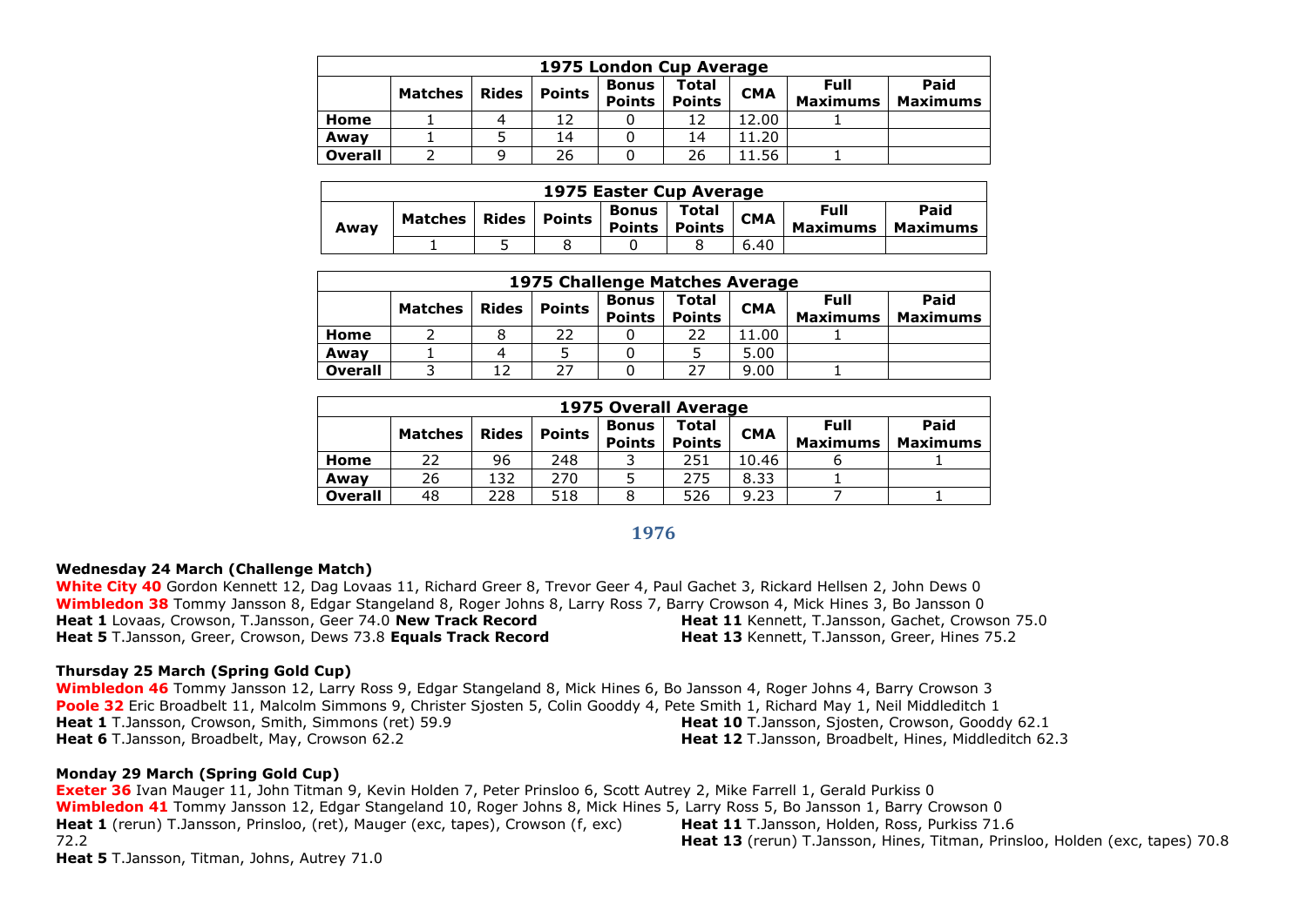## **Thursday 1 April (Spring Gold Cup)**

**Wimbledon 41** Tommy Jansson 12, Edgar Stangeland 11, Roger Johns 9, Larry Ross 5, Mick Hines 4, Barry Crowson 0, Bo Jansson 0 **Exeter 36** Ivan Mauger 9, Kevin Holden 8, Scott Autrey 7, John Titman 4, Peter Prinsloo 4, Les Rumsey 2, Mike Farrell 2 **Heat 1** (rerun) T.Jansson, Rumsey, Mauger, Crowson (f, exc) 61.5 **Heat 6** T.Jansson, Holden, Johns, Farrell 61.6

## **Thursday 8 April (Gulf British League)**

**Wimbledon 35** Tommy Jansson 13, Larry Ross 8, Mick Hines 7, Roger Johns 4, Edgar Stangeland 3, Brendan Shilleto 0, Lee Edmunds (No. 8) did not ride **Belle Vue 43** Peter Collins 12, Chris Morton 10, Alan Wilkinson 6, Paul Tyrer 6, Russ Hodgson 6, Geoff Pusey 2, Kristian Praestbro 0 **Heat 1** Jansson, Wilkinson, Ross, Tyrer 63.0 **Heat 4** Collins, Jansson, Hodgson, Shilleto 60.6 **Heat 6** Collins, Jansson, Ross, Pusey 61.7 **Heat 7** Jansson, Morton, Hines, Praestbro 62.0 **Heat 10** Jansson, Morton, Ross, Hodgson 61.2 **British Match Race Championship (Golden Helmet) 1 st Leg Race 1** Tommy Jansson (Challenger) beat Martin Ashby (Holder) 61.2 **Race 2** Tommy Jansson (Challenger) beat Martin Ashby (Holder) 61.5

## **Friday 9 April (Spring Gold Cup)**

**Newport 47** Phil Crump 12, Phil Herne 12, Brian Woodward 10, Neil Street 9, Steve Gresham 2, Preben Rosenkilde 2, Torhod Langli 1 **Wimbledon 31** Tommy Jansson 9, Roger Johns 7, Edgar Stangeland 6, Mick Hines 5, Larry Ross 3, Brendan Shilleto 0 **Heat 1** Crump, Jansson, Ross, Gresham 69.1 **Heat 4** (rerun) Woodward, Street, Johns, Shilleto, Jansson (exc, tapes) 70.9 **Heat 5** Herne, Jansson, Langli, Ross 70.3 71.6 **Heat 11** Jansson, Street, Woodward, Ross 72.2

## **Saturday 10 April (Swindon)**

## **British Match Race Championship (Golden Helmet) 2nd Leg**

**Race 1** Martin Ashby (Holder) beat Tommy Jansson (Challenger) **Race 2** Martin Ashby (Holder) beat Tommy Jansson (Challenger)

## **Wednesday 14 April (Spring Gold Cup)**

**Poole 46** Malcolm Simmons 12, Eric Broadbelt 9, Christer Sjosten 8, Pete Smith 6, Richard May 4, Neil Middleditch 2, Colin Gooddy 1 **Wimbledon 32** Tommy Jansson 14, Edgar Stangeland 11, Roger Johns 5, Barry Crowson 3, Mick Hines 3, Larry Ross 0 **Heat 1** Simmons, Jansson, Johns, Smith 69.0 **Heat 4** Jansson, Broadbelt, May, Johns 70.2 **Heat 5** Jansson, Sjosten, Crowson, Gooddy 70.0 **Heat 11** Jansson, Broadbelt, Middleditch, Crowson 70.6 **Heat 13** Jansson, Broadbelt, Gooddy, Hines 71.2

## **Thursday 15 April (Wimbledon)**

**Daily Express Spring Classic** Dave Jessup 13, Tommy Jansson 12, Phil Crump 11, John Louis 10, Malcolm Simmons 10, John Davis 10, Ole Olsen 10, Peter Collins 9, Martin Ashby 7, Chris Pusey 5, Scott Autrey 5, Anders Michanek 5, Gordon Kennett (res) 4, Terry Betts 3, Zenon Plech 3, Michael Lee 3, Ray Wilson 2, Dave Morton (res) did not ride **Heat 2** Jansson, Collins, Autrey, Wilson 60.8 **Heat 15** Jessup, Crump, Jansson, Betts 61.8

**Heat 5** Jansson, Simmons, Michanek, Ashby 61.4 **Heat 10** Louis, Jansson, Olsen, Lee 61.8

**Heat 10** T.Jansson, Autrey, Johns, Titman 61.9 **Heat 12** T.Jansson, Holden, Hines, Titman 62.8

**Heat 12** (rerun) Collins, Hines, Johns, Pusey, Jansson (exc, tapes) 63.1

**Heat 9** (rerun) Herne, Jansson, Stangeland, Rosenkilde, Langli (exc, tapes) **Heat 13** (rerun) Herne, Street, Johns, Shilleto, Jansson (exc, tapes) 72.4

**Heat 20** (rerun) Jansson, Kennett, Davis, Plech, Pusey (exc) 62.0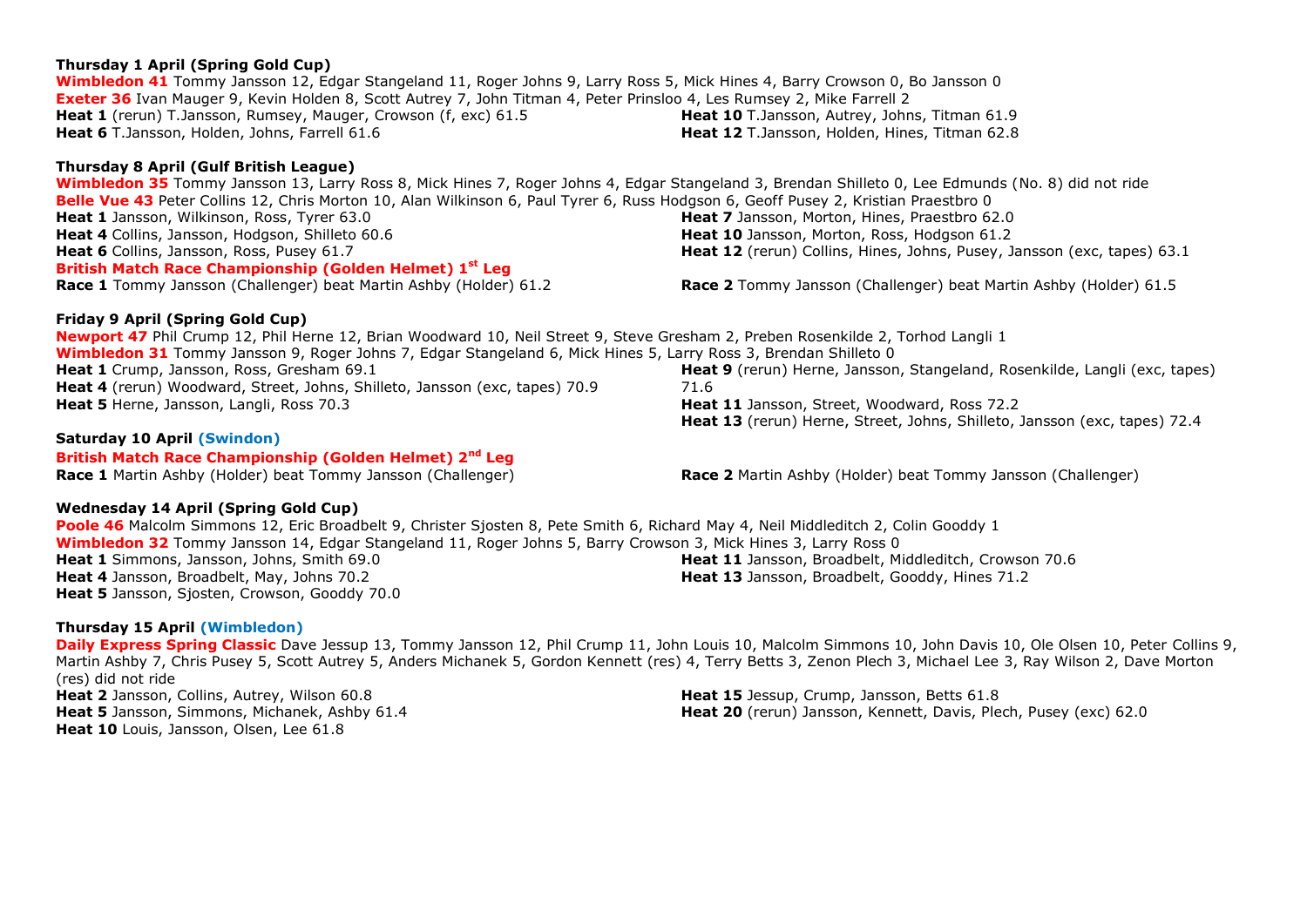#### **Thursday 16 April (Belle Vue)**

**John Players No. 6 Classic** Peter Collins 15, Doug Wyer 12, Chris Morton 12, Tommy Jansson 12, Alan Wilkinson 11, George Hunter 8, Reg Wilson 8, Jimmy McMillan 7, Mitch Graham 6, Soren Sjosten 5, Nigel Boocock 5, Chris Turner (res) 5, Paul Tyrer 4, Kristian Praestbro 3, John Boulger 3, Russ Hodgson 2, Les Collins (res) 2, Geoff Pusey 0

**Heat 4** P.Collins, Morton, Jansson, McMillan 71.8 **Heat 8** Jansson, George Hunter, Wilson, L.Collins 74.0 **Heat 9** Wyer, Jansson, Wilkinson, Graham 73.6

#### **Saturday 17 April (Cradley United)**

#### **British Match Race Championship (Golden Helmet) Deciding 3rd Leg**

**Race 1** Tommy Jansson (Challenger) beat Martin Ashby (Holder) 68.6 **Race 2** Martin Ashby (Holder) beat Tommy Jansson (Challenger) 69.0

#### **Monday 19 April (Gulf British League)**

**Wimbledon 34** Tommy Jansson 12, Mick Hines 8, Barry Crowson 4, Edgar Stangeland 4, Larry Ross 4, Roger Johns 2 **Ipswich 44** John Louis 12, Tony Davey 10, Billy Sanders 8, Mike Lanham 6, Dave Gooderham 4, Trevor Jones 2, Ted Howgego 2 **Heat 1** Louis, Jansson, Crowson, Jones 61.4 **Heat 4** Jansson, Davey, Ross, Gooderham 62.1 **Heat 6** Jansson, Davey, Howgego, Crowson 62.6 **Heat 10** Jansson, Sanders, Lanham, Crowson 62.2 **Heat 12** Davey, Hines, Jansson, Sanders 63.2

#### **Thursday 22 April (Spring Gold Cup)**

**Wimbledon 46** Tommy Jansson 11, Mick Hines 10, Bruce Cribb 7, Roger Johns 7, Barry Crowson 6, Larry Ross 3, Edgar Stangeland 2 **Newport 32** Phil Crump 13, Phil Herne 10, Steve Gresham 3, Torhod Langli 3, Brian Woodward 2, Neil Street 0, Preben Rosenkilde 0 **Heat 1** Jansson, Herne, Crowson, Street 61.9 **Heat 6** (rerun) Crump, Jansson, Crowson, Rosenkilde (f, exc), Gresham (exc, tapes) 61.4 Heat 10 (rerun) Jansson, Crump, Crowson, Woodward, Langli (f, exc) 62.1 **Heat 12** Jansson, Hines, Langli, Gresham (fell) 63.9

## **Monday 26 April (Speedway Star KO Cup, Preliminary Round 1st Leg)**

**Birmingham 38** Alan Grahame 14, Soren Sjosten 9, Ove Olsen 7, Arthur Browning 6, Ricky Day 2, Mike Fishwick 0, Jan Gravningen 0 **Wimbledon 40** Tommy Jansson 11, Barry Crowson 8, Edgar Stangeland 7, Larry Ross 6, Roger Johns 4, Mick Hines 3, Richard May 1 **Heat 1** Jansson, Sjosten, Johns, Fishwick 65.2 **Heat 5** Grahame, Jansson, Johns, Day (fell) 64.6 **Heat 11** Jansson, Browning, Johns, Olsen 65.0 **Heat 13** Jansson, Grahame, Browning, Hines 64.0

#### **Wednesday 28 April (Gulf British League)**

**Hull 46** Barry Briggs 11, Joe Owen 8, Bobby Beaton 8, Frank Auffret 7, Graham Drury 6, Mitch Graham 5, Mike Curoso 1 **Wimbledon 32** Tommy Jansson 12, Bruce Cribb 11, Mick Hines 5, Roger Johns 2, Larry Ross 1, Barry Crowson 1, Edgar Stangeland 0 **Heat 1** Briggs, Jansson, Curoso, Johns 72.4 **Heat 5** Jansson, Owen, Johns, Beaton 72.6 **Heat 7** Jansson, Graham, Auffret, Hines 72.8 **Heat 11** Jansson, Graham, Drury, Stangeland 73.2 **Heat 13** Beaton, Hines, Jansson, Graham 75.0

**Thursday 29 April (Speedway Star KO Cup, Preliminary Round 2nd Leg) Aggregate Score Wimbledon 88, Birmingham 68 Wimbledon 48** Tommy Jansson 15, Mick Hines 11, Larry Ross 9, Edgar Stangeland 7, Barry Crowson 4, Roger Johns 2, **Birmingham 30** Soren Sjosten 10, Arthur Browning 9, Alan Grahame 6, Ove Olsen 5, Ricky Day 0, Jan Gravningen 0, Mike Fishwick 0 **Heat 1** Jansson, Sjosten, Johns, Fishwick 61.6 **Heat 4** Jansson, Browning, Olsen, Ross 62.3 **Heat 6** Jansson, Browning, Johns, Gravningen (fell) 62.4 **Heat 10** Jansson, Browning, Grahame, Johns 62.4 **Heat 12** Jansson, Hines, Browning, Grahame 62.6

**Heat 15** Jansson, Hodgson, Tyrer, Siosten (ret) 73.0 **Heat 18** Jansson, Praestbro, Boocock, C.Pusey (fell) 73.4 **Run-off for Second Place** Wyer, Morton, Jansson 73.2

**Race 3** Tommy Jansson (Challenger) beat Martin Ashby (Holder) 69.0 Tommy Jansson new Holder of the Golden Helmet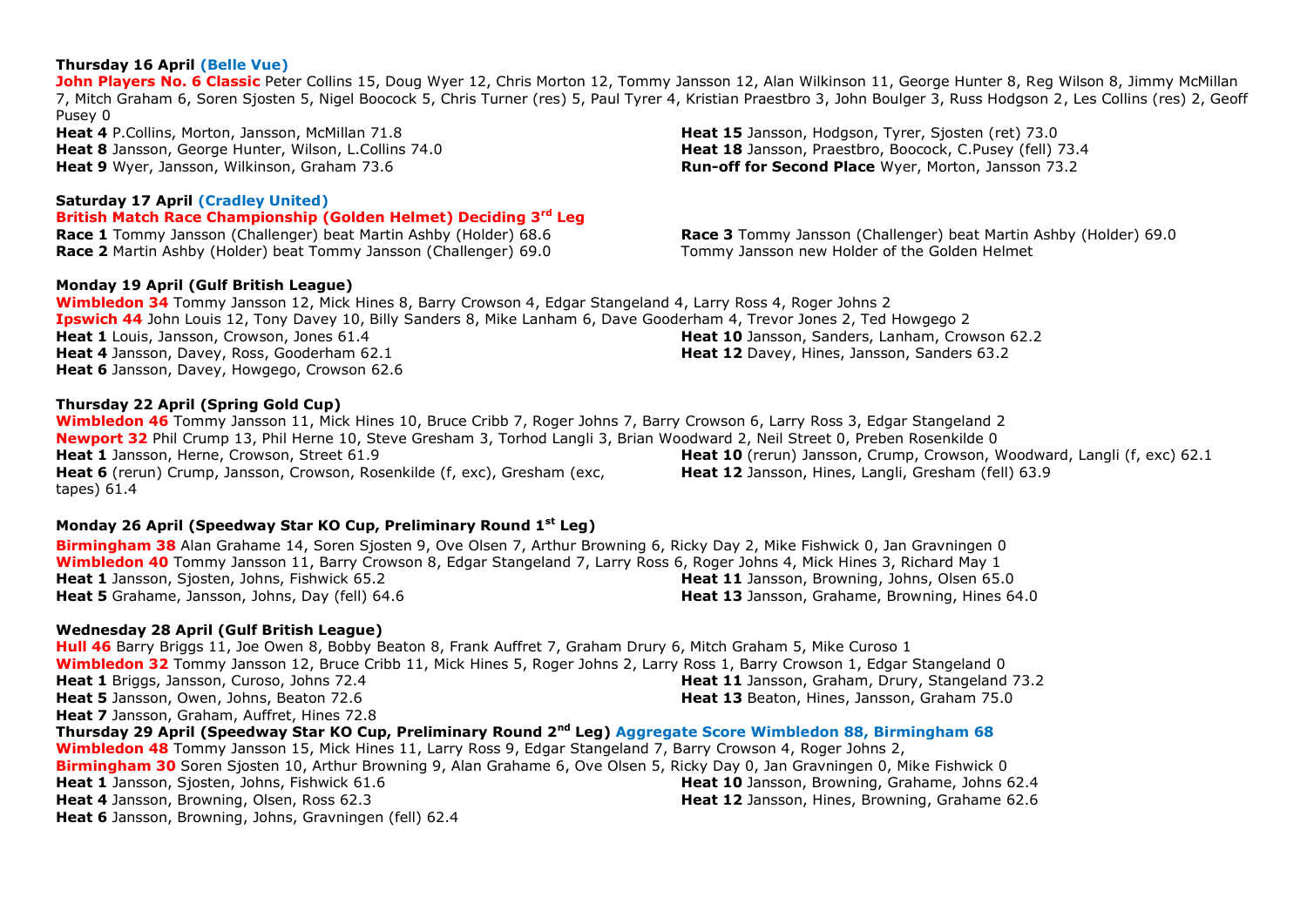## **Friday 30 April (Hackney)**

**Superama** Dave Jessup 13, John Louis 13, Ole Olsen 12, Tommy Jansson 11, Gordon Kennett 11, Peter Collins 9, Michael Lee 9, Terry Betts 7, Billy Sanders 7, Ray Wilson 7, Dag Lovaas 5, John Davis 5, Mitch Shirra 5, John Boulger 2, Soren Sjosten 2, Martin Ashby 1, Karl Fiala (res) 0, Trevor Barnwell (res) 0 **Heat 1** Jansson, Louis, Lovaas, Boulger 63.4 **New Track Record Heat 6** Jansson, Sanders, Shirra, Collins (f) 63.6 **Heat 10** Olsen, Jansson, Wilson, Sjosten 64.0 **Heat 14** Jessup, Betts, Jansson, Davis 64.6 **Heat 18** Kennett, Jansson, Lee, Fiala 65.2

#### **Thursday 6 May (Gulf British League)**

**Wimbledon 48** Tommy Jansson 12, Mick Hines 11, Edgar Stangeland 8, Larry Ross 8, Roger Johns 7, Barry Crowson 2 **Coventry 30** Chris Pusey 14, Henny Kroeze 7, Charlie Monk 5, Ian Cartwright 3, Mikael Lohmann 1, Graham Plant 0, Steve Finch 0 **Heat 1** Pusey, Monk, Hines, T.Jansson (ef) 63.1 **Heat 6** Jansson, Kroeze, Stangeland, Finch 62.1 **Heat 8** Jansson, Monk, Cartwright, Crowson 61.9 **Heat 10** Jansson, Ross, Kroeze, Lohmann 62.9 **Heat 12** Jansson, Kroeze, Johns, Cartwright 62.7

#### **Friday 7 May (Wolverhampton)**

**Golden Wonder Olympique** Ole Olsen 12, Chris Morton 11, Finn Thomsen 9, Bruce Cribb 9, Martin Ashby 9, John Louis 9, Jimmy McMillan 8, George Hunter 7, Tommy Jansson 6, Terry Betts 6, Alan Grahame 6, Doug Wyer 6, Jiri Stancl 4, John Davis 3, Leif Berlin (res) 2, Soren Sjosten 0, Giuseppe Marzotto (res) 0 **Heat 1** Hunter, Betts, Jansson, Siosten (ef) 65.0 **Heat 6** Thomsen, Jansson, Grahame, Louis 64.8 **Heat 10** Collins, Cribb, Jansson, McMillan 64.2 **Heat 14** Olsen, Wyer, Ashby, Jansson (f) 69.8 **Heat 18** Morton, Jansson, Davis, Stancl (ret) 65.2

#### **Saturday 8 May (Gulf British League)**

**Coventry 46½** Phil Crump 11, Jiri Stancl 9, Nigel Boocock 7½, Mitch Shirra 7, Alan Molyneux 5, John Harrhy 4, Frank Smith 3 **Wimbledon 32½** Tommy Jansson 12½, Mick Hines 8, Steve Gresham 5, Barry Crowson 3, Roger Johns 2, Larry Ross 1 **Heat 1** Jansson, Crump, Hines, Molyneux 63.8 **Heat 5** Shirra, Boocock, Jansson, Gresham 64.8 **Heat 8** Jansson, Molyneux, Crowson, Harry 65.6 **Heat 11** Jansson, Stancl, Harry, Johns 65.8 **Heat 13** Boocock and Jansson (dead heat), Stancl, Johns 65.8

#### **Monday 10 May (Reading)**

**Marlboro Southern Riders Championship – Qualifying Round** John Davis 15, Tommy Jansson 12, Dave Jessup 11, Mick Bell 10, Ian Turner 10, Tony Davey 10, Mick Hines 8, Bob Humphreys 8, Dag Lovaas 6, Bernie Leigh 6, Bengt Jansson 5, Ted Howgego 4, Neil Middleditch 4, Barry Thomas 4, Trevor Geer 3, Christer Siosten 2, Eugeniesz Blaszak (res) 2, Gary Spencer (res) 0 **Heat 1** T.Jansson, Bell, Middleditch, Geer (f) 63.2 **Heat 7** T.Jansson, B.Jansson, Howgego, Siosten 65.4 **Heat 11** Davis, Humphreys, Hines, T.Jansson 64.2 **Heat 15** T.Jansson, Turner, Davey, Jessup (ef) 65.6 Heat 17 Turner, Hines, Bell, Sjosten 65.0 **Heat 19** T.Jansson, Leigh, Lovaas, Thomas 64.6 **British Match Race Championship (Golden Helmet) 1st Leg Race 1** Dave Jessup (Challenger) beat Tommy Jansson (Holder) 62.6 **Race 3** Tommy Jansson (Holder) beat Dave Jessup (Challenger) 62.0

**Race 2** Tommy Jansson (Holder) beat Dave Jessup (Challenger) (ef) 64.4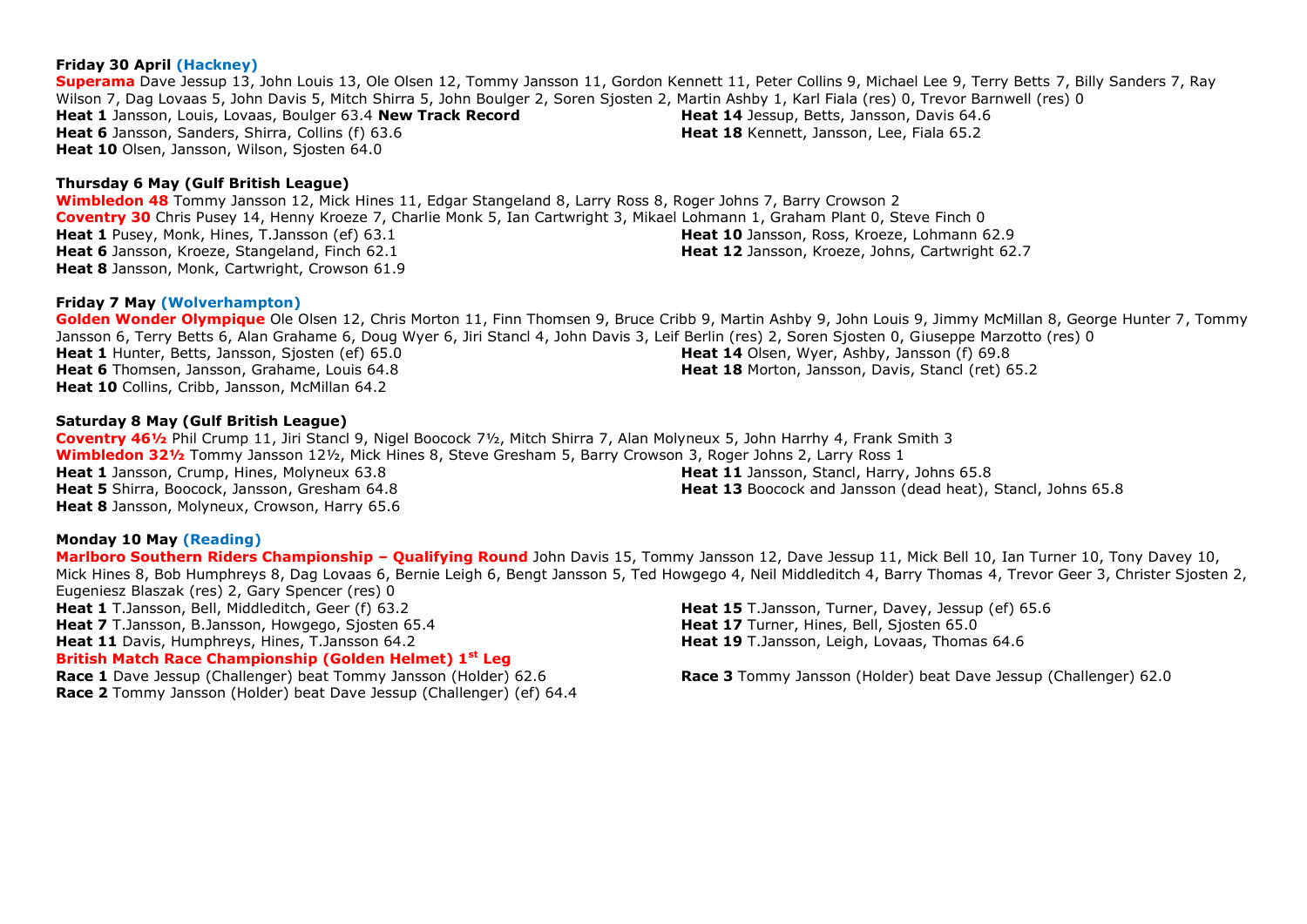#### **Thursday 13 May (Wimbledon)**

**Marlboro Southern Riders Championship – Qualifying Round** Tommy Jansson 15, Dave Jessup 14, Roger Johns 13, Barry Thomas 11, Bob Humphreys 11, Mick Hines 11, Edgar Stangeland 8, Dag Lovaas 7, Ian Turner 7, Kevin Holden 6, Larry Ross 5, Pete Smith 5, Dave Kennett 3, Paul Gachet 3, Barry Crowson 1, Brendan Shilleto (res) 0, Ian Williams (res) 0, Scott Autrey non starter

**Heat 2** Jansson, Humphreys, Gachet, Crowson 61.9 **Heat 5** Jansson, Hines, Ross, Williams 62.2 **Heat 10** Jansson, Jessup, Smith, Kennett 62.0 **British Match Race Championship (Golden Helmet) 2nd Leg**

**Heat 15** Jansson, Lovaas, Turner, Holden 63.3 **Heat 20** Jansson, Johns, Thomas, Stangeland 63.2

**Race 1** Dave Jessup (Challenger) beat Tommy Jansson (Holder) (ef) 62.1 **Race 2** Tommy Jansson (Holder) beat Dave Jessup (Challenger) 61.1

**Race 3** Tommy Jansson (Holder) beat Dave Jessup (Challenger) 61.3 Tommy Jansson retained the Golden Helmet

#### **Saturday 15 May (Gulf British League)**

**Halifax 43** Graham Plant 15, Chris Pusey 12, Charlie Monk 6, Ian Cartwright 5, Steve Finch 3, Mikael Lohmann 1, Andy Cusworth 1 **Wimbledon 35** Tommy Jansson 12, Larry Ross 9, Mick Hines 6, Edgar Stangeland, Bobby Beaton 3, Roger Johns 0, Barry Crowson 0 **Heat 1** Jansson, Pusey, Cusworth, Johns 66.6 **Heat 5** Plant, Jansson, Lohmann, Johns 69.4 **Heat 8** Jansson, Pusey, Cartwright, Stangeland 69.2 **Heat 11** Ross, Jansson, Monk, Cartwright 69.8 **Heat 13** Plant, Jansson, Beaton, Cartwright 70.8

|                | 1976 Gulf British League Average |              |                 |                               |                               |            |                         |                         |  |  |  |  |
|----------------|----------------------------------|--------------|-----------------|-------------------------------|-------------------------------|------------|-------------------------|-------------------------|--|--|--|--|
|                | <b>Matches</b>                   | <b>Rides</b> | <b>Points</b>   | <b>Bonus</b><br><b>Points</b> | <b>Total</b><br><b>Points</b> | <b>CMA</b> | Full<br><b>Maximums</b> | Paid<br><b>Maximums</b> |  |  |  |  |
| Home           |                                  | 16           | 37              |                               | 38                            | 9.50       |                         |                         |  |  |  |  |
| Awav           |                                  | 15           | $36\frac{1}{2}$ |                               | $38\frac{1}{2}$               | 10.27      |                         |                         |  |  |  |  |
| <b>Overall</b> | b                                | 31           | 73½             |                               | 76½                           | 9.87       |                         |                         |  |  |  |  |

|                | 1976 Speedway Star KO Cup Average                                                                                                                                      |   |    |  |    |       |  |  |  |  |  |
|----------------|------------------------------------------------------------------------------------------------------------------------------------------------------------------------|---|----|--|----|-------|--|--|--|--|--|
|                | Full<br>Total<br><b>Bonus</b><br><b>CMA</b><br><b>Points</b><br><b>Rides</b><br><b>Matches</b><br><b>Points</b><br><b>Points</b><br><b>Maximums</b><br><b>Maximums</b> |   |    |  |    |       |  |  |  |  |  |
| Home           |                                                                                                                                                                        |   | 15 |  | 15 | 12.00 |  |  |  |  |  |
| Awav           |                                                                                                                                                                        | 4 |    |  | 11 | 11.00 |  |  |  |  |  |
| <b>Overall</b> |                                                                                                                                                                        |   | 26 |  | 26 | 11.56 |  |  |  |  |  |

|                                                                                                                                                            | 1976 Spring Gold Cup Average |    |    |  |    |       |  |                         |  |  |  |  |
|------------------------------------------------------------------------------------------------------------------------------------------------------------|------------------------------|----|----|--|----|-------|--|-------------------------|--|--|--|--|
| <b>Full</b><br>Total<br><b>Bonus</b><br><b>CMA</b><br><b>Points</b><br><b>Rides</b><br><b>Matches</b><br><b>Points</b><br><b>Points</b><br><b>Maximums</b> |                              |    |    |  |    |       |  | Paid<br><b>Maximums</b> |  |  |  |  |
| Home                                                                                                                                                       |                              |    | 35 |  | 35 | 11.67 |  |                         |  |  |  |  |
| Awav                                                                                                                                                       |                              | 15 | 35 |  | 35 | 9.33  |  |                         |  |  |  |  |
| <b>Overall</b>                                                                                                                                             |                              | דר | 70 |  | 70 | 10.37 |  |                         |  |  |  |  |

| 1975 Challenge Matches Average |         |  |                |                               |                        |            |                                             |  |  |  |
|--------------------------------|---------|--|----------------|-------------------------------|------------------------|------------|---------------------------------------------|--|--|--|
| Awav                           | Matches |  | Rides   Points | <b>Bonus</b><br><b>Points</b> | Total<br><b>Points</b> | <b>CMA</b> | Paid<br>Full<br><b>Maximums</b><br>Maximums |  |  |  |
|                                |         |  |                |                               |                        | 9.00       |                                             |  |  |  |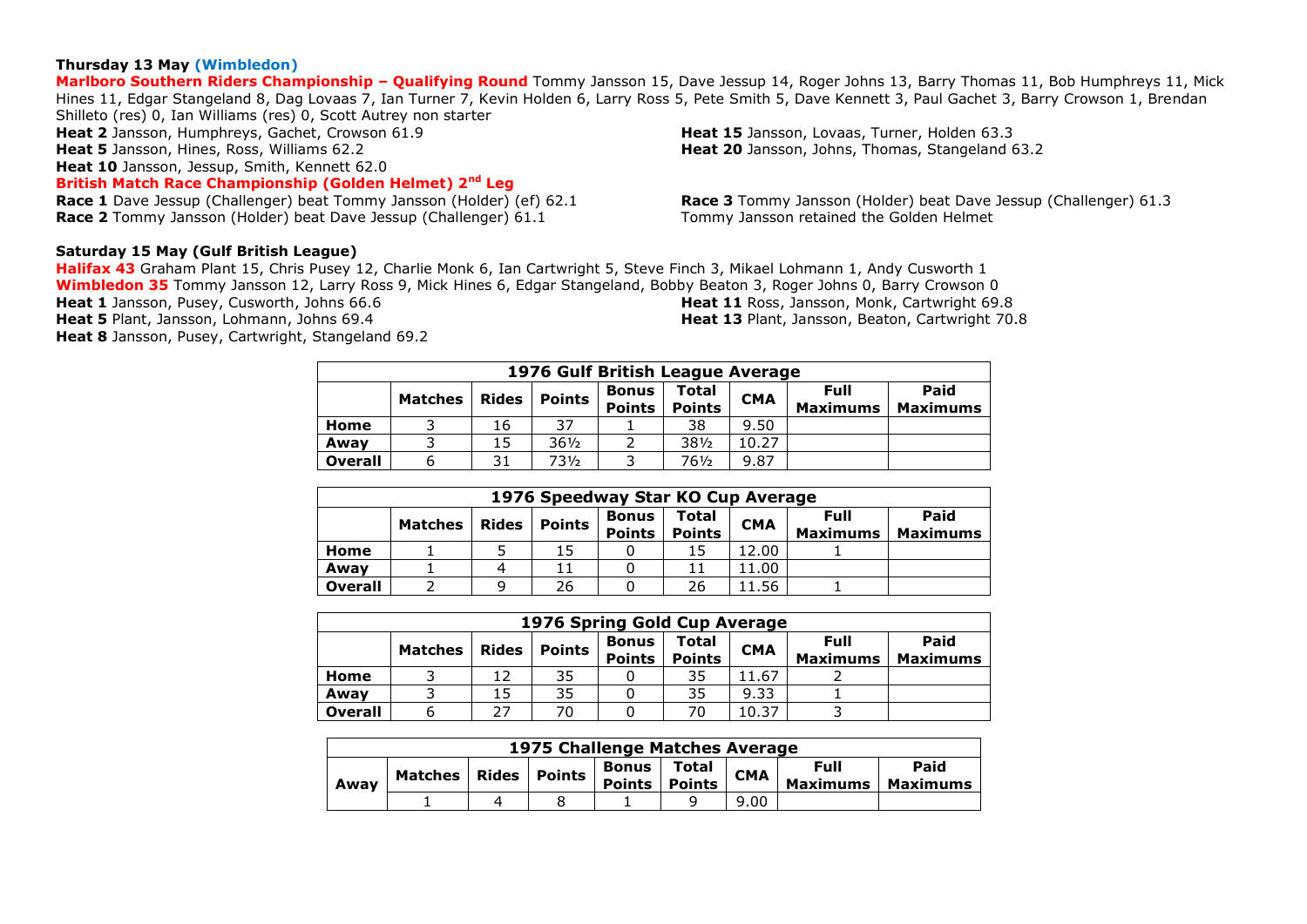|                | 1976 Overall Average |              |                 |                               |                        |            |                         |                         |  |  |  |  |
|----------------|----------------------|--------------|-----------------|-------------------------------|------------------------|------------|-------------------------|-------------------------|--|--|--|--|
|                | Matches              | <b>Rides</b> | <b>Points</b>   | <b>Bonus</b><br><b>Points</b> | Total<br><b>Points</b> | <b>CMA</b> | Full<br><b>Maximums</b> | Paid<br><b>Maximums</b> |  |  |  |  |
| Home           |                      | 33           | 87              |                               | 88                     | 10.67      |                         |                         |  |  |  |  |
| Awav           |                      | 38           | $90\frac{1}{2}$ |                               | $93\frac{1}{2}$        | 9.84       |                         |                         |  |  |  |  |
| <b>Overall</b> | 15                   |              | 1771/2          | 4                             | 1811/2                 | 10.23      | 4                       |                         |  |  |  |  |

# Tommy Jansson's Overall Match Averages

|                | <b>All Matches For Sweden</b> |       |        |                               |                        |            |                         |                         |  |  |  |
|----------------|-------------------------------|-------|--------|-------------------------------|------------------------|------------|-------------------------|-------------------------|--|--|--|
| <b>Overall</b> | <b>Matches</b>                | Rides | Points | <b>Bonus</b><br><b>Points</b> | Total<br><b>Points</b> | <b>CMA</b> | Full<br><b>Maximums</b> | Paid<br><b>Maximums</b> |  |  |  |
|                | 35                            |       | 283    |                               | 295                    | 6.63       |                         |                         |  |  |  |

|                | <b>All British League Matches Average</b> |              |               |                               |                        |            |                                |                         |  |  |  |  |
|----------------|-------------------------------------------|--------------|---------------|-------------------------------|------------------------|------------|--------------------------------|-------------------------|--|--|--|--|
|                | <b>Matches</b>                            | <b>Rides</b> | <b>Points</b> | <b>Bonus</b><br><b>Points</b> | Total<br><b>Points</b> | <b>CMA</b> | <b>Full</b><br><b>Maximums</b> | Paid<br><b>Maximums</b> |  |  |  |  |
| Home           | 36                                        | 151          | 362           | 14                            | 376                    | 9.96       |                                |                         |  |  |  |  |
| Awav           | 34                                        | 155          | 3221/2        | 11                            | 3331/2                 | 8.61       |                                |                         |  |  |  |  |
| <b>Overall</b> | 70                                        | 306          | 6841/2        | 25                            | 7091/2                 | 9.27       |                                |                         |  |  |  |  |

| All Speedway Star KO Cup Matches Average                                                                                                     |  |    |    |  |    |       |  |                         |  |  |  |
|----------------------------------------------------------------------------------------------------------------------------------------------|--|----|----|--|----|-------|--|-------------------------|--|--|--|
| Full<br>Total<br>Bonus<br><b>CMA</b><br><b>Points</b><br><b>Rides</b><br><b>Matches</b><br><b>Points</b><br><b>Points</b><br><b>Maximums</b> |  |    |    |  |    |       |  | Paid<br><b>Maximums</b> |  |  |  |
| Home                                                                                                                                         |  |    | 33 |  | 36 | 11.08 |  |                         |  |  |  |
| Away                                                                                                                                         |  |    | 22 |  | 24 | 8.00  |  |                         |  |  |  |
| <b>Overall</b>                                                                                                                               |  | 25 | 55 |  | 60 | 9.60  |  |                         |  |  |  |

|                | <b>All London Cup Matches Average</b>                                                                                                                           |    |    |  |    |       |  |  |  |  |  |  |
|----------------|-----------------------------------------------------------------------------------------------------------------------------------------------------------------|----|----|--|----|-------|--|--|--|--|--|--|
|                | <b>Full</b><br>Total<br>Bonus<br><b>CMA</b><br><b>Points</b><br>Rides<br><b>Matches</b><br><b>Points</b><br><b>Maximums</b><br><b>Points</b><br><b>Maximums</b> |    |    |  |    |       |  |  |  |  |  |  |
| Home           |                                                                                                                                                                 | 4  |    |  |    | 12.00 |  |  |  |  |  |  |
| Awav           |                                                                                                                                                                 | 10 | 23 |  | 24 | 9.60  |  |  |  |  |  |  |
| <b>Overall</b> |                                                                                                                                                                 | 14 | 35 |  | 36 | 10.29 |  |  |  |  |  |  |

|                | <b>All Spring Gold Cup Matches Average</b> |              |               |                               |                        |            |                                |                         |  |  |  |  |
|----------------|--------------------------------------------|--------------|---------------|-------------------------------|------------------------|------------|--------------------------------|-------------------------|--|--|--|--|
|                | <b>Matches</b>                             | <b>Rides</b> | <b>Points</b> | <b>Bonus</b><br><b>Points</b> | Total<br><b>Points</b> | <b>CMA</b> | <b>Full</b><br><b>Maximums</b> | Paid<br><b>Maximums</b> |  |  |  |  |
| Home           |                                            | 50           | 114           |                               | 119                    | 9.52       |                                |                         |  |  |  |  |
| Awav           |                                            | 54           | 110           |                               | 114                    | 8.44       |                                |                         |  |  |  |  |
| <b>Overall</b> | つつ                                         | 104          | 224           |                               | 233                    | 8.96       |                                |                         |  |  |  |  |